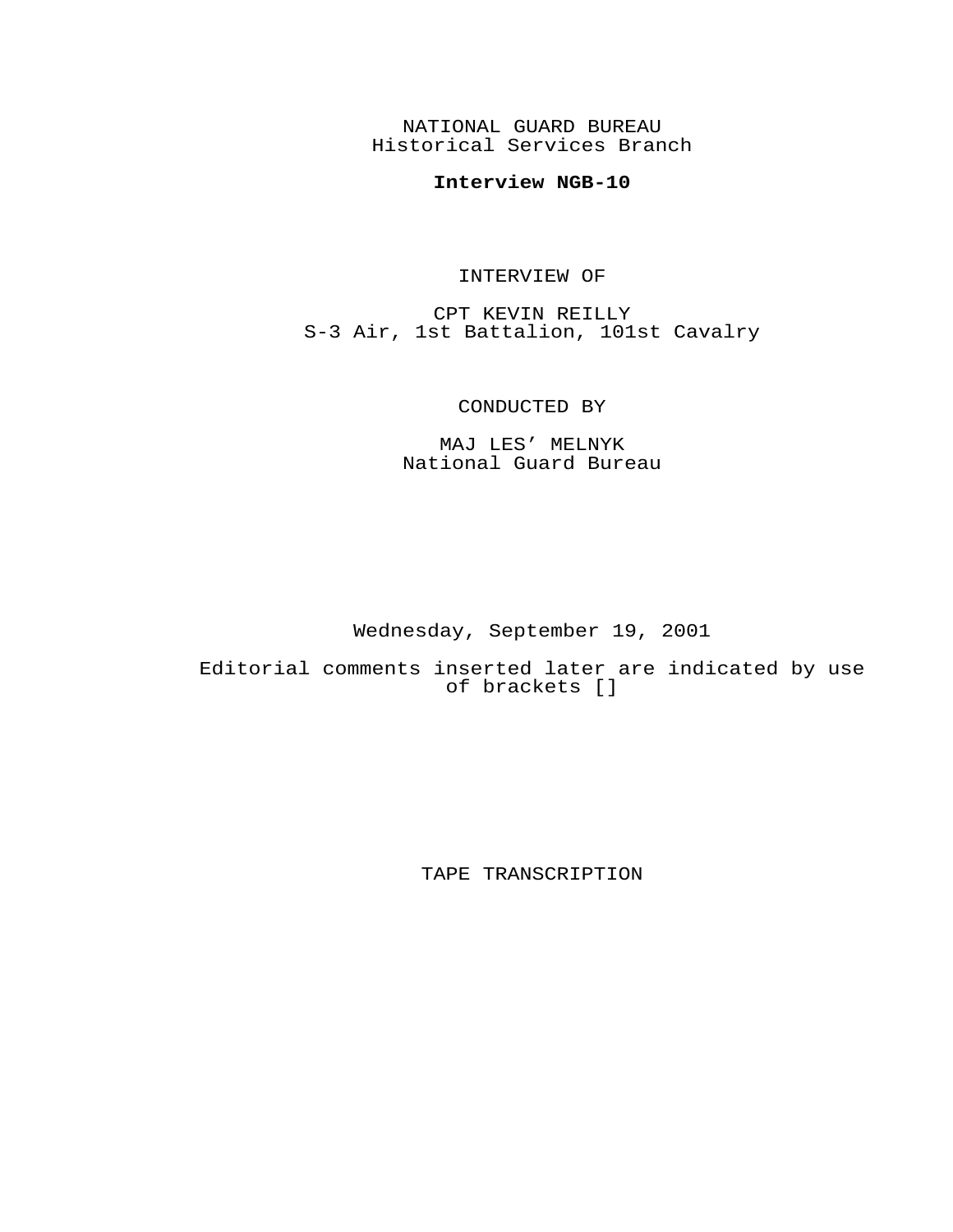| $\mathbf{1}$ | PROCEEDINGS                                             |
|--------------|---------------------------------------------------------|
| 2            | MAJ MELNYK: This is MAJ Les' Melnyk, the Army           |
| 3            | National Guard Historian at the National Guard Bureau.  |
| 4            | I am interviewing CPT Kevin J. Reilly, R-e-i-l-l-y.     |
| 5            | CPT Reilly is the S-3 Air for the 1st                   |
| 6            | Battalion, 101st Cavalry, Staten Island.                |
| 7            | Today is the 19th of September 2001, and the            |
| 8            | interview is taking place in Battery Park, New York     |
| 9            | City.                                                   |
| 10           | To begin with, CPT Reilly, you have read and            |
| 11           | signed the access agreement for oral history materials  |
| 12           | and agreed that there is nothing that you feel needs to |
| 13           | be withheld from the Army History Department; is that   |
| 14           | correct?                                                |
| 15           | CPT REILLY: That's correct.                             |
| 16           | MAJ MELNYK: If you could start by just                  |
| 17           | telling me a little bit about yourself, your civilian   |
| 18           | occupation, a brief synopsis of your military career up |
| 19           | to your present assignment.                             |
| 20           | CPT REILLY: On the civilian side, I'm a                 |
| 21           | police officer with the Garden City Police Department,  |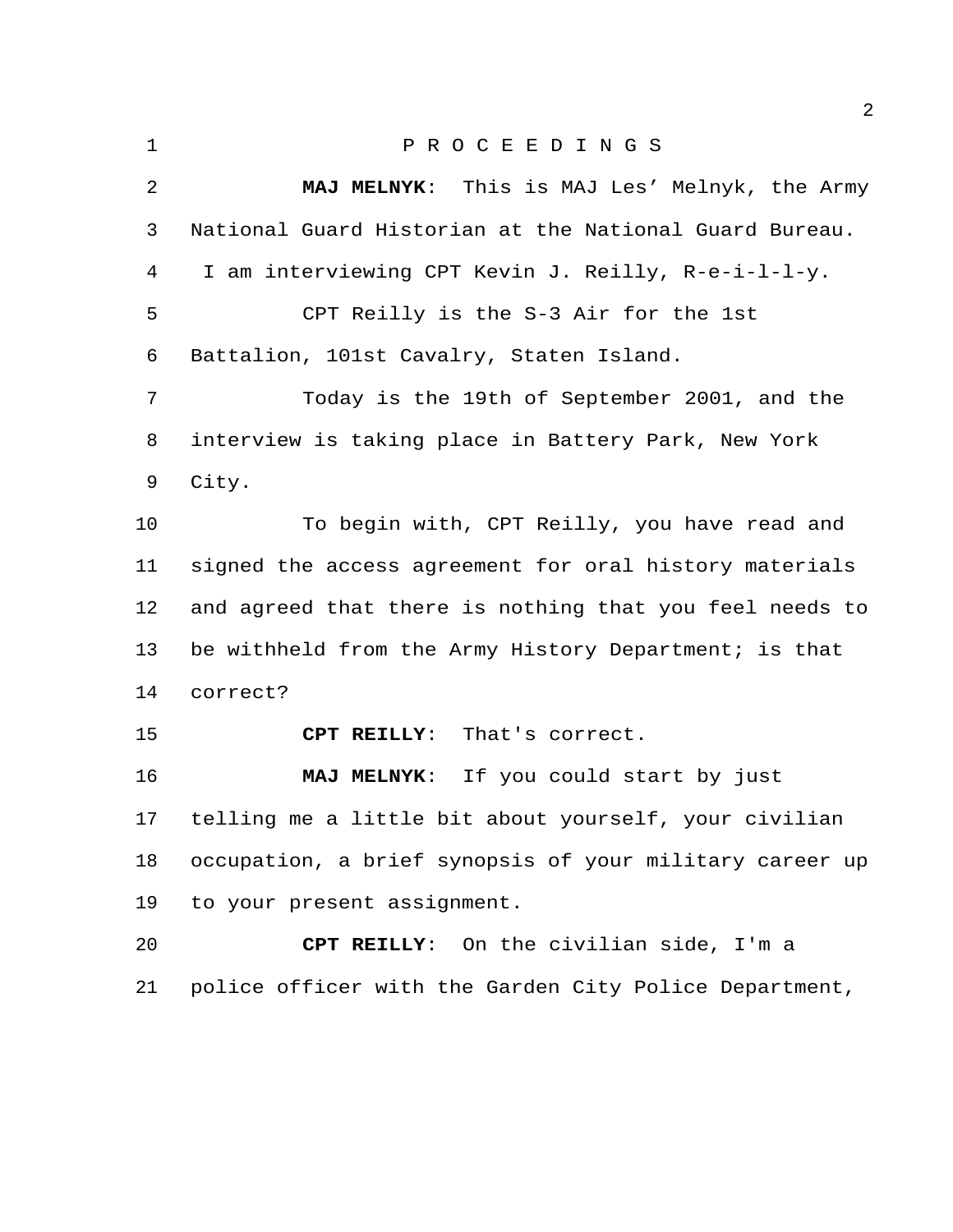out on Long Island, New York.

| 2  | The what?<br><b>MAJ MELNYK:</b>                        |
|----|--------------------------------------------------------|
| 3  | CPT REILLY:<br>Garden City Police Department.          |
| 4  | Garden City. Thank you.<br><b>MAJ MELNYK:</b>          |
| 5  | CPT REILLY: Garden City Police Department,             |
| 6  | out on Long Island, New York.                          |
| 7  | My military career started in 1986. I joined           |
| 8  | the National Guard as an enlisted personnel, became a  |
| 9  | crew chief out at MacArthur with A Company, 142nd      |
| 10 | Aviation, which has changed many names since then.     |
| 11 | What kind of --<br><b>MAJ MELNYK:</b>                  |
|    |                                                        |
| 12 | CPT REILLY: It was a Huey -- Huey lift                 |
| 13 | company. So I was crew chief on UH-1s. After I was     |
| 14 | two years in the system, at age 19, I went to OCS down |
| 15 | in Fort Benning, Georgia, went through the Federal OCS |
| 16 | program down there, had my birthday while I was down   |
| 17 | there.                                                 |
| 18 | At the age of 20, I was commissioned as second         |
| 19 | lieutenant with the New York Army National Guard.      |
| 20 | Came back, came to the 101 CAV as a second             |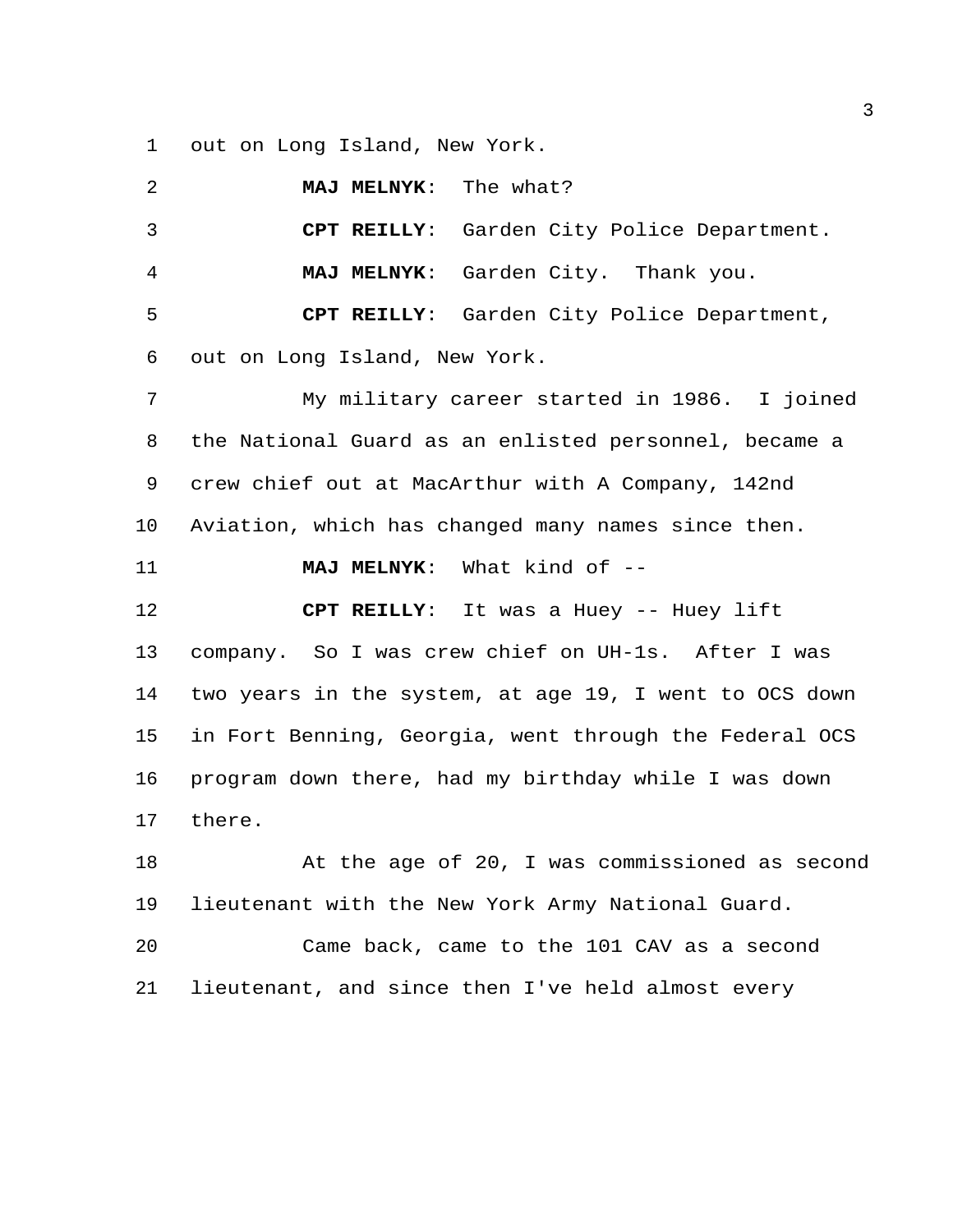position in the battalion up to where I am now.

 I started out as the support platoon leader for the battalion. Then I went on to become a tank platoon leader, became a tank company XO in D Company, 101 CAV; became the D Company Commander in D Company 101 CAV.

 **MAJ MELNYK**: D Company located? **CPT REILLY**: Is in Newburg, New York. While I was the commander there, we had three activations for civil emergencies. We went to Mechanicsville, New York, which was hit with tornadoes about four years ago.

 We were activated for a snow storm a year after that, and then the year after that, we were activated for storms and tornadoes that hit the Rockland County area in New York.

 After I got done with my command, I did a one year stint as an AGR S-1 officer in the battalion. So that was full time. At that time, that's when I got called for the police department out on Long Island and I became a police officer in Garden City, New York.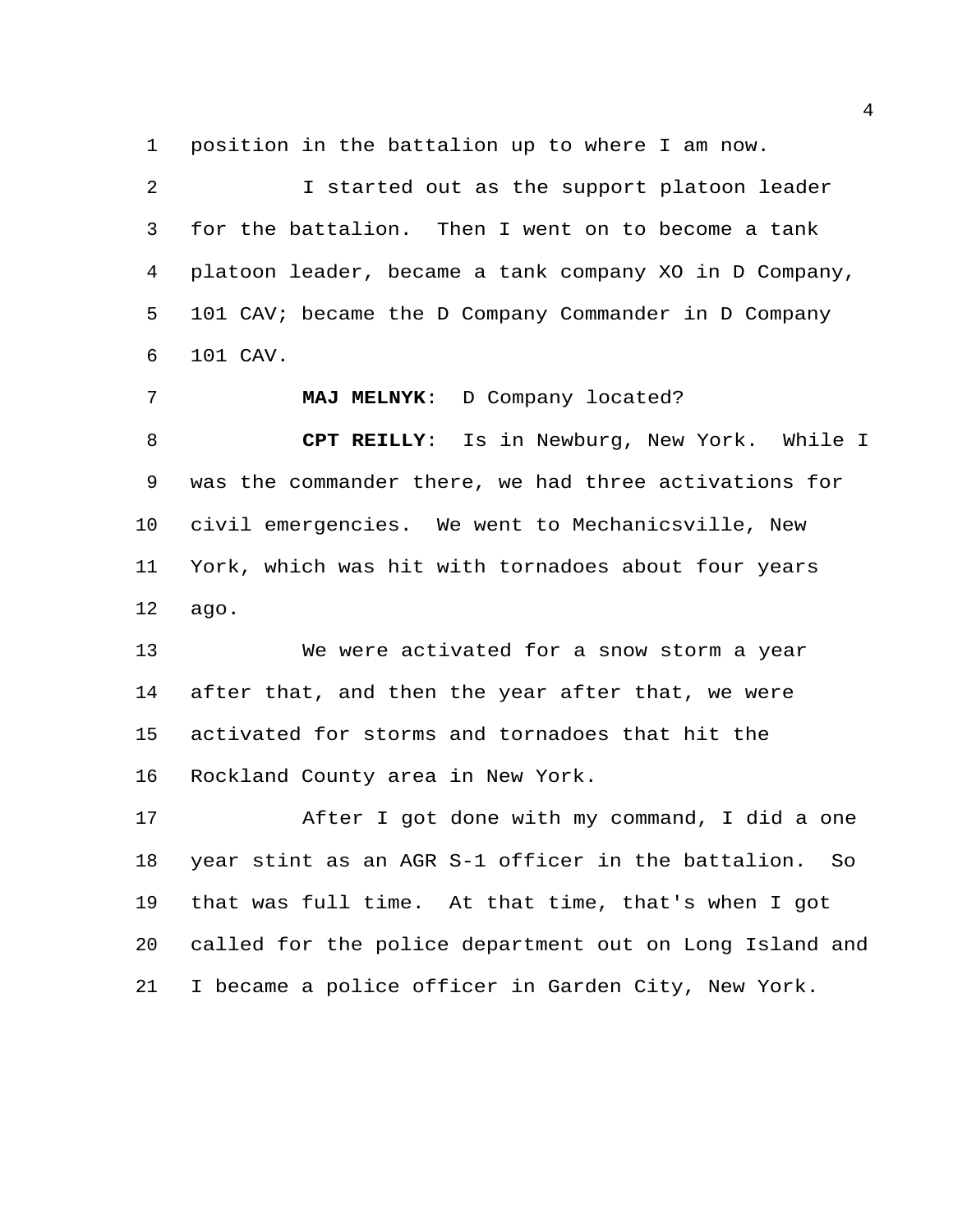After that, I became the BMO in the battalion.

**MAJ MELNYK**: Battalion Motor Officer.

 **CPT REILLY**: Battalion motor officer. From that, I became the S-3 Air and, slash, the gunnery officer for the battalion, and that's where I am now here in good old New York City.

 **MAJ MELNYK**: If you could go back to last Tuesday, the 11th, where were you when you found out about the attack, your first reaction, your first actions?

 **CPT REILLY**: It was kind of ironic. That morning, on the 11th, my kids -- I have two kids, four and five year old, Brett and Bridget, and they were watching their regular kid shows, Bob the Builder and all that stuff, and we don't usually have the regular news on or anything.

 And it was about 10:30 or so, you know, look, you're not going to work until 1:00 o'clock at night, in the afternoon. She's a New York City police officer and she goes in from the four to twelve shift.

So she leaves about one, 1:30 to go to work.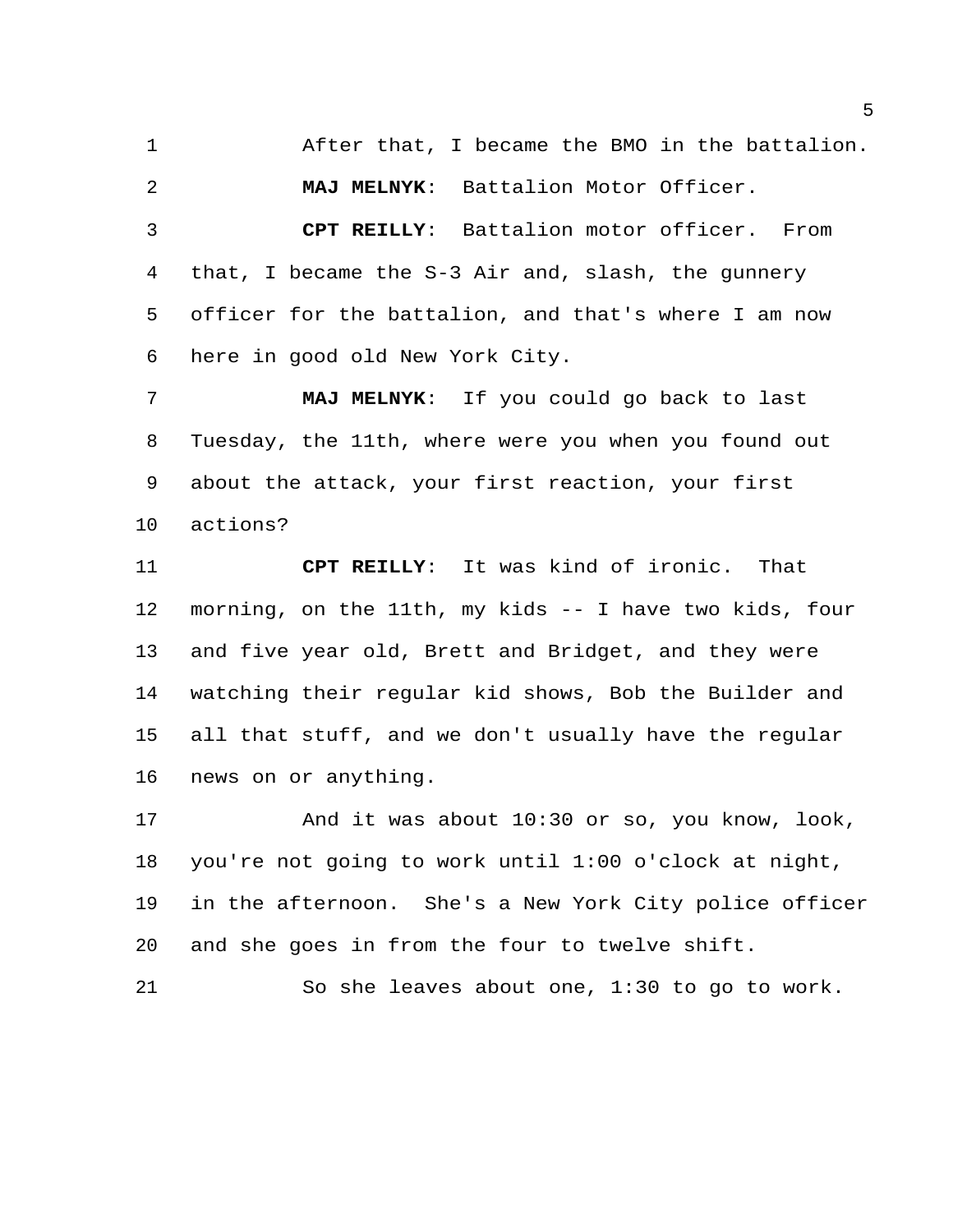I said I'm going to go get a haircut. I hadn't gotten a haircut in a while.

 And I was getting ready to go out the door and that's when my mother-in-law called and told my wife to turn up the news, they blew up the World Trade Center. And I was like you got to be kidding me.

 I ran inside, turned on the TV, and, at that time, both towers were already hit and the flames were just coming out of it.

 I told my wife, look, I got to go get a haircut and I got to get out of here.

 Just about that time, then they showed on the news, which I didn't know that the Pentagon was also hit, and all I said is we're at war, you know. It's no longer -- it's no accident, it's no game, we're at war. 16 At that time, my wife got a phone call from her precinct in the city, because she had to report right away.

 So I ran out and got a haircut, just for the simple reason I haven't had a haircut since we went to AT. So five minutes, I'm never going to see a barber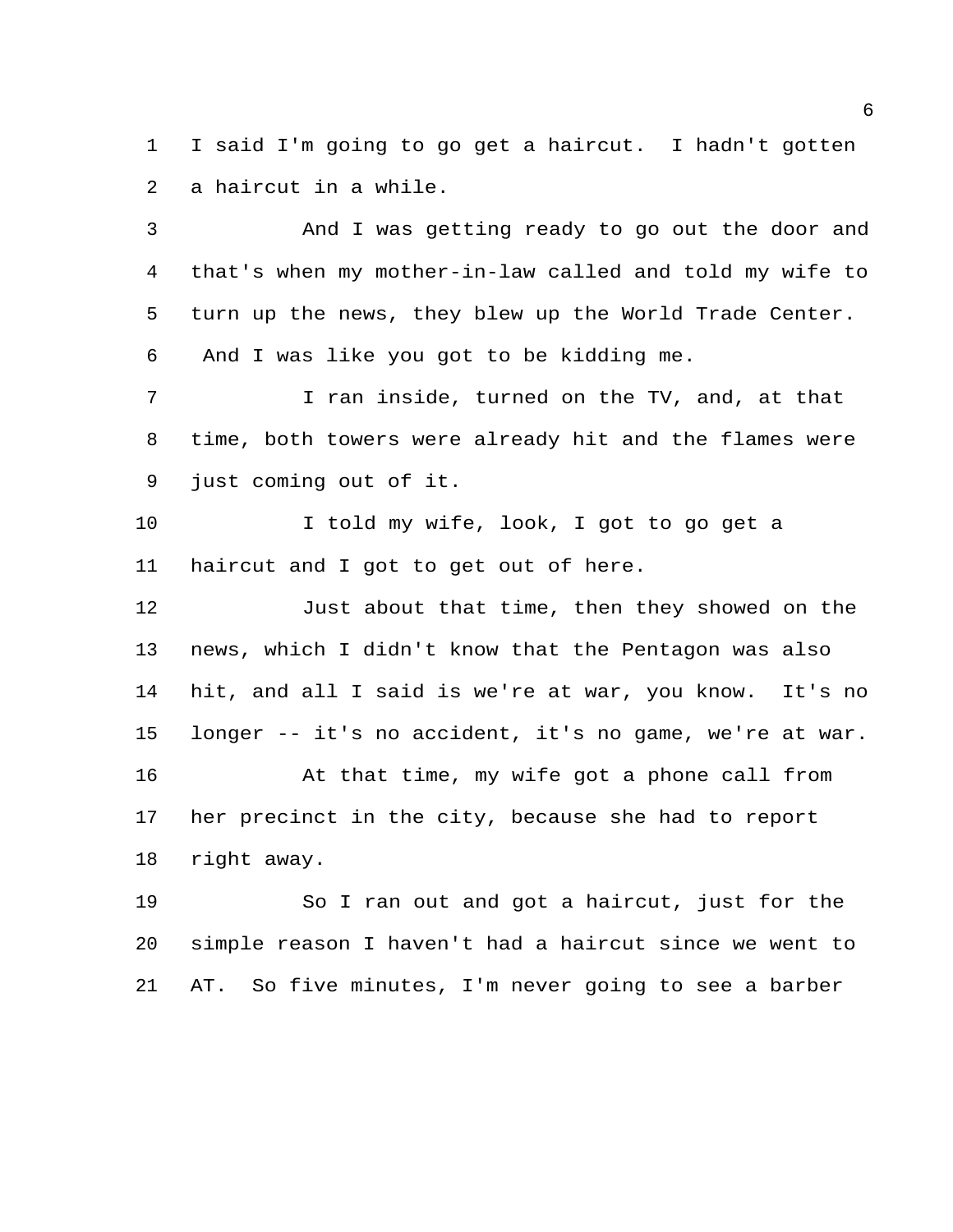after this.

 Ran and got a haircut. She jumped in the shower. I got back, I jumped in the shower. Me and her both just took all of the stuff we needed for like a week and threw it in bags. We just didn't know when we were coming back. **MAJ MELNYK**: Where were the kids? **CPT REILLY**: The kids were still in the house. My son knew something was up, because he was getting upset, and at that point, he seen the towers falling on the TV. We were still in the house when the first tower fell. I heard about the second tower falling when I left the house. My wife took the kids, she was dropping them off at my mother-in-law's. She had to head into Central Park. So she was going down, meeting up with the other people from her precinct she usually car pools with and they were heading in on the LIE. I just took off and left to take the Sunset Parkway in and it was -- it was amazing. I was just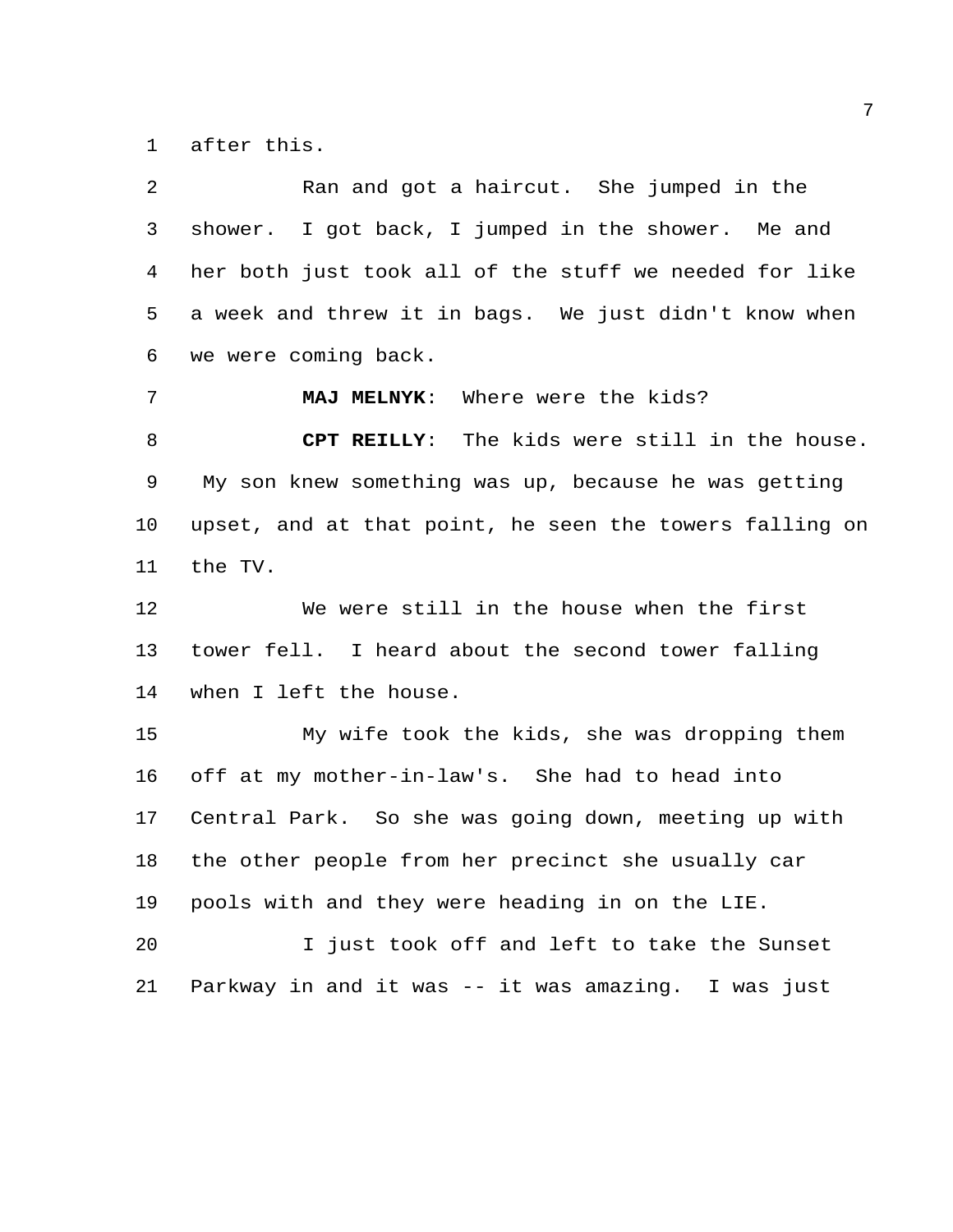thinking that I was going to be stuck in a ton of traffic, but just around Valley Stream, a little short of Valley Stream, east of Valley Stream, the state troopers out on Long Island shut down the parkway.

 So once you got through the checkpoint, it was smooth sailing all the way into the city.

 I got boxed up a little again, but you could just see there was -- besides the thousands of cars now stuck by the checkpoints, there was hundreds of POVs and emergency vehicles with their four-ways on. Every single military and police officer holding their badges out the window, trying to get through traffic, and down both shoulders of the highway was just cars trying to get through.

 And once you got through that checkpoint, and there was another checkpoint right at Starrett City in Brooklyn. It was right by the old landfill there, there was another checkpoint by the City Highway, and then it was smooth sailing all the way in again.

 I got to the armory about 12:15, 12:30. At that point, CPT Willis, the only other officer there at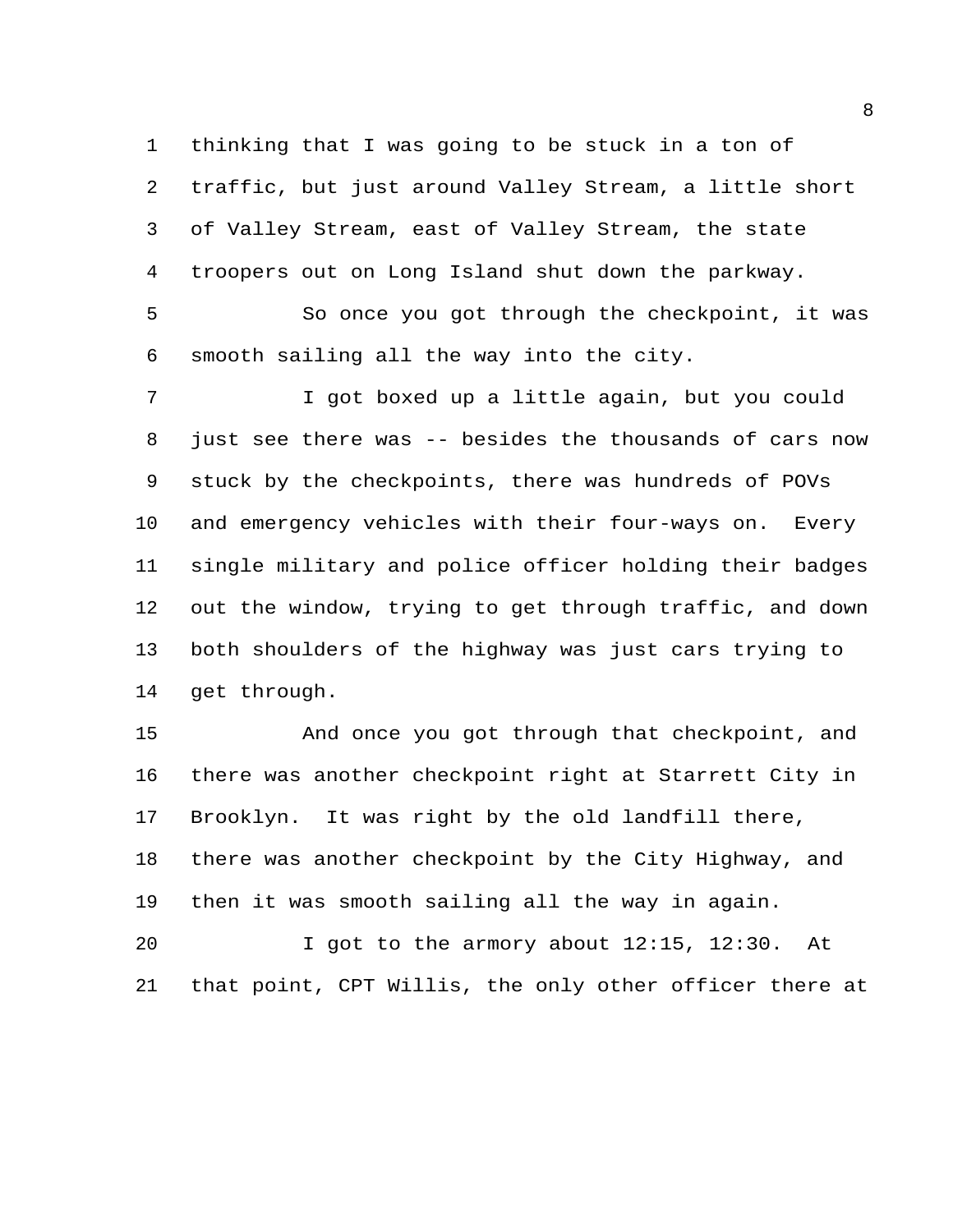the time, and myself showed up. We had --

 **MAJ MELNYK**: This is the Slossen Avenue Armory.

 **CPT REILLY**: Slossen Avenue Armory. **MAJ MELNYK**: Staten Island. **CPT REILLY**: Staten Island. We had about, I would say, by the time I got there, 45 personnel available. The battalion commander, we had communication with him, but the cell phones went down. He was stuck in traffic in Jersey trying to get in. At that point, we just started -- we went to THREATCON Charlie and Delta. We didn't know exactly which one we were at. There was rumors on the TV. We took our own initiative. We locked down the armory, issued weapons, issued flak vests, tried to scrounge up whatever ammo we had. We sent people out to the local store to get

 .223 ammo, since we don't have stock of ammo or anything. Whatever little bit was around was people's private stock that they brought in or a little stash that we had.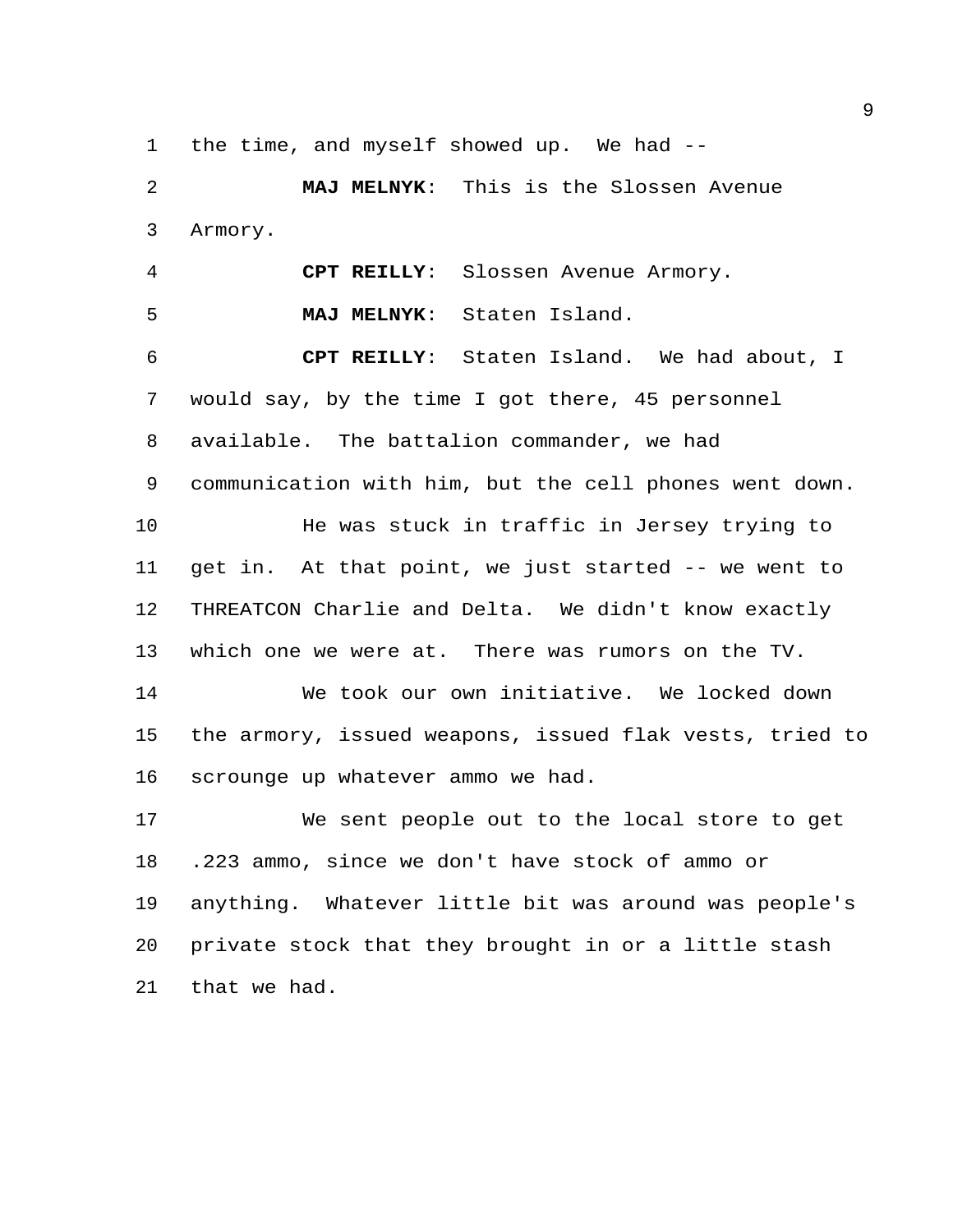I personally brought in 300 rounds of nine millimeter from my house, which I had from the range and from going to the range, and the police department had issued that out.

 We mounted the -113s at the gates. We used them as hard blocks. The maintenance section started getting every vehicle we had running.

 By about 12:45, we pretty much secured the entire area, and these are all approximate times. You know, no one was really looking at a watch.

 **MAJ MELNYK**: Yeah. That's universal. You're not the only one to say that.

 **CPT REILLY**: At that point, CPT Willis, who was in charge of the S-1 section, which ultimately planning and battalion operations was responsible for the medic section, got whatever medics we had together and sent them into the city.

 **MAJ MELNYK**: Was the battalion commander on scene yet?

 **CPT REILLY**: No. He still wasn't on scene. **MAJ MELNYK**: So the medics departed before he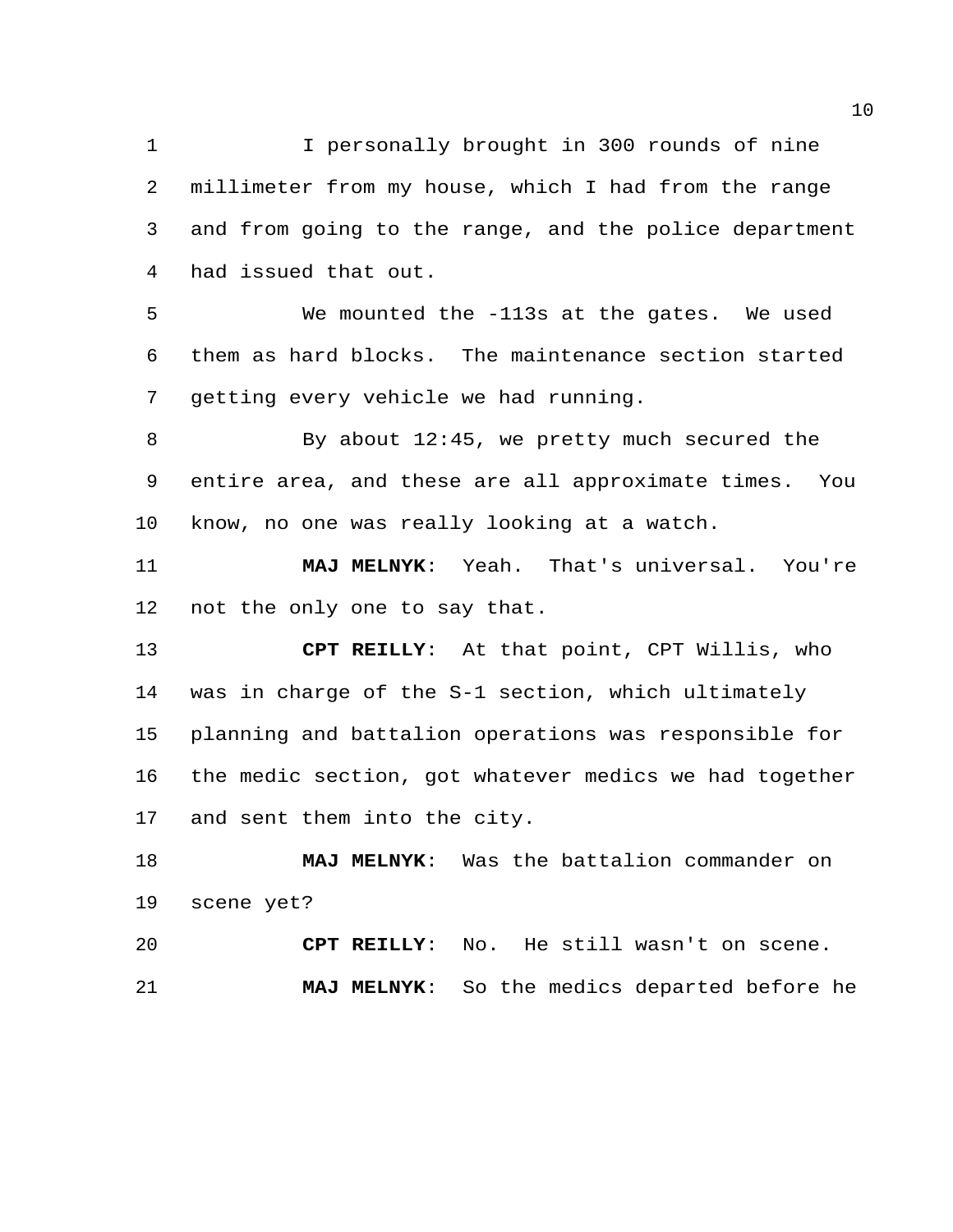even got there.

| $\overline{2}$ | CPT REILLY: Right. He got there -- I guess             |
|----------------|--------------------------------------------------------|
| 3              | it had to be like around one-ish or 1:30. It was an    |
| 4              | hour, hour and a half after I got there. At that       |
| 5              | point, he showed up. He said let's start counting what |
| 6              | filters and gas masks and NBC suits we had.            |
| 7              | And like any National Guard unit, all we have          |
| 8              | is a handful here and there for training, and I went   |
| 9              | around and started counting and out of all the sealed  |
| $10 \,$        | bags that we had, I came up with somewhere in the      |
| 11             | neighborhood of 35 that were completely sealed.        |
| 12             | That's MOPP suits.<br><b>MAJ MELNYK:</b>               |
| 13             | CPT REILLY: MOPP suits. And as far as masks,           |
| 14             | we had a handful of masks, maybe another 20 or 30 that |
| 15             | were still in boxes that were never issued.            |
| 16             | But the key question there was is the filters          |
| 17             | that were in those boxes service filters or training   |
| 18             | filters.                                               |
| 19             | MAJ MELNYK: Right.                                     |
| 20             | CPT REILLY: They didn't say nothing on them.           |
| 21             | Just to interject here, because<br><b>MAJ MELNYK:</b>  |
|                |                                                        |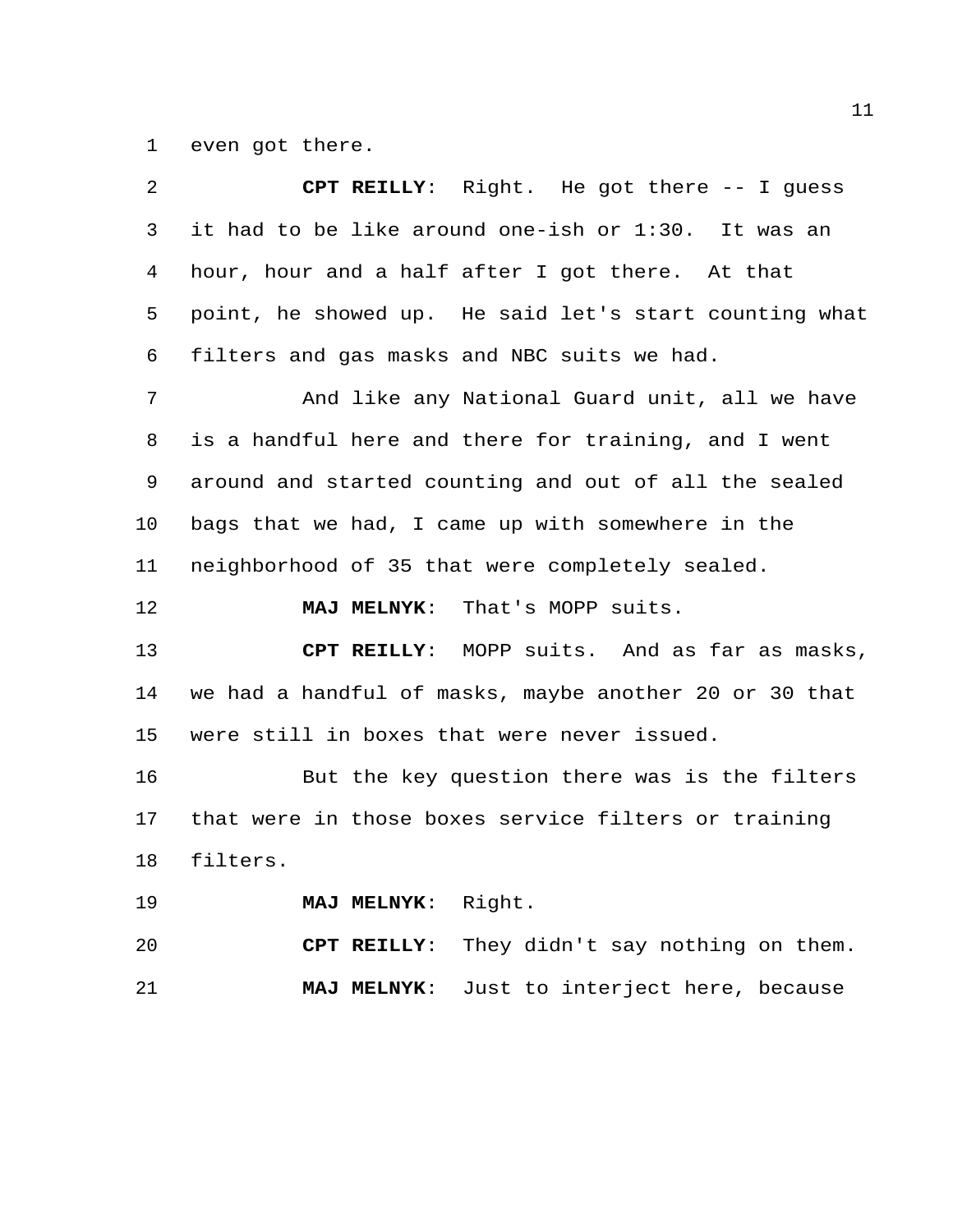who knows how long this tape will be in the archives, that MOPP standards for Mission Oriented Protective

Posture, which is the chemical protective suits.

 Who knows what acronym they'll be using in the future.

**CPT REILLY**: Right.

 **MAJ MELNYK**: So you're worried -- your concern is that this is potentially a chemical or biological attack or toxic.

 **CPT REILLY**: Definitely. The first thing we were thinking is force protection. If we were going in there, we can't have guys just going in and drop from whatever might be there.

 A coordinated effort this large, this ain't, you know, a little terrorist action. This was war. Three planes. At that time, they were still looking for other planes that were missing.

 The TV went down. So all we had was radio. The only channel that was feeding at that time over any sort of aerial was channel two. We were still getting bits and parts. They must have transmitted somewhere -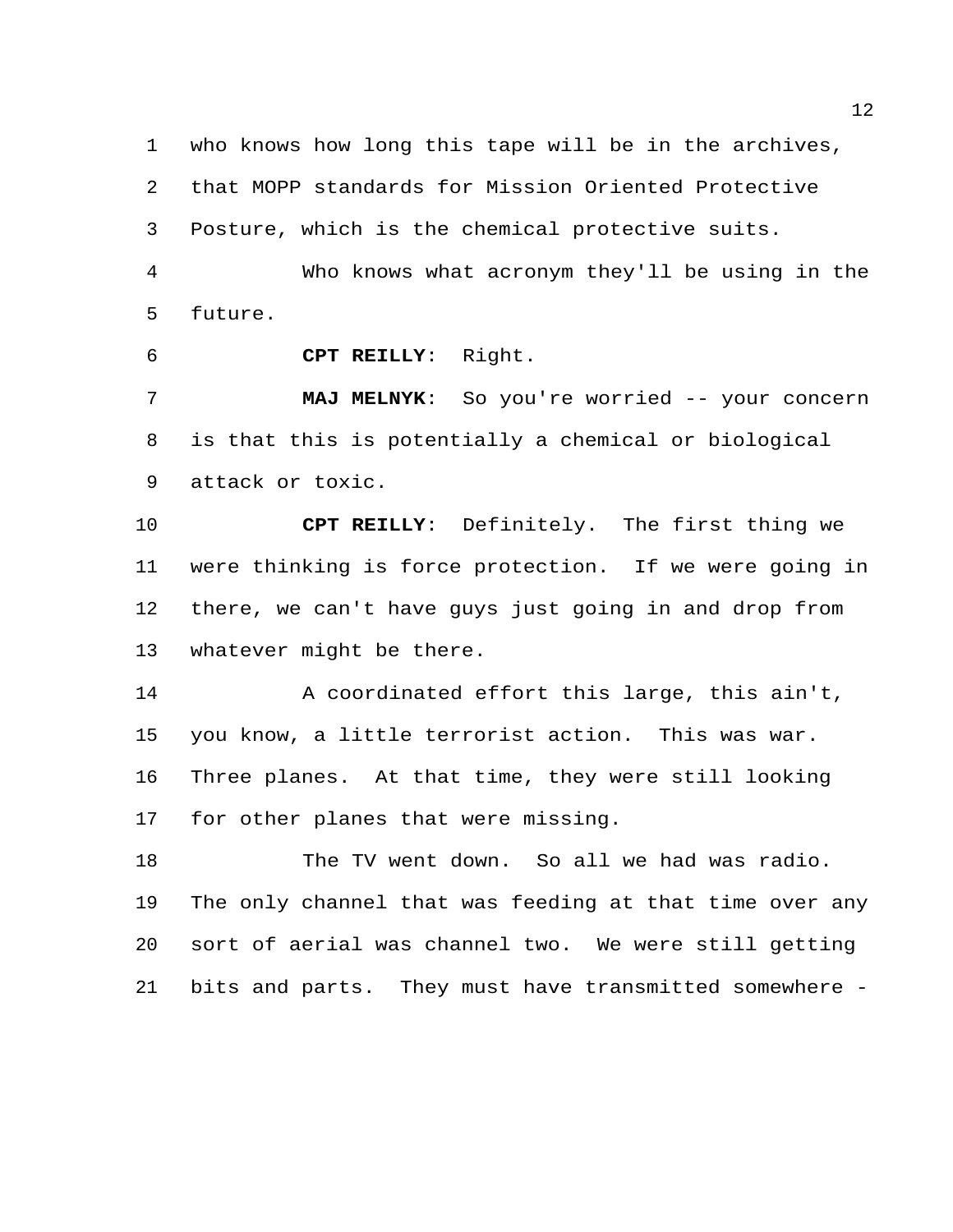- some place other than the World Trade Center.

 **MAJ MELNYK**: The TV went down when the World Trade Center went down.

 **CPT REILLY**: Yeah. So we were getting news, and at that point, the news was basically rumor control. Every news channel was reporting something a little bit different.

 Later on in the afternoon, we got a call from our personnel that was down at the morgue, the medics, saying that they had no power. They had light, but no generators, and that's when we sent every generator we had to their location.

 At that time, our headquarters commander, I think it was the first sergeant, took off to go to the city with the generators in a small convoy that we sent in.

 Going back, before that happened, and I might be jumping around in details a little bit, but I forgot. We got a call from the VA. They were looking for body bags, also, for the scene.

**MAJ MELNYK**: This is Veterans' Administration?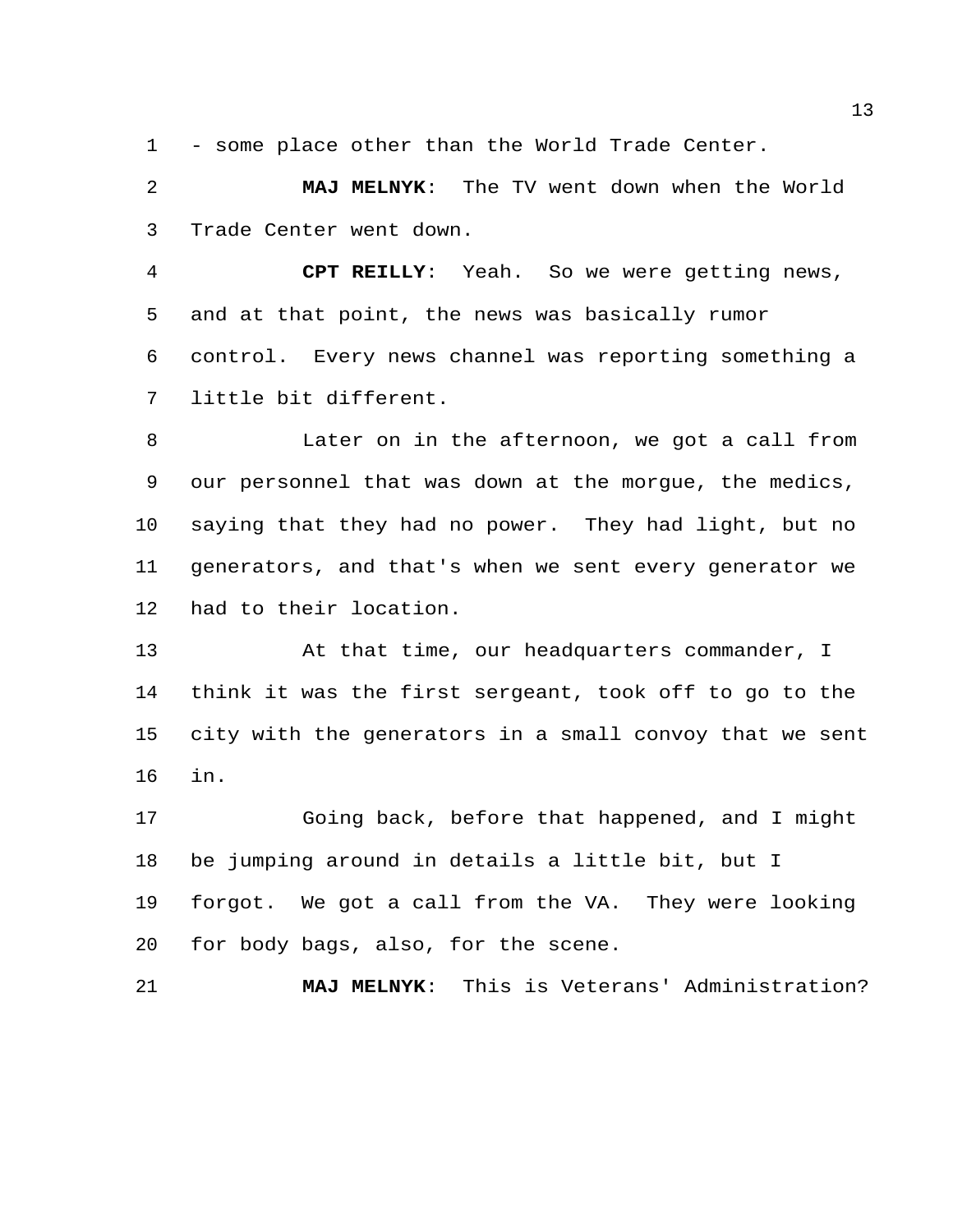**CPT REILLY**: Veterans' Administration called saying they got a call to send body bags, but they had no ability to send them. We also got a call from our personnel, CPT Willis, at the scene, at they needed body bags.

 **MAJ MELNYK**: And you got a call through on a cell phone.

 **CPT REILLY**: Yeah. We were using cell phones at that time.

 We ended up going, me and SGT Hally (phonetic,) by direction of the battalion commander, to take one of the Humvees that we had and go and round up body bags.

 We ended up -- being a National Guard unit, we're pretty unique. We got -- collected a lot of equipment on the side and all around.

 Several of our Humvees have lights, police lights on them and sirens in them, and me and SGT Hally, we took off.

 The mission started out to go to the VA Hospital at Fort Hamilton and pick up body bags that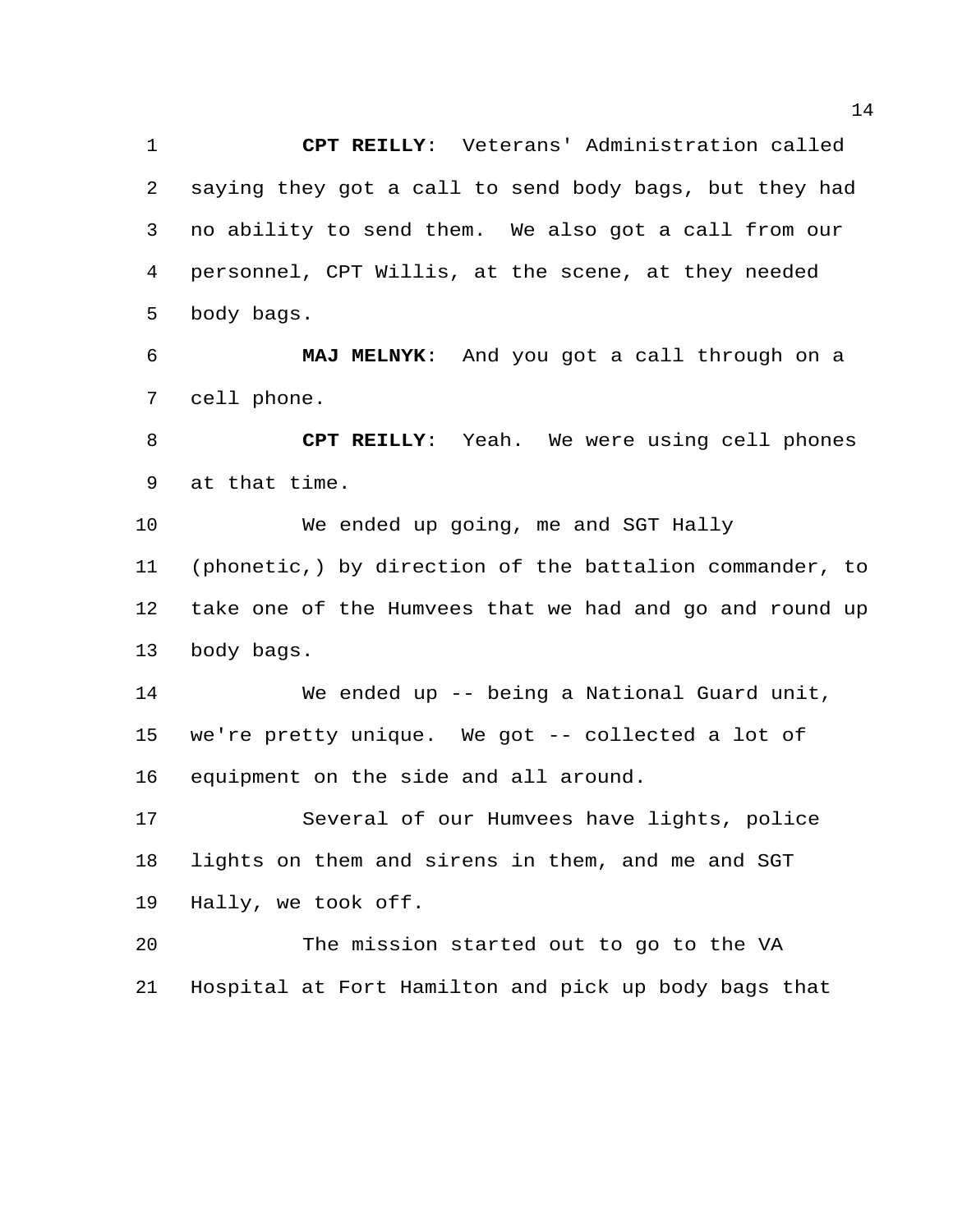they had there and bring them to the scene.

 At that time, we took off, went to the the Veterans Administration Building. They only had about 25 at their location. At that time, the city was looking for hundreds or thousands. Worst case scenario they were preparing for. At that point, I met a Dr. Michael Simberkoff (phonetic.) He is the chief of staff for all the VA hospitals in the city. He needed to get to the city VA hospital up on 21st Street to run his operation. So we took on a mission at that point to take him into the city, along with running out to St. Alban's to pick up more body bags at that location. **MAJ MELNYK**: Where is St. Alban's located? **CPT REILLY**: St. Alban's, normally, by car, normal traffic, it's about 45 minutes to 55 minutes from Brooklyn.

 **MAJ MELNYK**: Right. So Fort Hamilton is located right at the base --

**CPT REILLY**: The base --

**MAJ MELNYK**: The Brooklyn base of the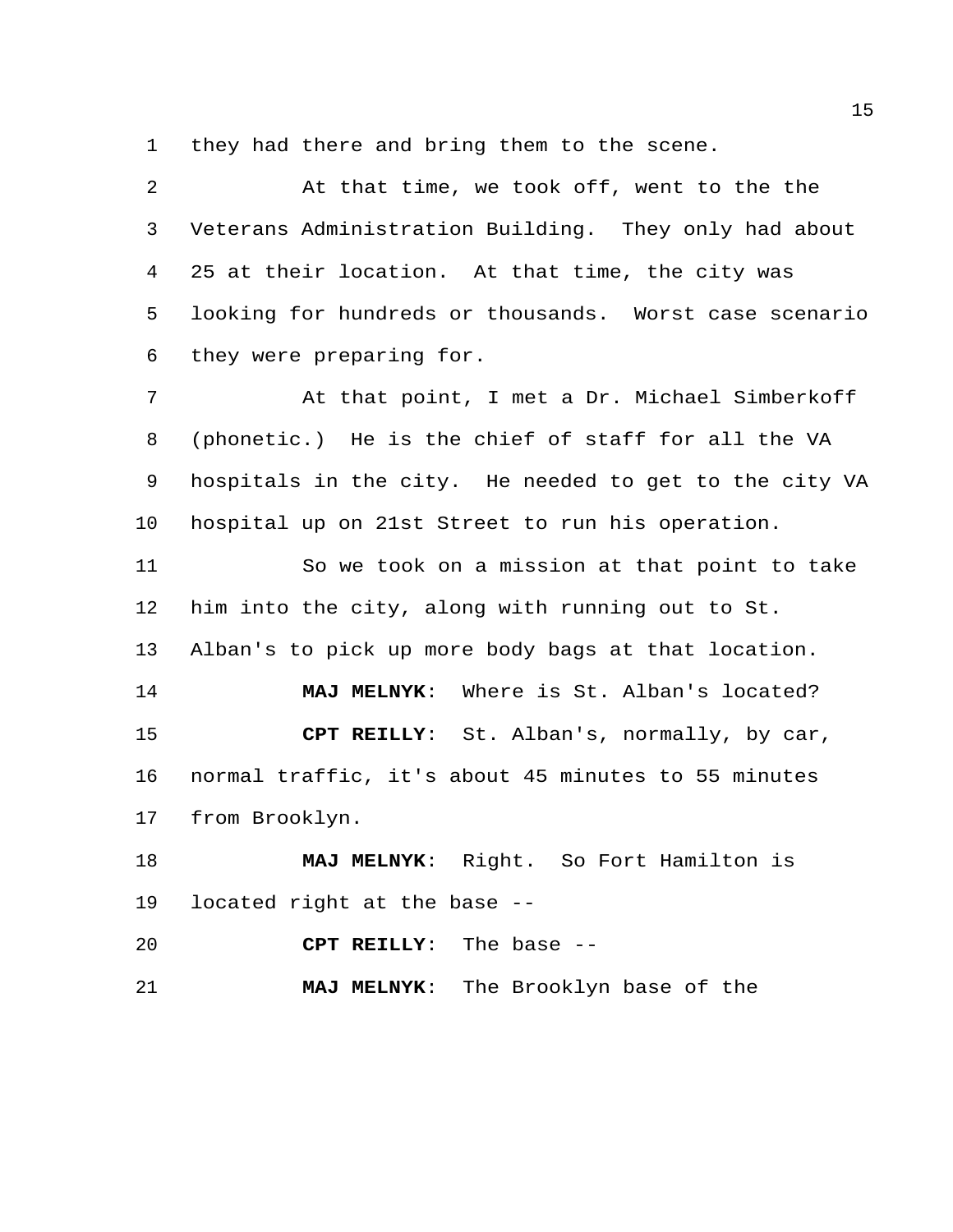Verrazano Bridge and the St. Alban's is --

 **CPT REILLY**: All the way on the Queens -- basically, the Queens-Nassau border.

 **MAJ MELNYK**: Queens-Nassau border. So going away from the city actually.

**CPT REILLY**: Right.

**MAJ MELNYK**: Yeah.

 **CPT REILLY**: So off we went with the doctor and raced out to St. Alban's, picked up the 20 or so they had, and then headed into the city with the doctor.

 We got actually on ground zero, I would say, at approximately 3:00 o'clock. At 3:00 o'clock, and it was beyond words. We came through the Battery Tunnel, because at that time, they mentioned that all the bridges were shut except for emergency traffic, and that the Battery Tunnel was still open and running for emergency vehicles.

 I'll tell you. We went into the tunnel. We had the overhead lights on the vehicle on, the regular police lights. We had the headlights on.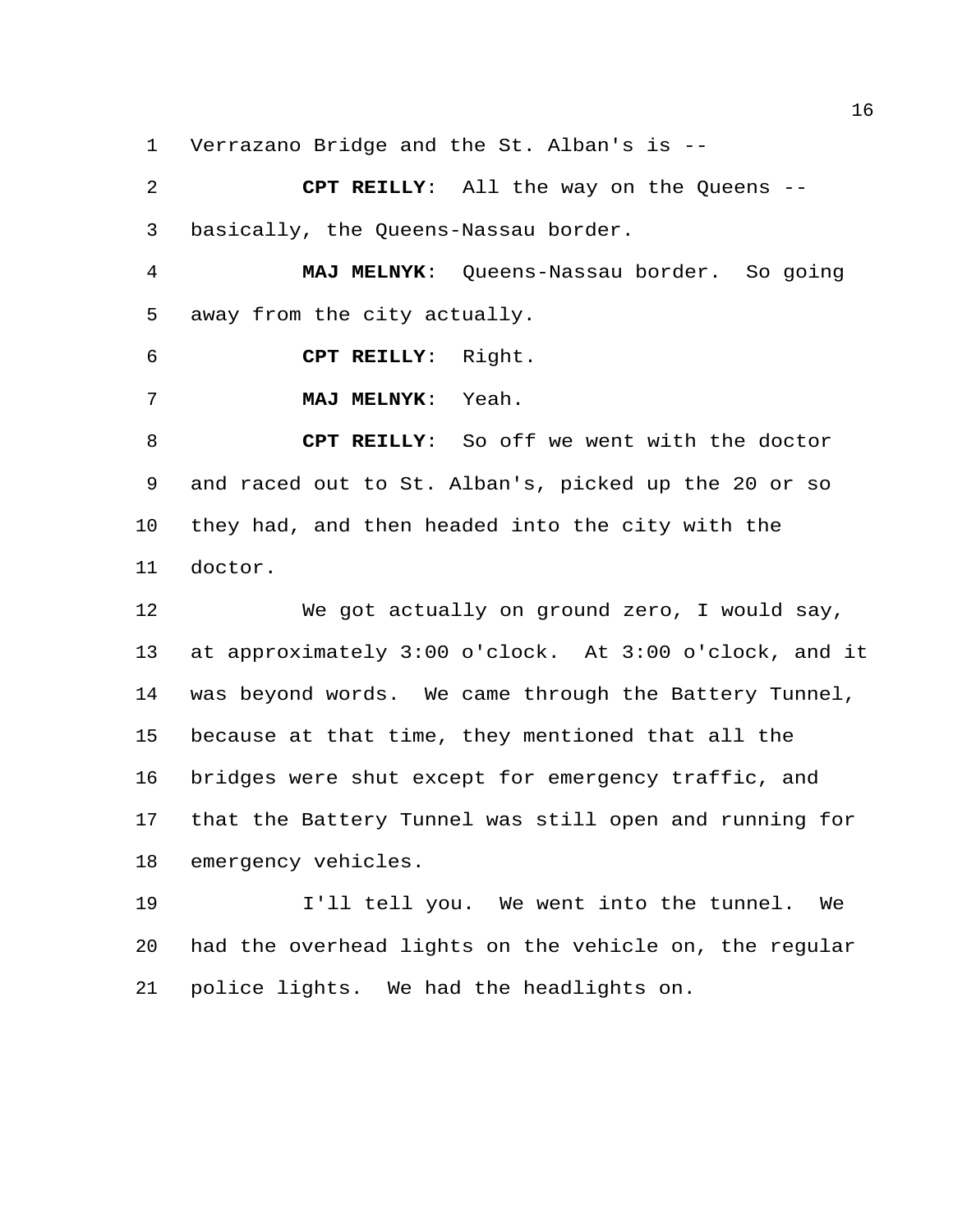1 The tunnel had lights in it about halfway through and then it went dark and it was so dark that even with the police lights and the headlights, you couldn't see past the hood of the vehicle. That was how much soot.

 We went from 35-40 miles an hour going through the tunnel down to a three, four mile an hour crawl. It was worst than the blackest night on Blackout Drive. And when you came out on the other side, the city was gray. It was -- everything was that same slate colored gray color, like concrete, and it was about an inch or two, three inches in some areas, of fine dust.

 And if you ever saw anything, any of the movies like "The Day After" or "The Stand," it was that empty, empty nuclear aftermath look. If anybody thought what nuclear fallout would look like, this is what it looked like.

 It was covered in a gray ash that when you drove through, it looked like cars driving through snow and leaving the tracks.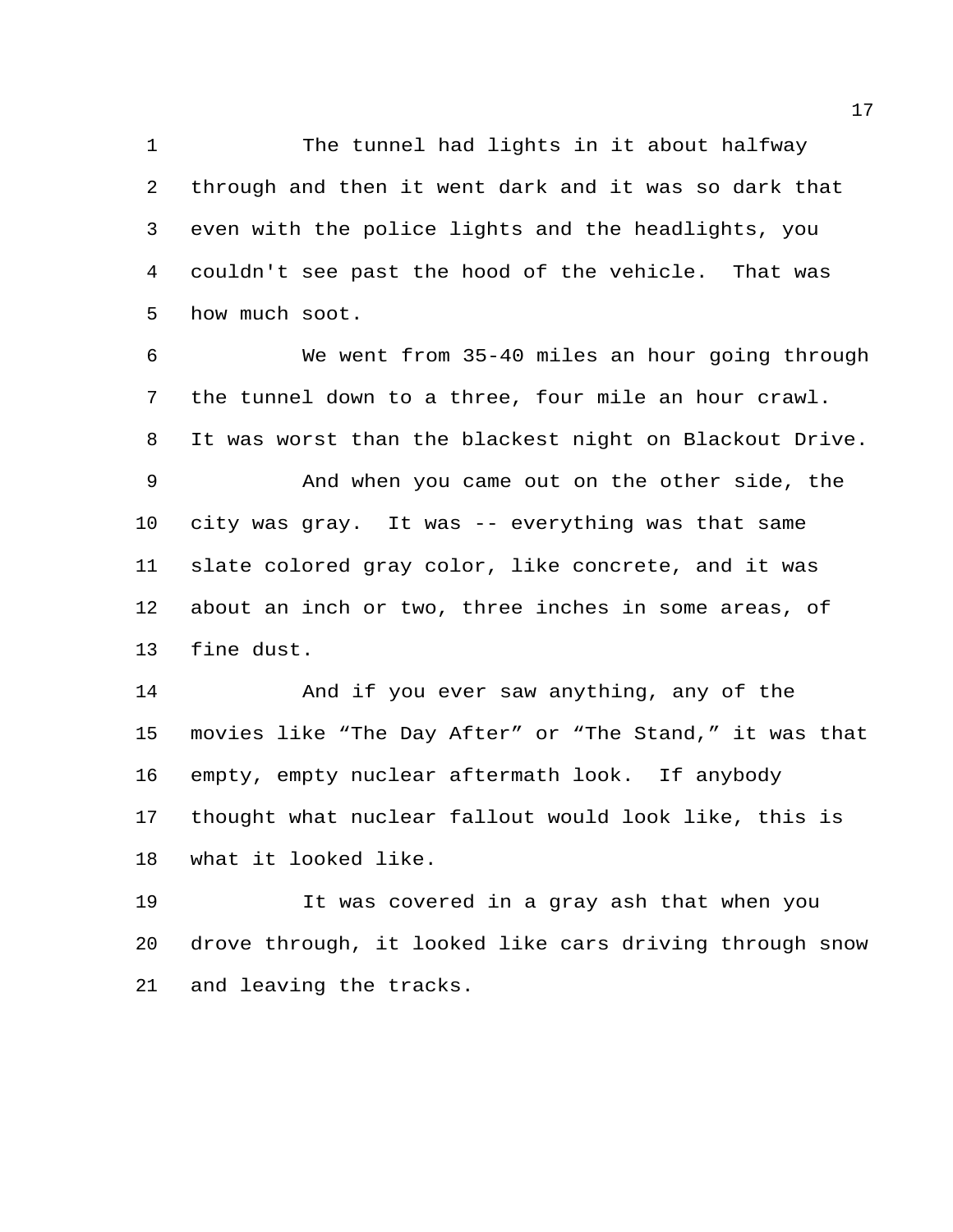1 It was littered with paper and dust and no life, no signs of life, except a couple of police officers here and there.

 As we pulled out of the Battery Tunnel, you could see where the towers were no longer standing, and as you came up onto West Street, you could see the destruction and all the rubble.

 **MAJ MELNYK**: You made a right and you headed up West Street towards -- and what did you see ahead of you?

 **CPT REILLY**: Well, we came out of the tunnel and you couldn't go right, because the rubble almost came right to where the tunnel was. It was --

 **MAJ MELNYK**: That's about four or five -- **CPT REILLY**: Four or five blocks down.

Destroyed cars, blown out windows, burnt out trucks,

 burnt out fire trucks, the ambulances, and now whatever new equipment was being pulled in.

 At that point, we still had the doctor and had to get onto 21st Street where the VA Hospital is, and I think it's approximately 21st Street. The exact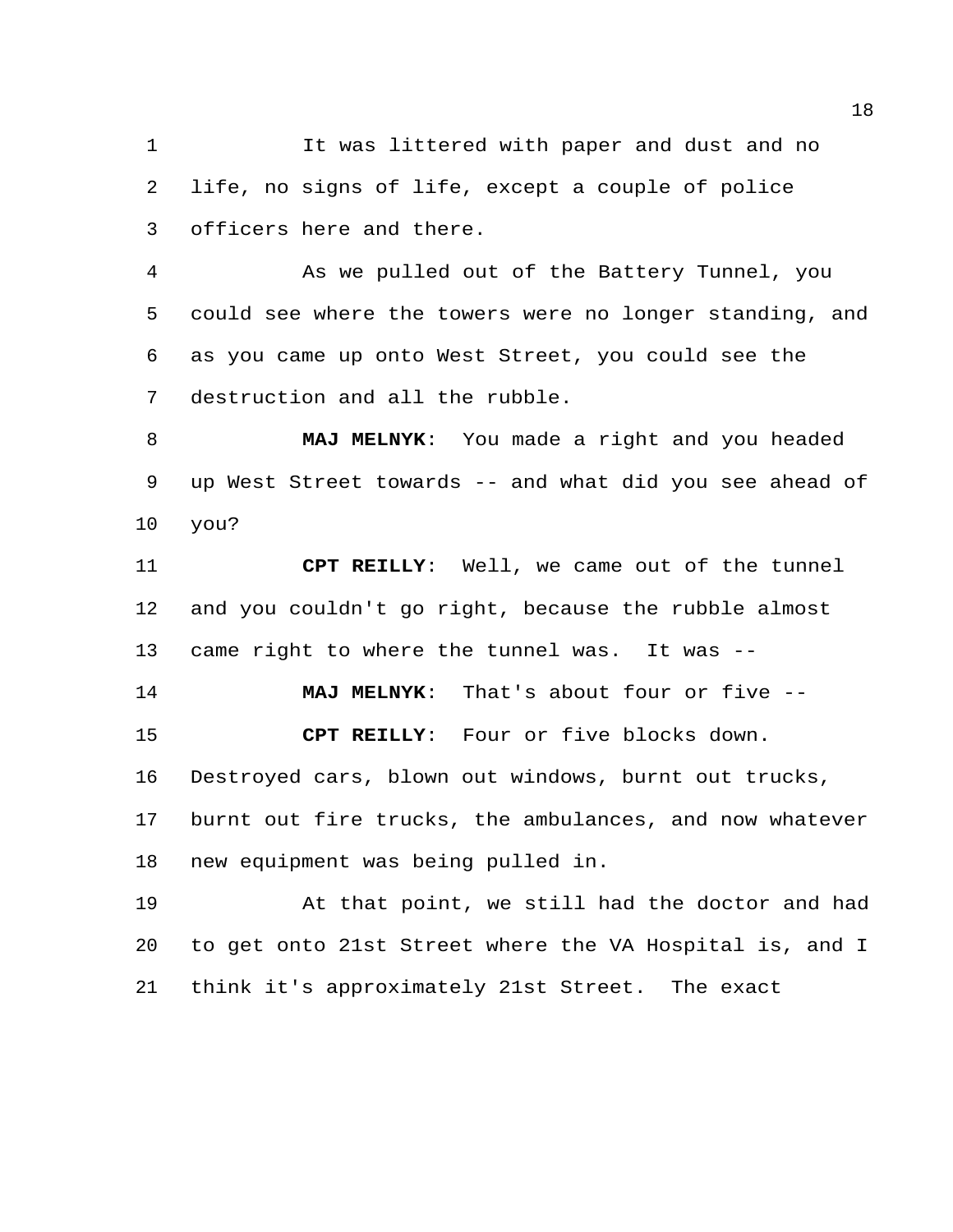location I don't know. I can't remember which street it was really.

 We came out and we made a left-hand turn and started heading toward the FTR Drive to head up north to drop the doctor off and the bags.

 At that point, there was just cars just left everywhere. No bodies. Just trucks, busses, vending carts just left wherever they were when it happened, middle of the intersections, just like people got out of their car and ran, and it was an eerie feeling. Flashing back to -- going forward a little bit. It wasn't until about Thursday afternoon when we finally realized that you didn't catch it, but there were no animals in the city anymore, because the pigeons started coming back.

16 At that point, we realized, when a bunch of us sitting in Battery Park, planning the next mission for us, we realized where did all the birds come from, and that's when we realized there were no birds in the city anymore and they just started coming back around Thursday.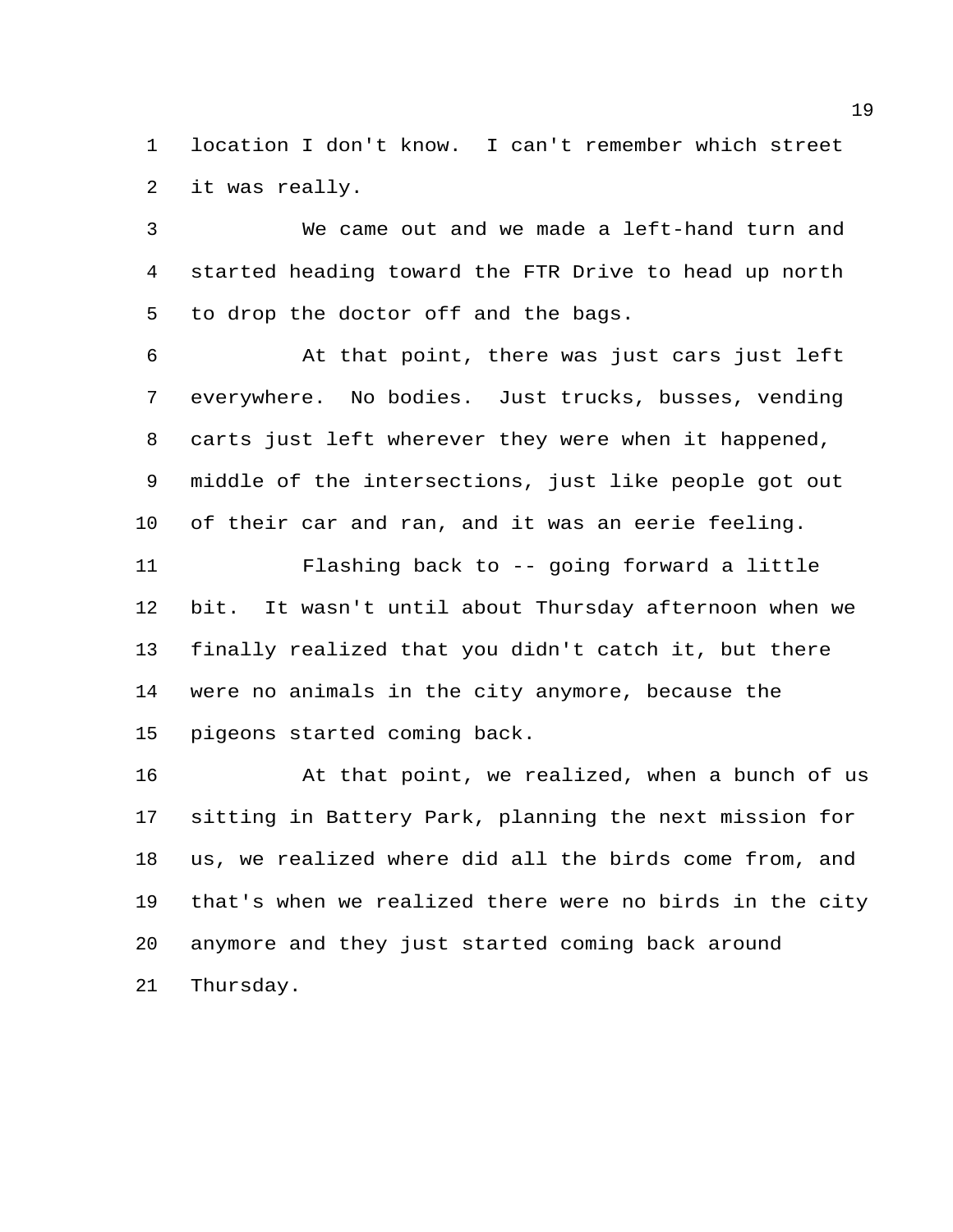We ran the doctor up to the VA hospital at that point, dropped him off, called back to the battalion on my cell phone, which was very intermittent. At that point, most of the cell phone companies, Verizon and AT&T were down. I had voice stream and I was still getting reception in a few different places. We got back to the armory, talked to the colonel and he said get back here, we got more missions to plan, I need you back here now, and that's when we

headed back to the city, back to Staten Island.

 **MAJ MELNYK**: You took the Brooklyn Battery Tunnel.

 **CPT REILLY**: We took the Brooklyn Battery Tunnel back. We got back to Staten Island. At that point, we started getting word that they started needing bodies.

We were calling the state --

 **MAJ MELNYK**: Needing who, just anybody? **CPT REILLY**: Anybody.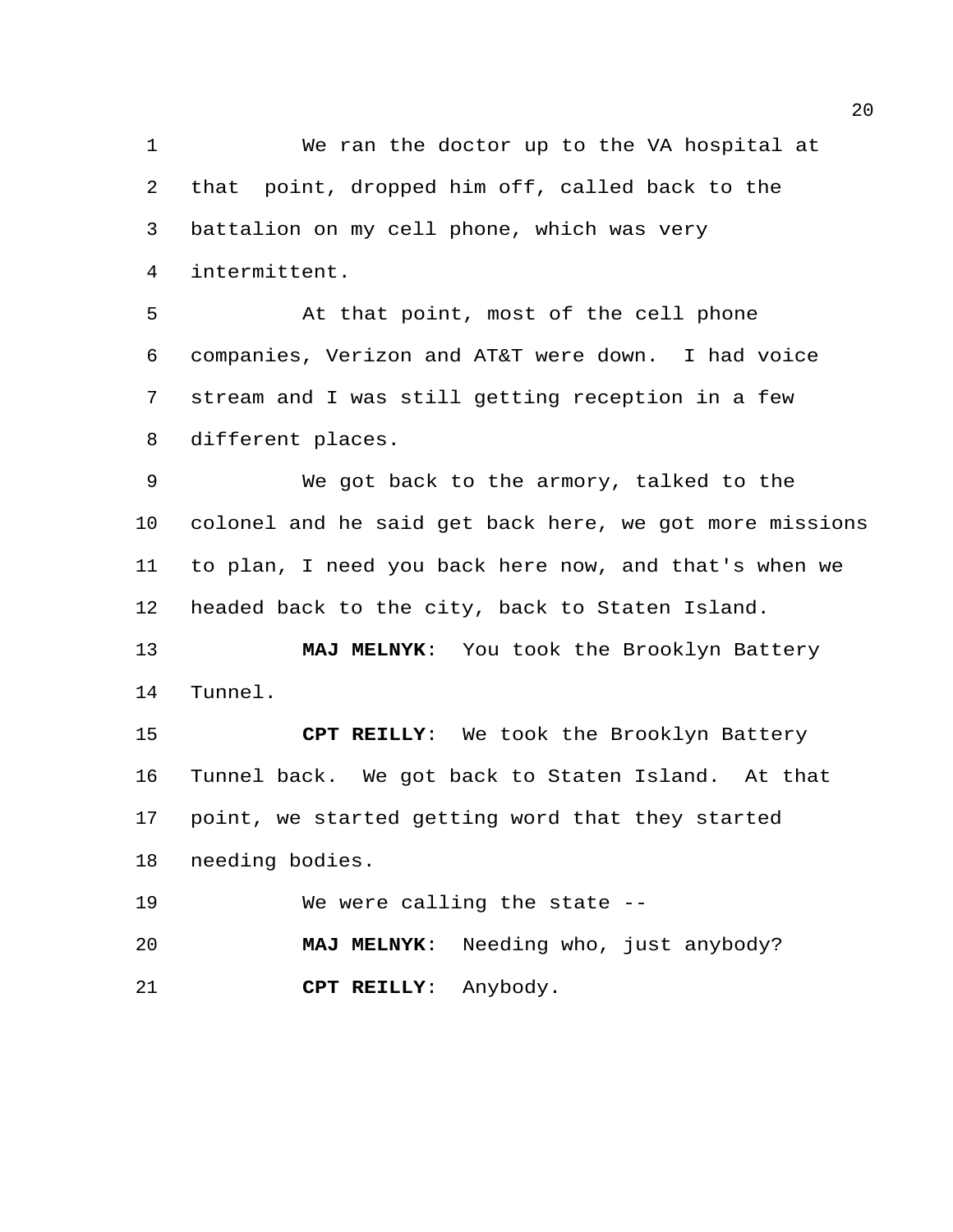**MAJ MELNYK**: For what mission?

 **CPT REILLY**: Basically, at ground zero, the coordinated effort. They were digging and at that point, there was not really a security mission yet. They were looking for bodies to dig. Personnel. Bodies is probably a bad name, but they were looking for personnel to dig. I got back to Staten Island. We had our meeting. At that point, we had about a 150 other personnel. We had two companies -- three companies upstate, Newburg, Albany, and Hoosick Falls, our three line companies. The Newburg Company was already on its way. They made transportation -- contact for their own transportation and they were on their way down. Their commander, CPT Patrick Kern, he's also an FBI agent. His company were on their way down. We were trying to get down our B and C units, which was Albany and Hoosick Falls, and the state wasn't releasing them.

They didn't want to send them down until they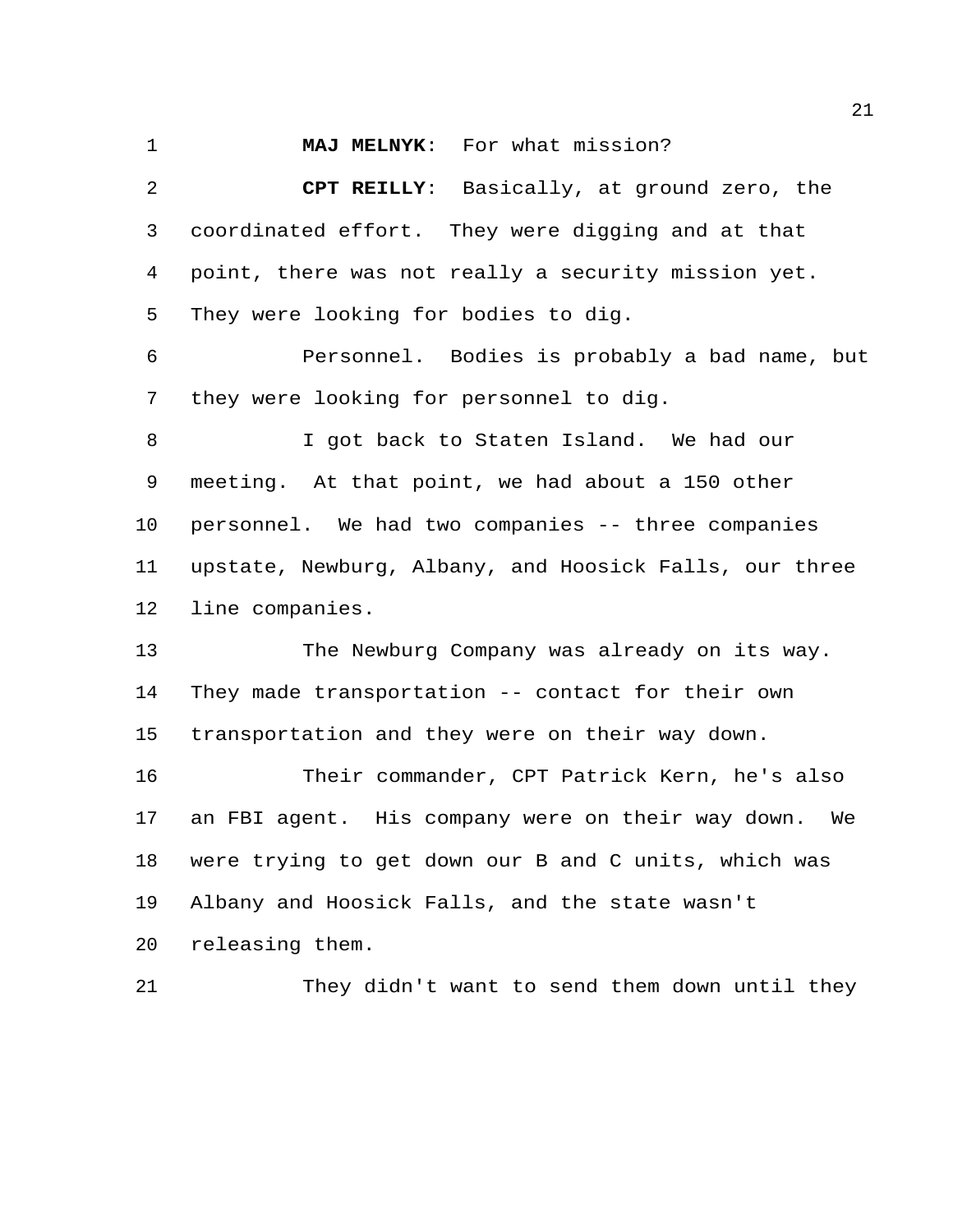had a control number and they got okay through the state. Meanwhile, the battalion commander was ordering his line units to come down.

 At that time, the battalion XO was at that location, since he works up there, and we were working on getting our companies down here.

 During the night, at that time, it was getting dark and we were going back and forth, and the state was saying don't go, don't go, you're not allowed to go in.

 **MAJ MELNYK**: And what were you doing specifically?

 **CPT REILLY**: At that time, we were -- during the night, I was part of the operations cell and we were starting to -- where were we going to go once we got there. We were starting to take calls from the police department and from our own troops in there, relaying what they needed, and we were also trying to coordinate to get the guys that were there all day out at that point and to replace them with fresh --

**MAJ MELNYK**: Which means the medics and the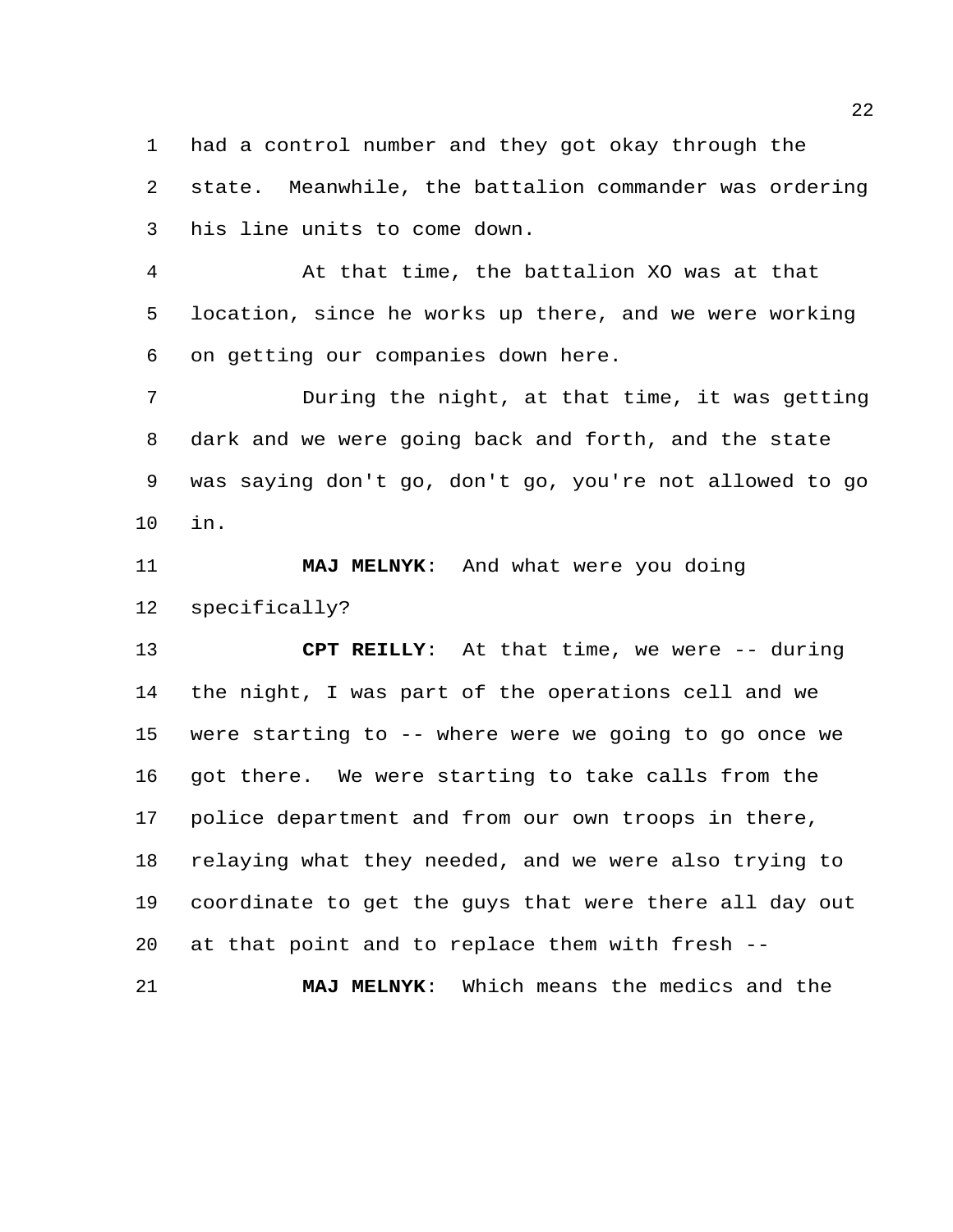generator crew.

| 2           | CPT REILLY: Right. At that point, a few of              |
|-------------|---------------------------------------------------------|
| 3           | our employees worked for various business. One worked   |
| 4           | for a pizza company. His boss called up and donated     |
| 5           | food for that night.                                    |
| 6           | I directed the S-4 sergeant, who is a full-             |
| 7           | time, SFC Mike Tanarello (phonetic,) to start getting   |
| 8           | us food, because we had to start feeding the troops.    |
| $\mathsf 9$ | At that point, we had another employee,                 |
| 10          | another soldier who was employed by the local Home      |
| 11          | Depot and they called up and they opened their store to |
| 12          | us. We went down and picked up anything and             |
| 13          | everything.                                             |
| 14          | MAJ MELNYK: Were you specifically tasked to             |
| 15          | do that or was that somebody else's mission?            |
| 16          | CPT REILLY: The support platoon leader and              |
| 17          | the headquarters XO went down with the trucks and       |
| 18          | loaded up with everything that we needed, shovels,      |
| 19          | picks, re-breathers, goggles, rope, wheelbarrows,       |
| 20          | gloves, generators. I mean, just a ton of stuff. They   |
| 21          | were like very helpful.                                 |
|             |                                                         |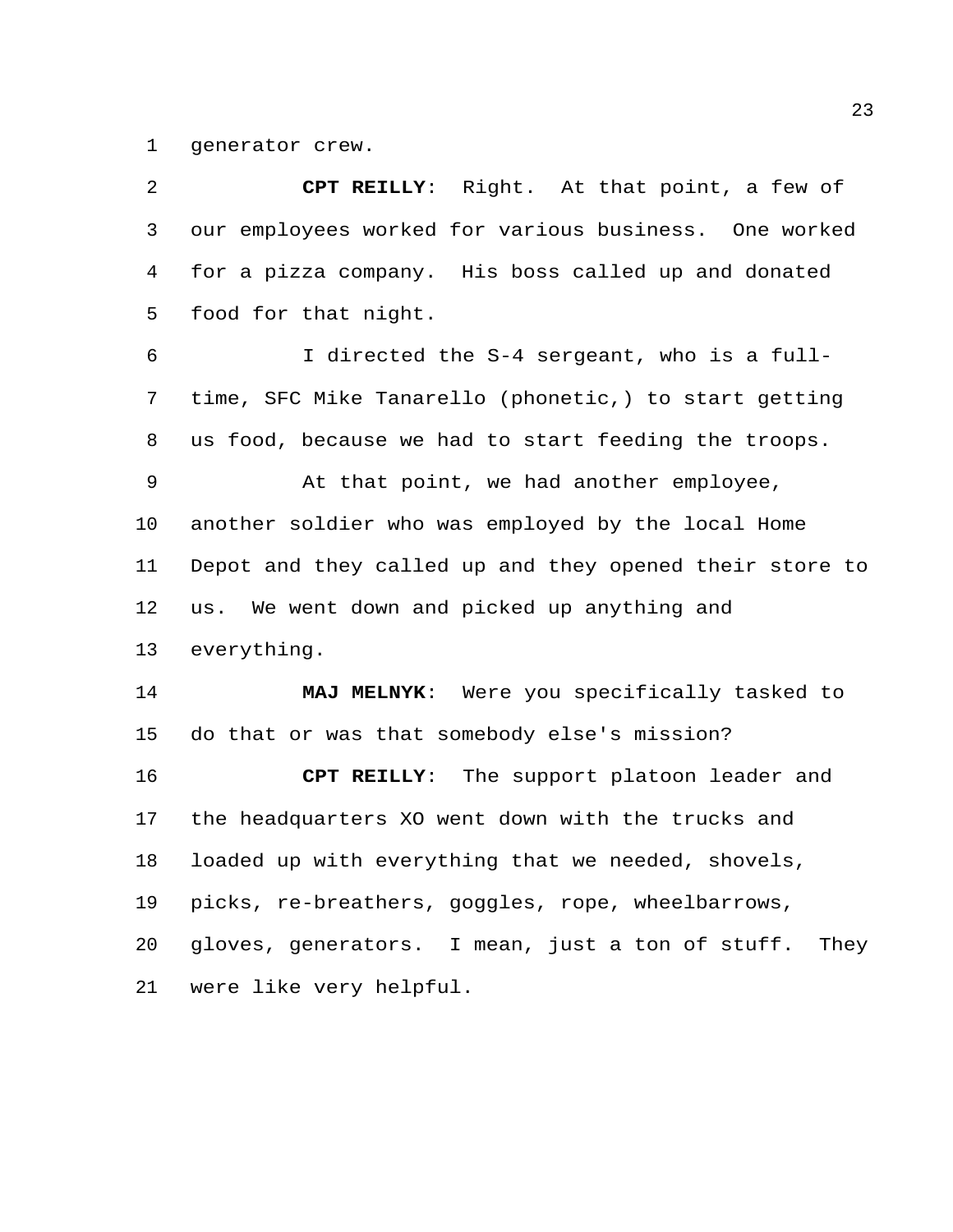We loaded up to HEMTTs and eight boarding trucks of stuff to provide supplies.

 **MAJ MELNYK**: So as part of the operations cell, was the –3 [S-3] on location?

 **CPT REILLY**: No. The -3, at that time, he was at work. He's a Suffolk County police officer. So he was at work, and Suffolk County Police picked up the mission of transporting and escorting blood into the ground zero area.

 Since he was already at work from the night before, he works the night shift, they held him over there. He had a specific mission. He was running blood back and forth.

 So he waited until he got relieved that evening and he was on ground late, late Tuesday night. He came straight from work.

 **MAJ MELNYK**: So you essentially were the OIC in the Ops cell. And what kind of planning did you conduct and what instructions were you given about when you were going to deploy, where you were going to deploy?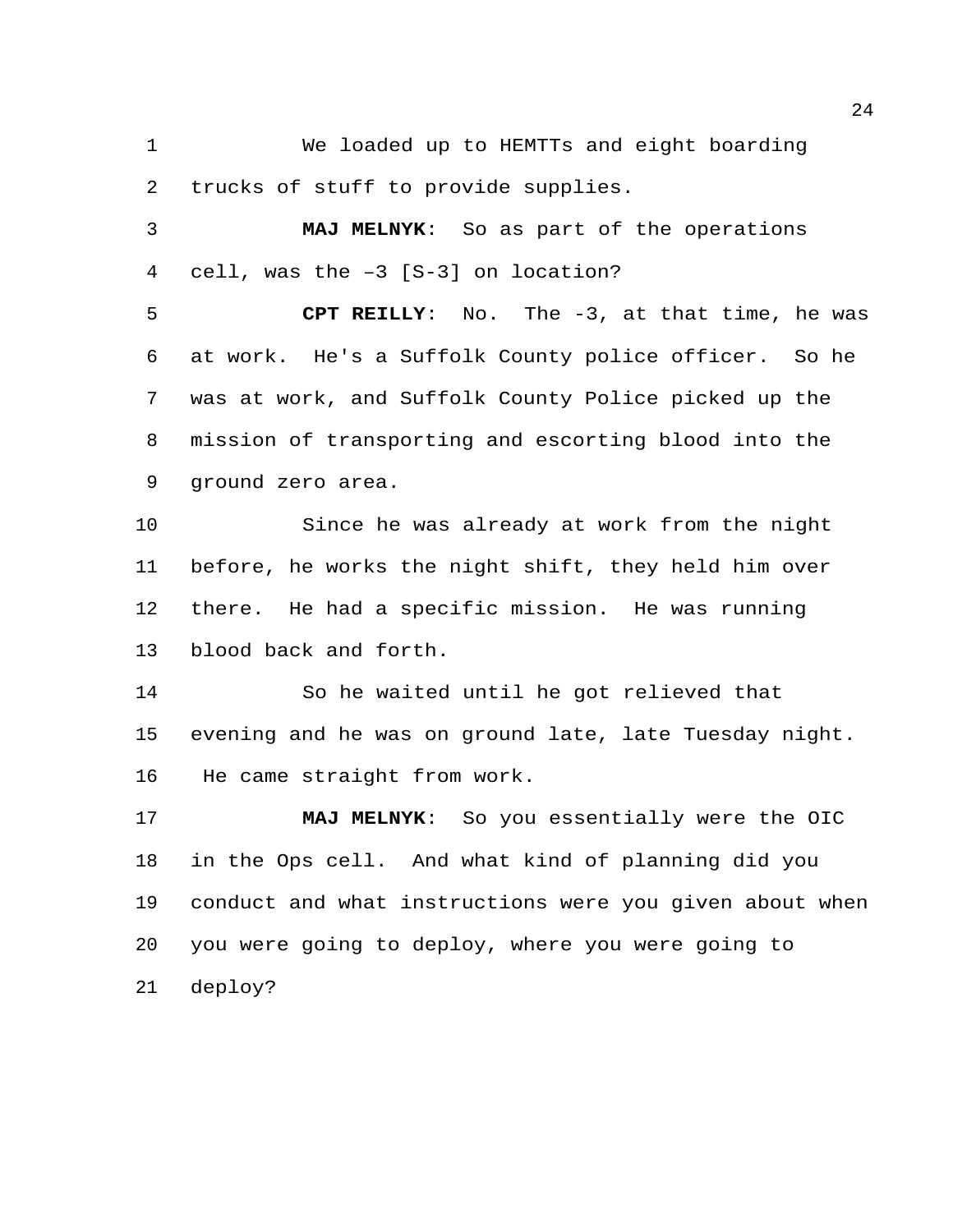**CPT REILLY**: We were getting instructions we weren't going to get deployed until the next day. So we bedded down the battalion.

 We still had sections working getting the stuff ready, loading trucks. This was -- this was real now. Everybody stepped up to the plate and took what they needed.

 Some of the big things we started doing, because of the scare early that day, we had the medics fill the water right away, all the water buffaloes, checked that they were good, just in case there was any scares with the water system or anything else.

 The odds were that if we pumped the water right down, there wouldn't be stuff coming down from reservoirs or anything else, and we could check the water and store it, put the guards out. That was the biggest thing, for security.

 We started checking every vehicle coming in a 100 percent ID, by the book. We issued out direct control on Charlie and Delta, the rules and regulations to every checkpoint.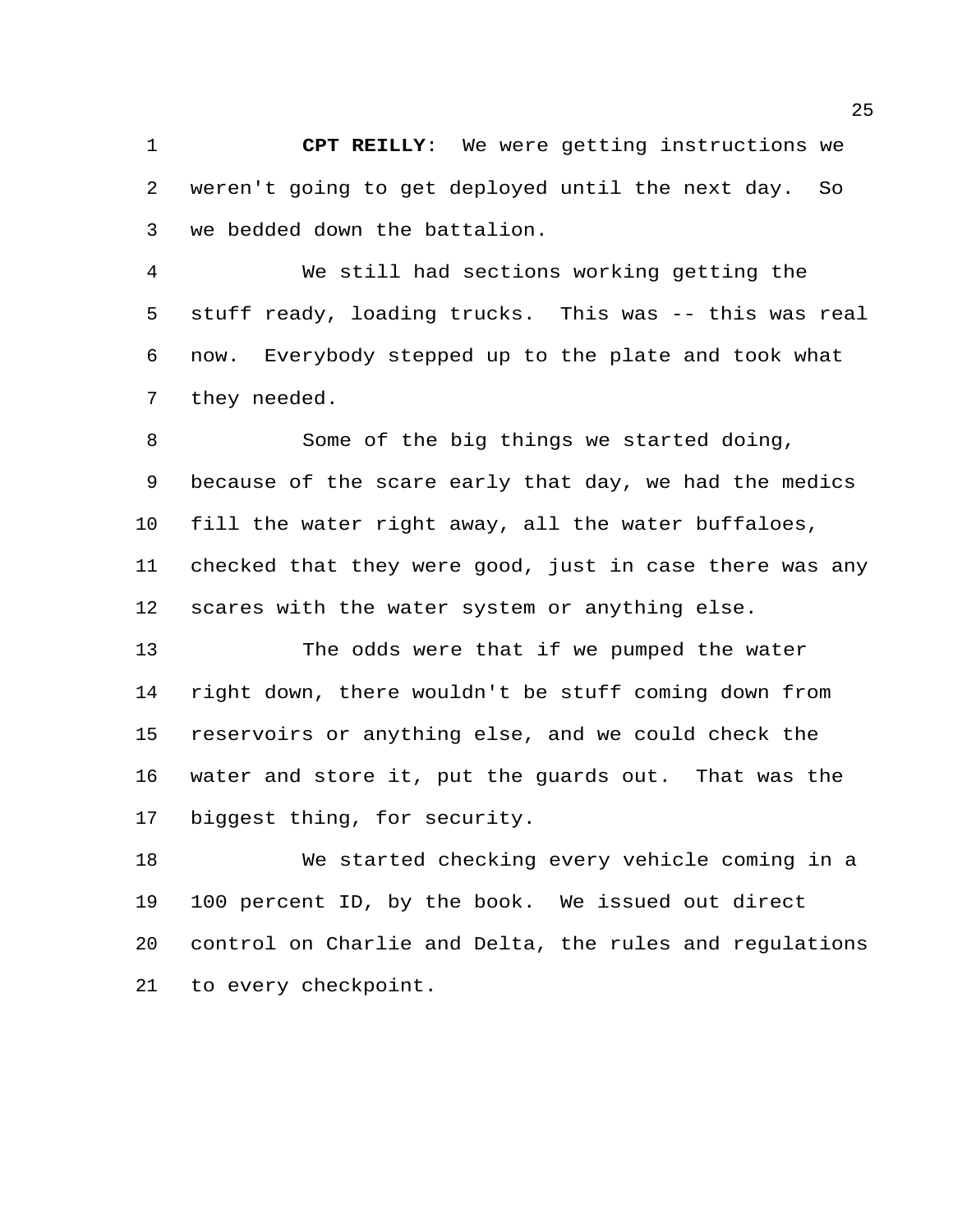Started pulling people by the tons, getting them out.

 The official word didn't come down through channels until about 8:00 o'clock that night that we were activated.

 **MAJ MELNYK**: That you were on state active duty.

 **CPT REILLY**: But long before that, the majority of the unit was there.

 The next big thing was how are we going to get out of here, where are we going to get busses from. I started making phone calls.

13 I went down that night to the 120, which is where the borough command for the police department is on Staten Island.

**MAJ MELNYK**: The 120?

**CPT REILLY**: Is the precinct.

**MAJ MELNYK**: The 120th precinct.

 **CPT REILLY**: Right. They call it the 1-2-0, not really the 120.

**MAJ MELNYK**: Okay.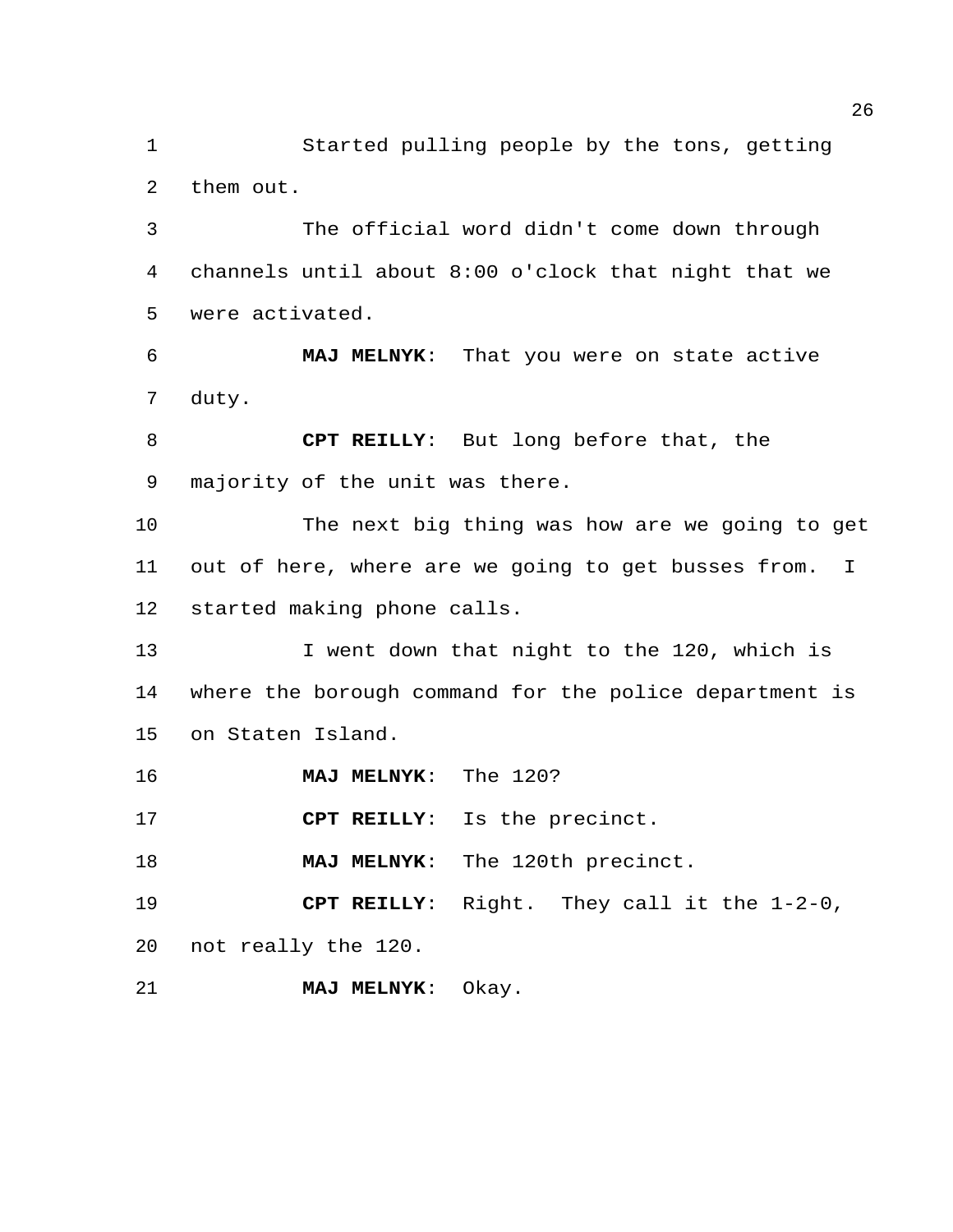**CPT REILLY**: And at that point, I met the borough commander and the inspector in charge. At that point, he had no missions for us right there on Staten Island, but he knew we were there.

 At that point, they also sent police down as a guard at the armory, which, when the police showed up, we're a little redundant at that point, because they showed up with four police officers and we had about 30 Guards on station.

**MAJ MELNYK**: With -113s.

 **CPT REILLY**: With -113s, Humvees with mounted .50s and M-16s. It was still up in the air where we were doing and we were trying to find out the coordinated effort and who our next level of command would be for the brigade.

 We got Troop Command as our guidance, that they were going to take over the operation out of Valhalla, but we couldn't get no COMM with them.

 There's an EOC for the fire department right around the corner on Slossen Avenue from the armory. Me, the battalion commander, and another individual, I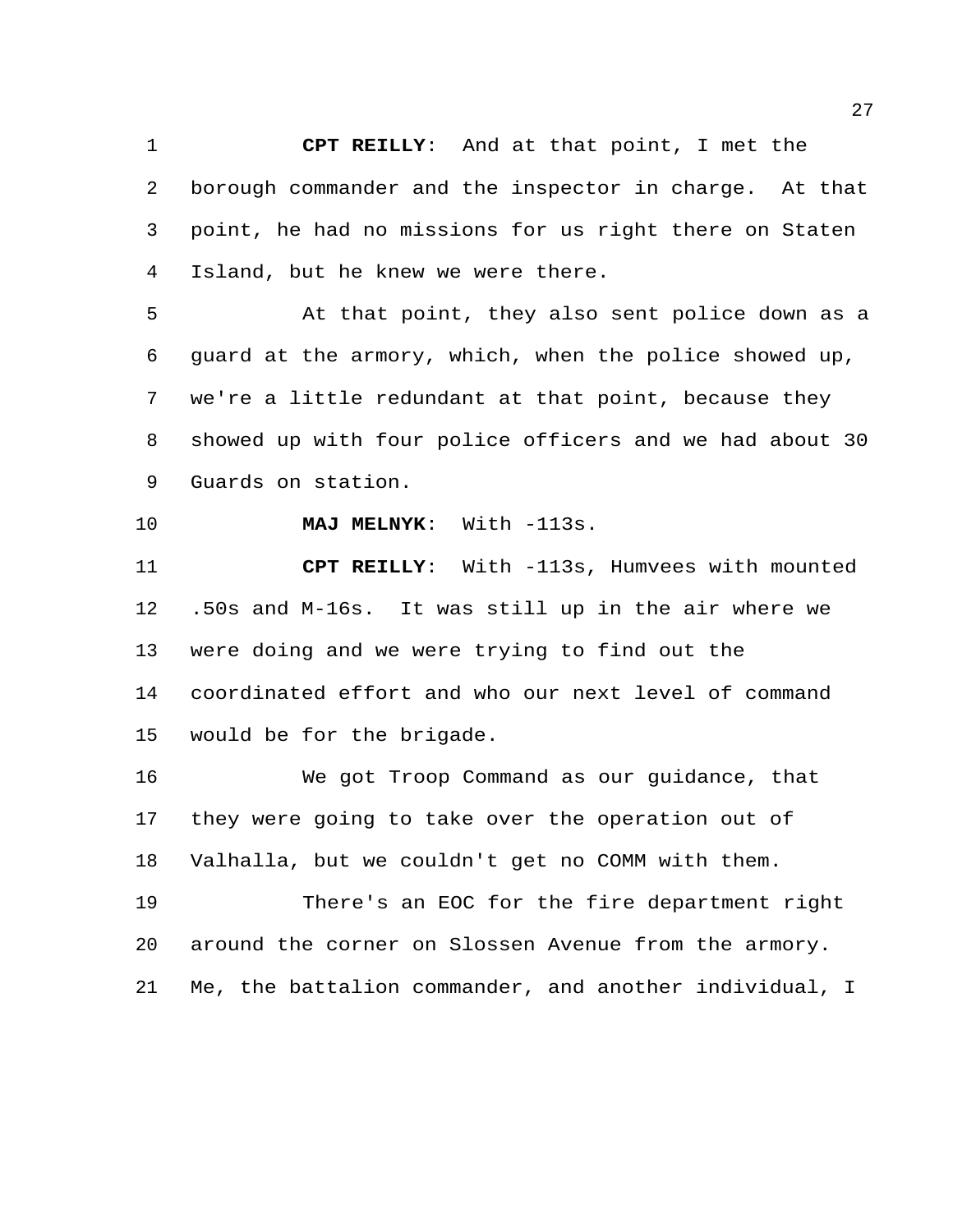can't remember offhand who else was with us, we went down and made contact with the fire chief in charge of that.

 They requested protection from us. We sent a -113 over to that area with a few armed guards, because they were given only one cop and a patrol car, and with a big majority of the fire department missing from the accident, they didn't want to start losing anything else, because that was the nearest command post to Manhattan Island right now and they were operating a big section out of there.

 At that time, we got back. The battalion was bedded down at eleven and we got a call from Valhalla saying that there's a possibility we're going to roll into Manhattan at two in the morning, prepare the troops.

17 At that time, we woke the whole battalion up, got everybody up, was getting ready to leave, we got a call back again around 1:30, saying no, you're going to leave at 5:00 o'clock, roll into Manhattan at five in the morning. We don't want to send you in there in the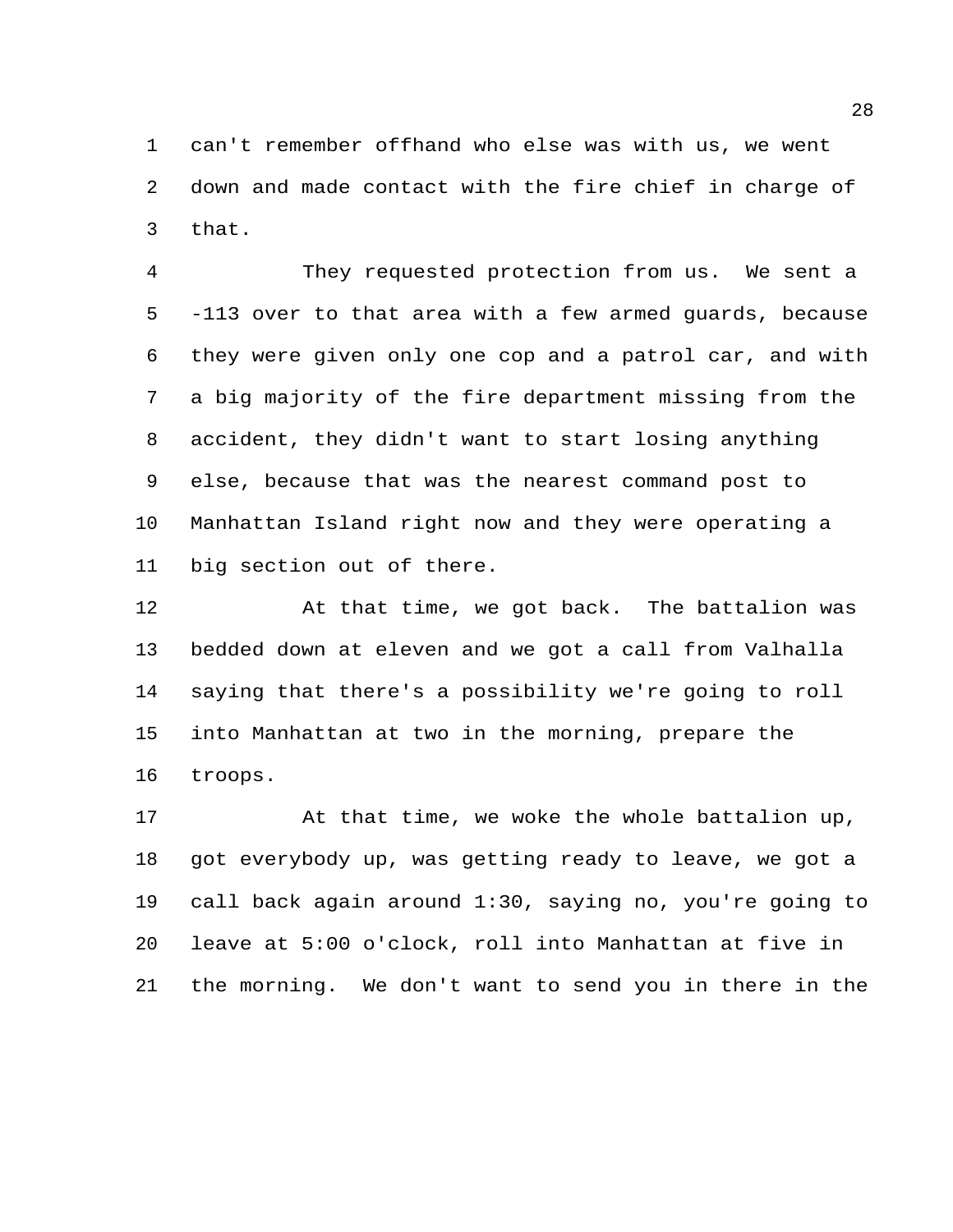dark, no one has been there before.

| $\overline{a}$  | At that time, I started making phone calls              |
|-----------------|---------------------------------------------------------|
| 3               | trying to find busses. Since the bus system wasn't set  |
| $\overline{4}$  | up in the EOC and the World Trade Center was gone, the  |
| 5               | dispatcher at the local bus station in Staten Island,   |
| 6               | the bus depot, gladly sent us busses.                   |
| 7               | And at that time, at about 5:00 o'clock in the          |
| 8               | morning, we had roughly 45 vehicles and four MTA busses |
| 9               | taking 280 troops, roughly, at that time, in the 101    |
| 10 <sub>o</sub> | CAV into Manhattan.                                     |
| 11              | We went up to Verrazano through the Battery             |
| 12              | Tunnel and every soldier will tell you a different      |
| 13              | story and his feelings when we came out of that tunnel  |
| 14              | and what they saw.                                      |
| 15              | We came out of the tunnel. We set up at                 |
| 16              | Battery Park. Since we're soldiers, I guess we like     |
| 17              | dirt just as much as Navy SEALS like water. So we set   |

 up in here, built a command post, started operating out of this point.

 **MAJ MELNYK**: How, when you came out of that tunnel, had things changed from that afternoon when you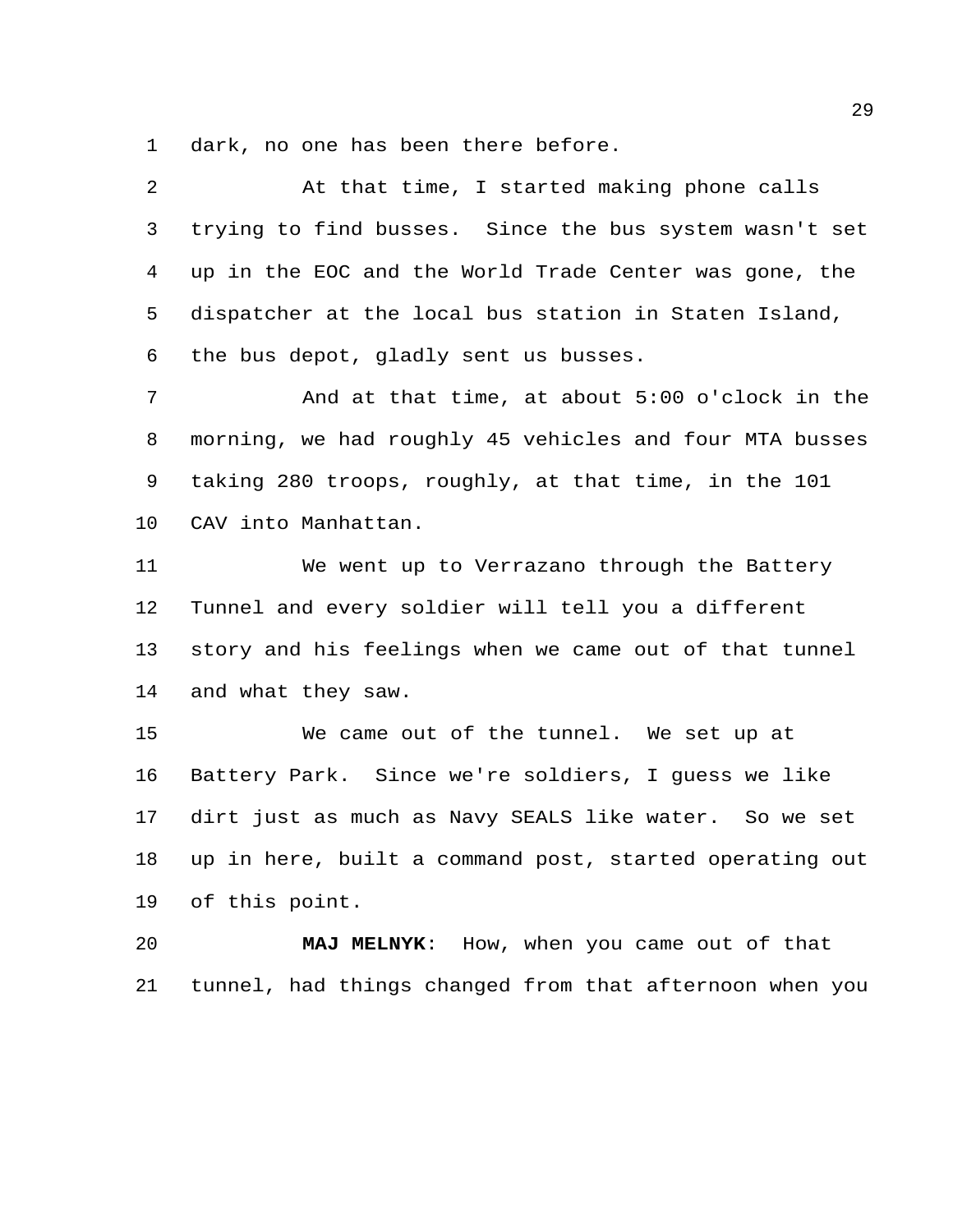$1 - -$ 

| 2  | CPT REILLY: Very little. It was --                     |  |  |  |  |  |
|----|--------------------------------------------------------|--|--|--|--|--|
| 3  | MAJ MELNYK: Visibility was just as bad.                |  |  |  |  |  |
| 4  | CPT REILLY: Visibility was just as bad. I              |  |  |  |  |  |
| 5  | would say the visibility did not change til about 6:00 |  |  |  |  |  |
| 6  | o'clock or so.                                         |  |  |  |  |  |
| 7  | MAJ MELNYK: Six o'clock that morning?                  |  |  |  |  |  |
| 8  | CPT REILLY: Wednesday night.                           |  |  |  |  |  |
| 9  | MAJ MELNYK: Wednesday night.                           |  |  |  |  |  |
| 10 | CPT REILLY: Right. It was thick. It was                |  |  |  |  |  |
| 11 | still in the air. It hadn't settled yet. The building  |  |  |  |  |  |
| 12 | was still burning by a ton. And it wasn't that black,  |  |  |  |  |  |
| 13 | black burning smoke. It was an eerie white smoke       |  |  |  |  |  |
| 14 | coming out of it. It wasn't a normal -- like you see a |  |  |  |  |  |
| 15 | building burning, I'm a police officer, I've been to   |  |  |  |  |  |
| 16 | many house fires, it's black, it's sooty.              |  |  |  |  |  |
| 17 | This was a very white cloud coming out of the          |  |  |  |  |  |
| 18 | World Trade Center.                                    |  |  |  |  |  |
| 19 | MAJ MELNYK: And the streets were stilled               |  |  |  |  |  |
| 20 | filled with the powdery ash of pulverized concrete.    |  |  |  |  |  |
| 21 | The streets were filled with<br>CPT REILLY:            |  |  |  |  |  |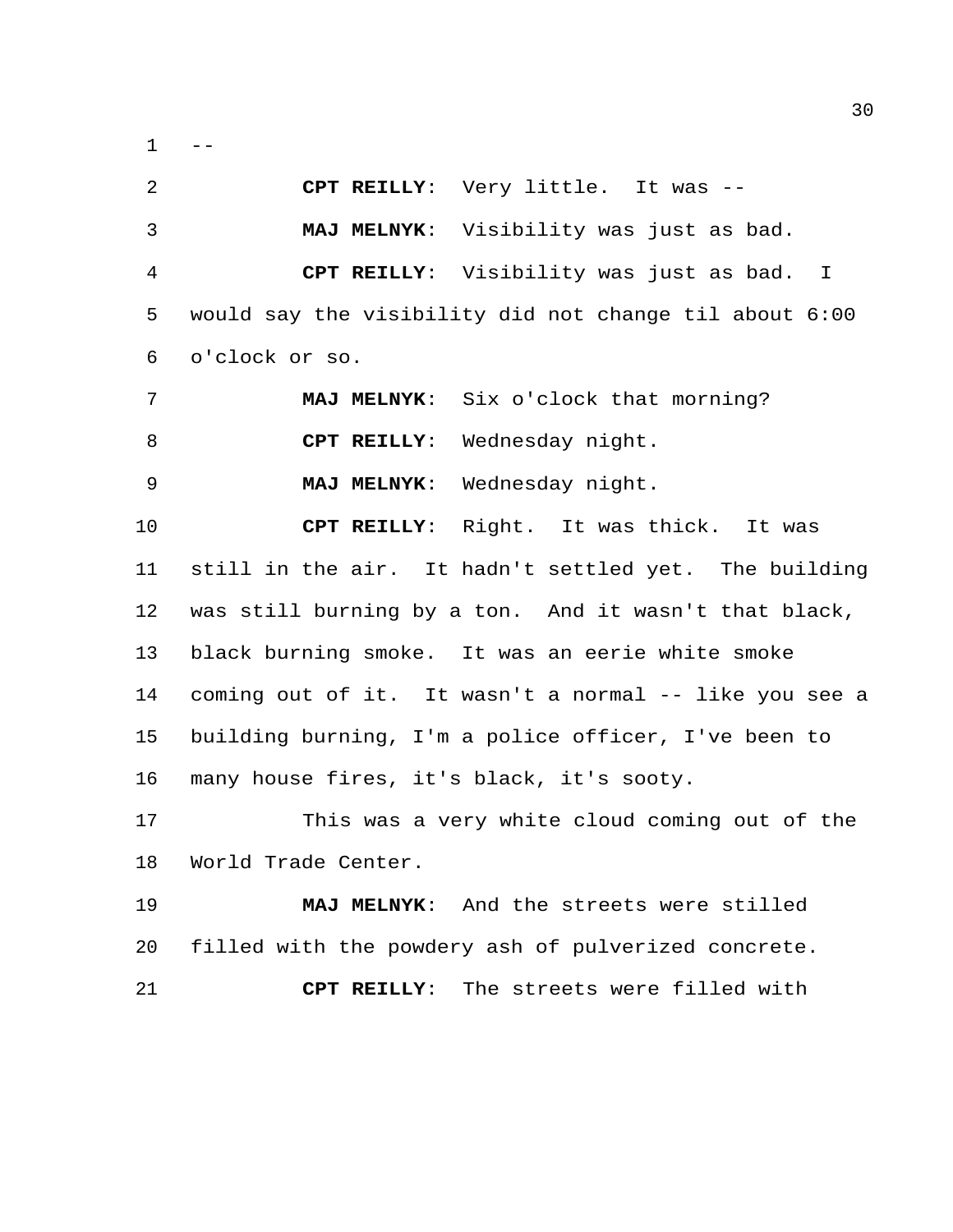powdery ash until Friday or Saturday. Starting Friday, New York City Sanitation started hosing down the streets and street sweeping them.

 By Saturday, a lot of the out-of-perimeter buildings had their maintenance people in here hosing down the streets, hosing down the buildings.

 **MAJ MELNYK**: How was it here in Battery Park? **CPT REILLY**: Battery Park was -- you couldn't see grass. Everything was gray. And on top of all the gray was one complete sheet of papers. Every piece of paper you can imagine, ledgers, checks, photos, printer paper, computer paper, books, calendars.

 **MAJ MELNYK**: Very different from what it is today. In fact, from what I saw on Sunday, it looks normal now.

 **CPT REILLY**: Everything, it's back to normal down -- not back to normal, but it looks normal down here now.

 It is images that everybody that's been here will hold forever. I don't think -- I've seen the TV and I've seen the pictures in the paper and I've seen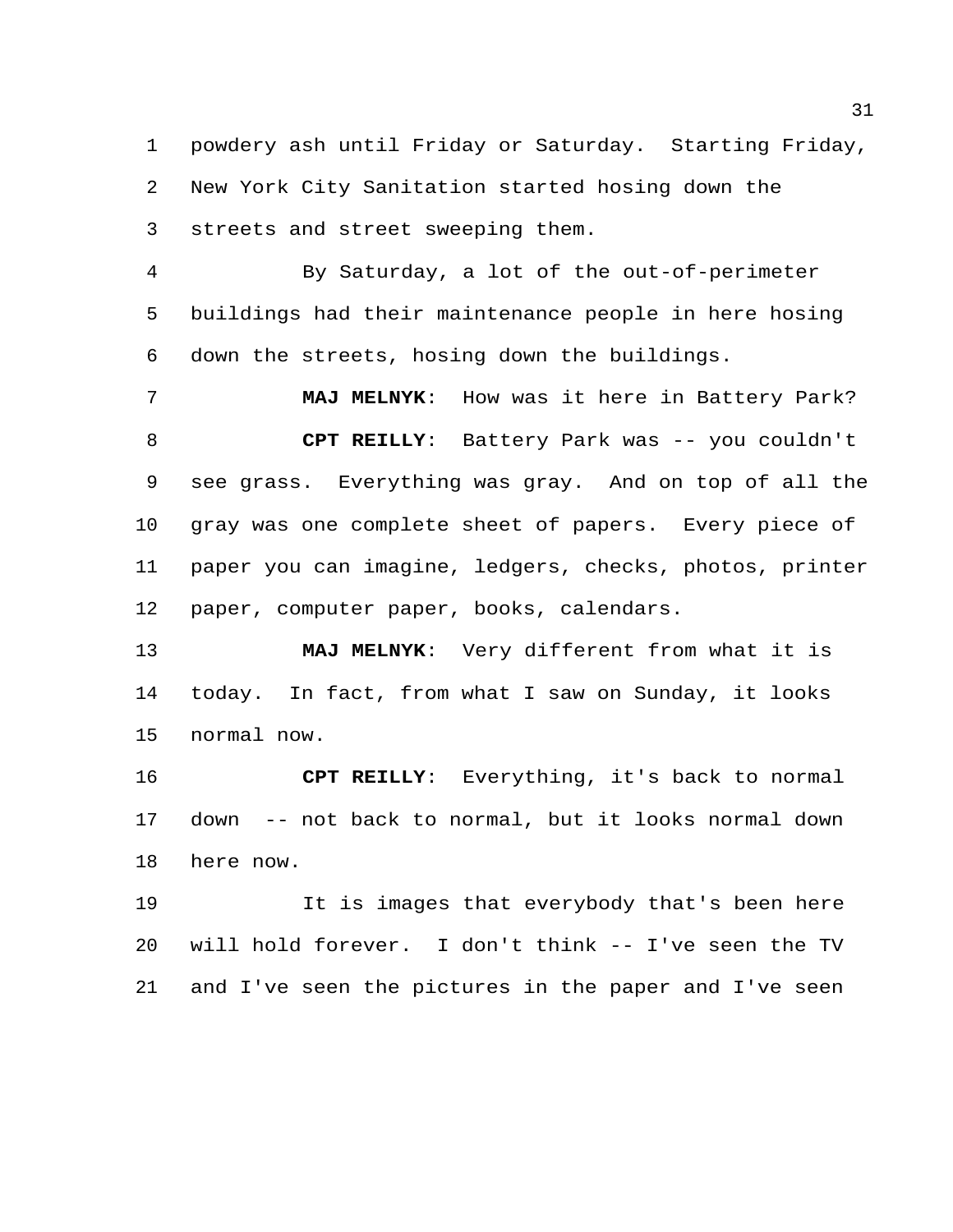photo shots of what's gone on here so far, and there is no way that a photo could ever represent what is here.

 Photos are a thousand words. You need a photo with like a million or two million words in it to show what it was.

 We came out. We set up in Battery Park. At that point, the dig sites were just packed with volunteers, union workers, firemen, police, rescue workers from all over, National Guardsmen.

 Once we got down here, with the headquarters in Valhalla, the command and control was the three battalion commanders from the city units that were here from minute one.

 The show was run at ground zero. There was no time for control numbers and send it up and request missions and all that stuff.

 This was what people were trained for their entire career in the Guard is what was done.

 **MAJ MELNYK**: Okay. The formal system was circumvented for --

**CPT REILLY**: It had to be. There was no time.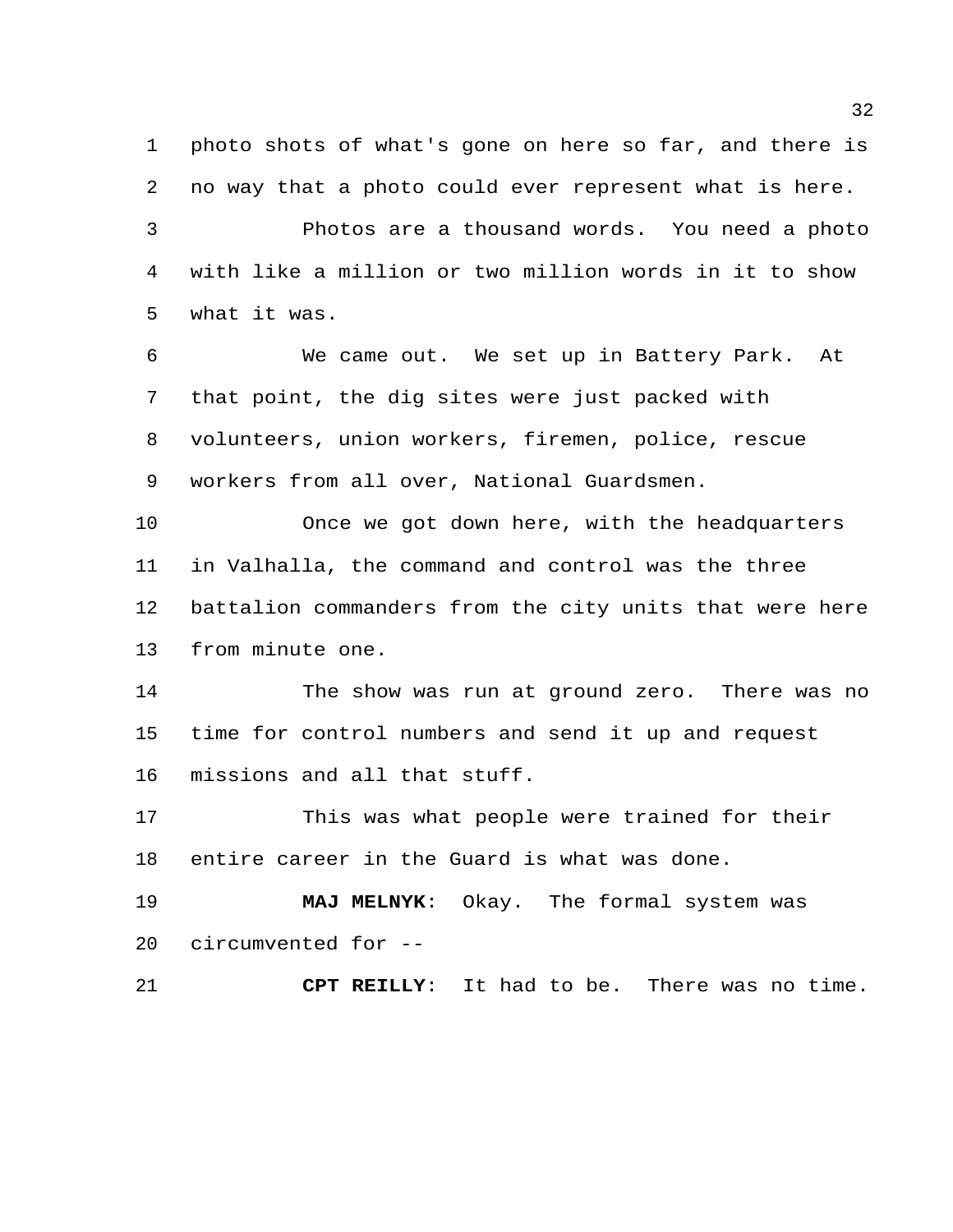We started getting requests and it was things from can you move some equipment here to there, we need some security over there.

 Wednesday was a pretty hectic day on ground. We had soldiers working in various places. Wherever they needed help, we sent help.

 **MAJ MELNYK**: What were you specifically tasked to do when you got on the ground Wednesday morning?

 **CPT REILLY**: Wednesday morning, the first thing the battalion commander wanted me to do was find a point of contact to coordinate our effort with either the police or the fire department. And at that time, there was tons of what was left of the fire department's command, chiefs and battalion captains and inspectors and captains from the police department on the ground, on ground zero, but everybody was working their little world of ground zero.

 And there wasn't a massive coordination, because there just was no EOC down here running it. The state was trying to run it out of Albany and Valhalla and we took up the mission.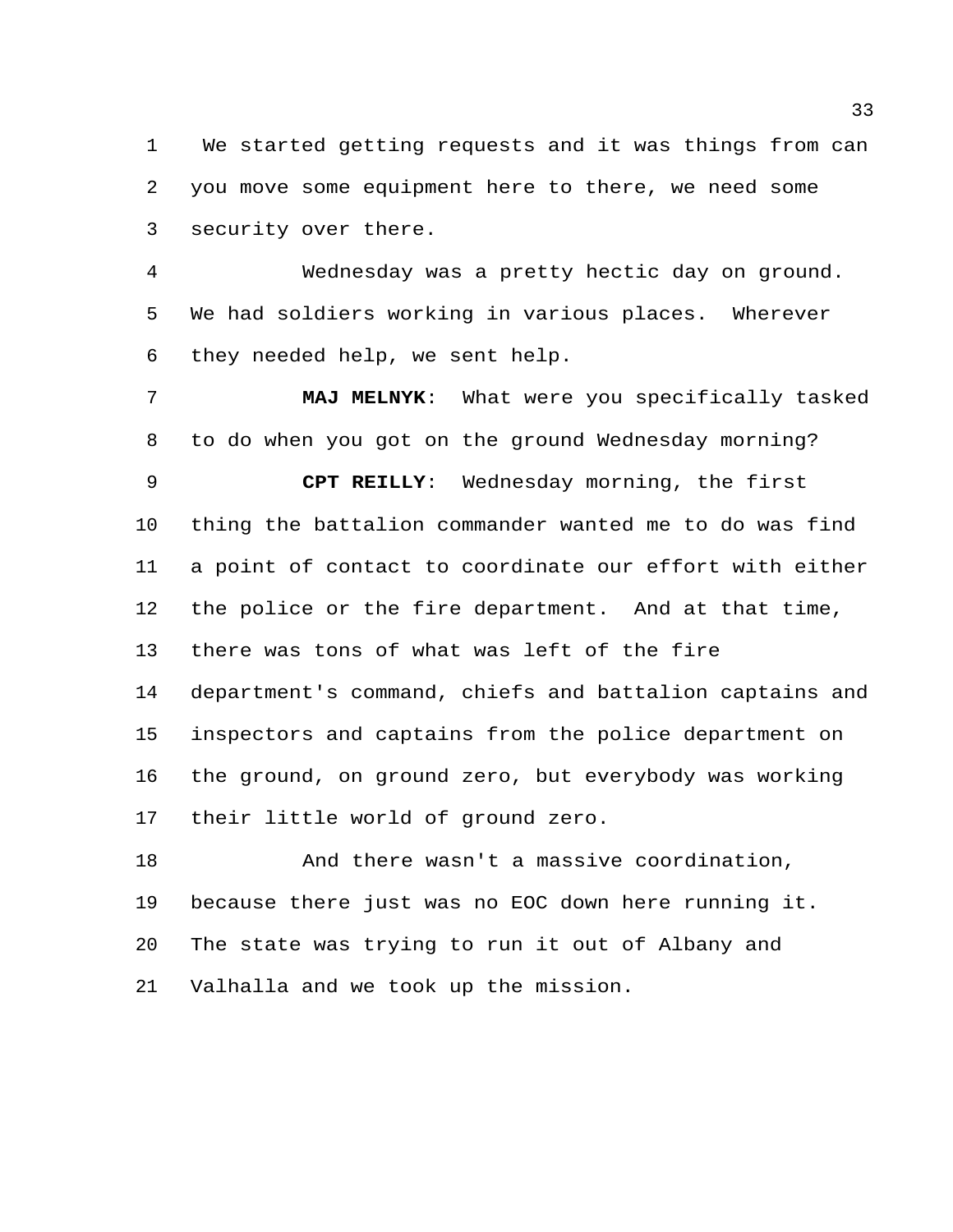We had people at the morgue. We started sending more people to the morgue. We had people at the crash site digging. But pretty much the digging effort was overwhelming. There were just too many people at the site. There were thousands upon thousands of people, and only so many people could dig.

 Our mission really took off the ground around noon on Thursday. Wednesday, we were helping out. All the soldiers were occupied. But by Wednesday night, the police and the battalion commanders come up with a perimeter guard unit.

 We had an outside perimeter set up on various streets, trying to keep control of who was coming in. But the original guide points were any medical, any police, any fire department, any volunteer. So --

**MAJ MELNYK**: Any volunteer.

 **CPT REILLY**: So pretty much we were out there manning the security perimeter, but anybody was coming through. It wasn't until Thursday that the commanders on site from the police department and fire department started breaking up the area into four parts.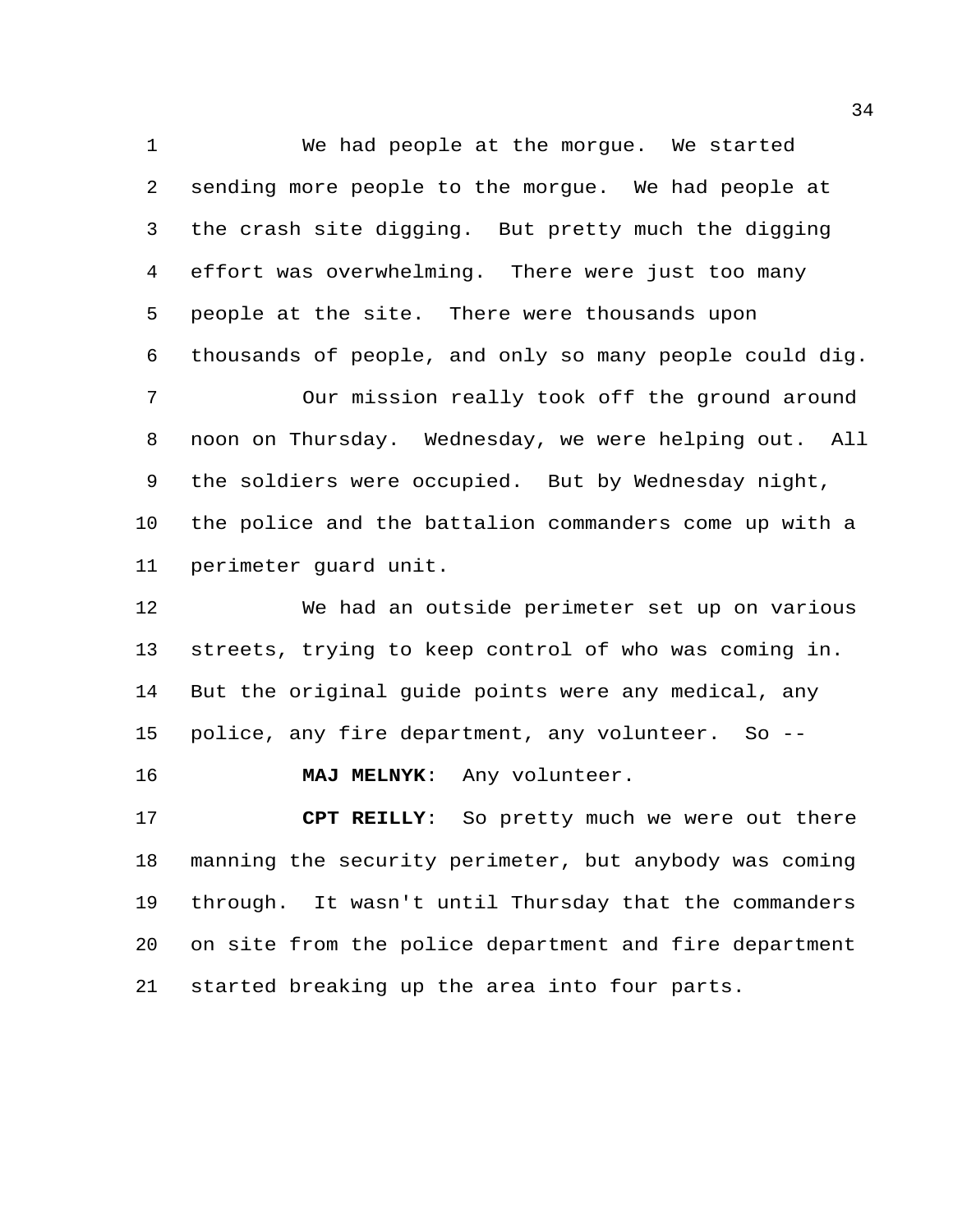By Thursday afternoon, four contractors came in, because of the Union Steelworkers and everything else. The contractor in our area was Tully. It's a huge contractor down here.

**MAJ MELNYK**: T-u-l-l-y.

 **CPT REILLY**: T-u-l-l-y. They had the southeast corner of the operation, and that's pretty much where the battalion ended up doing most of the combined effort.

 We had -- the police and the battalion commanders split the downtown area into two parts, an east and a west side, using Broadway as the line.

 The 101 CAV had the east side of Broadway perimeter security down Broad, out along Water, up to 15 Chambers and back. The 1st of the  $69<sup>th</sup>$  [Infantry] had the left side all the way to west side, West Street and Battery Park City.

18 At night, the 258th [1st Battalion, 258<sup>th</sup> Field Artillery] had the whole thing, since they had more people on the ground at the time.

Thursday afternoon, I was stopped by Inspector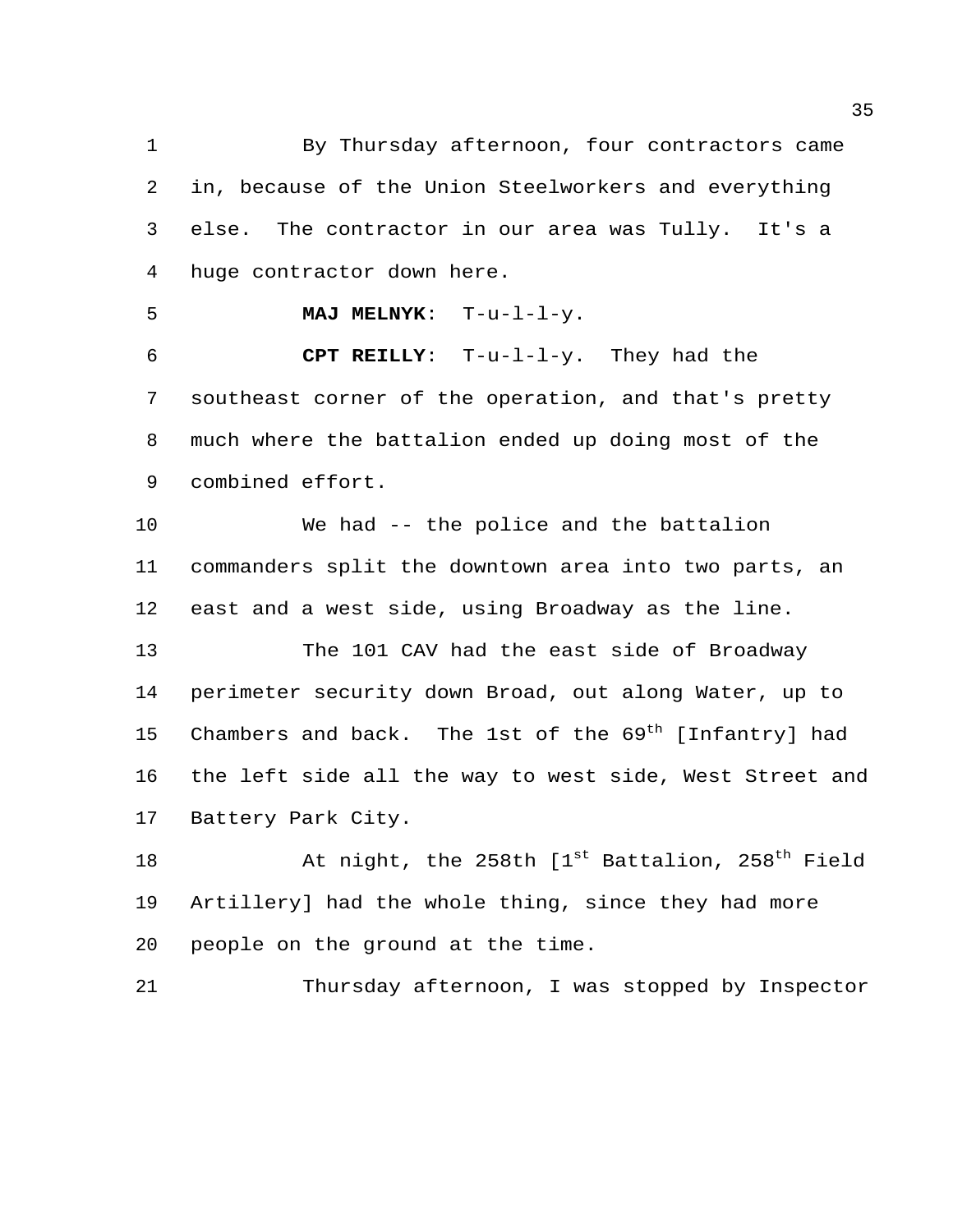Ruffle, me and the S-3 were going down to coordinate an effort for us, where can we send people and personnel to do work. We still had some extra personnel available. And Inspector Ruffle, from the New York City Police Department, stopped us and said I can't -- I need to get control of this area down here, we have too many people on top of the rubble.

 At that time, Tully started bringing in cranes and a lot of -- they brought in, I don't know how many tons it is, but it's about one of those nine piece cranes, where they just keep bringing pieces in on tractor-trailers to set up.

 And there was no room to set up the trailers with the personnel. I told him, yeah, I can move all the people, give me a half hour, and I'll be back.

 If you look at a map, from where the rubble laid, the rubble was right in front of Liberty Street, in front of Firehouse 1010, and that's where the fire department was operating out of.

 Right here. Right where Building 4 used to be, the south tower was laying on top of it, and that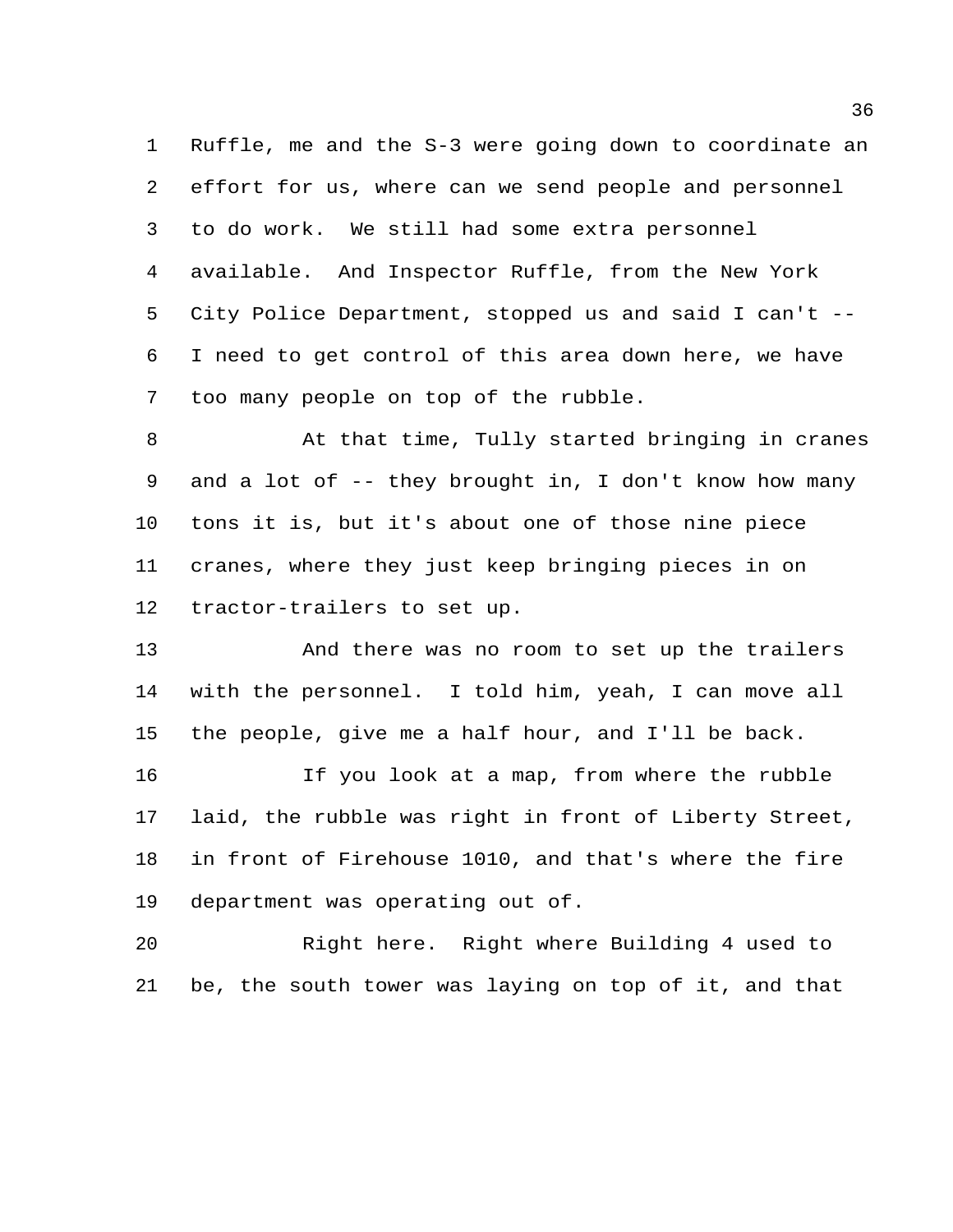was the area we were operating out of.

 **MAJ MELNYK**: And who exactly was there? **CPT REILLY**: It was Chief Hill and Inspector Ruffle, and with me was MAJ Mallon (phonetic,) the S-3. **MAJ MELNYK**: The S-3. **CPT REILLY**: We were stopped by Inspector Ruffle, can you move all these people out so we can start getting a coordinated work effort. **MAJ MELNYK**: And what does he mean by all these people? Is he talking National Guard people or was he talking -- **CPT REILLY**: There was police from every agency possible, fire department from every agency, volunteer cops from NYPD, volunteer fire, off-duty firefighters from the New York Fire Department. **MAJ MELNYK**: He needed the military to clear out all these volunteers so the crane could be set up. **CPT REILLY**: Clear out everybody, set up the crane, and get it under control, work thing. Chief Hill at the time that was there only

wanted New York City Fire Department at that location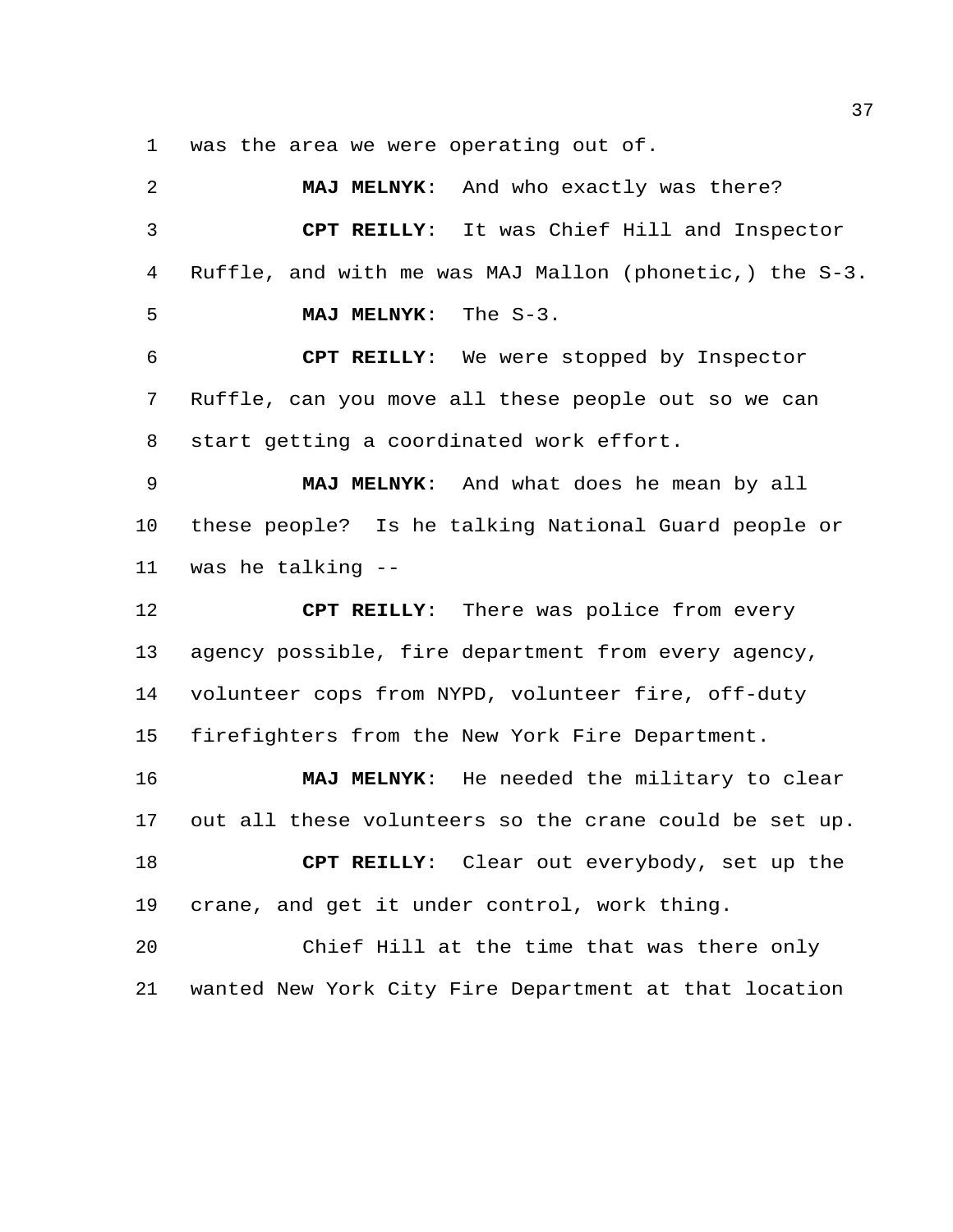right now, so he could get control of what was going on.

 Looking at it, you could stand there and the personnel, the rescue workers ran from the rubble line right in front of 1010 all the way back to Liberty and Broadway. It was approximately two to three thousand volunteers in the area.

 I went back to the battalion down to Battery Park. At that time, the only people that we didn't have that were being employed was our scout and mortar platoon, which was approximately, at that time, about 25 personnel.

13 I told them we have a mission, we have to move out and set up a security mission.

 We went back to the scene. The support platoon leader got his platoon.

**MAJ MELNYK**: Yeah.

 **CPT REILLY**: Got his platoon in formation in a column of twos and marched through the crowd. Just as you see mounted police at a crowd control scene, the crowd just opened up as they marched in.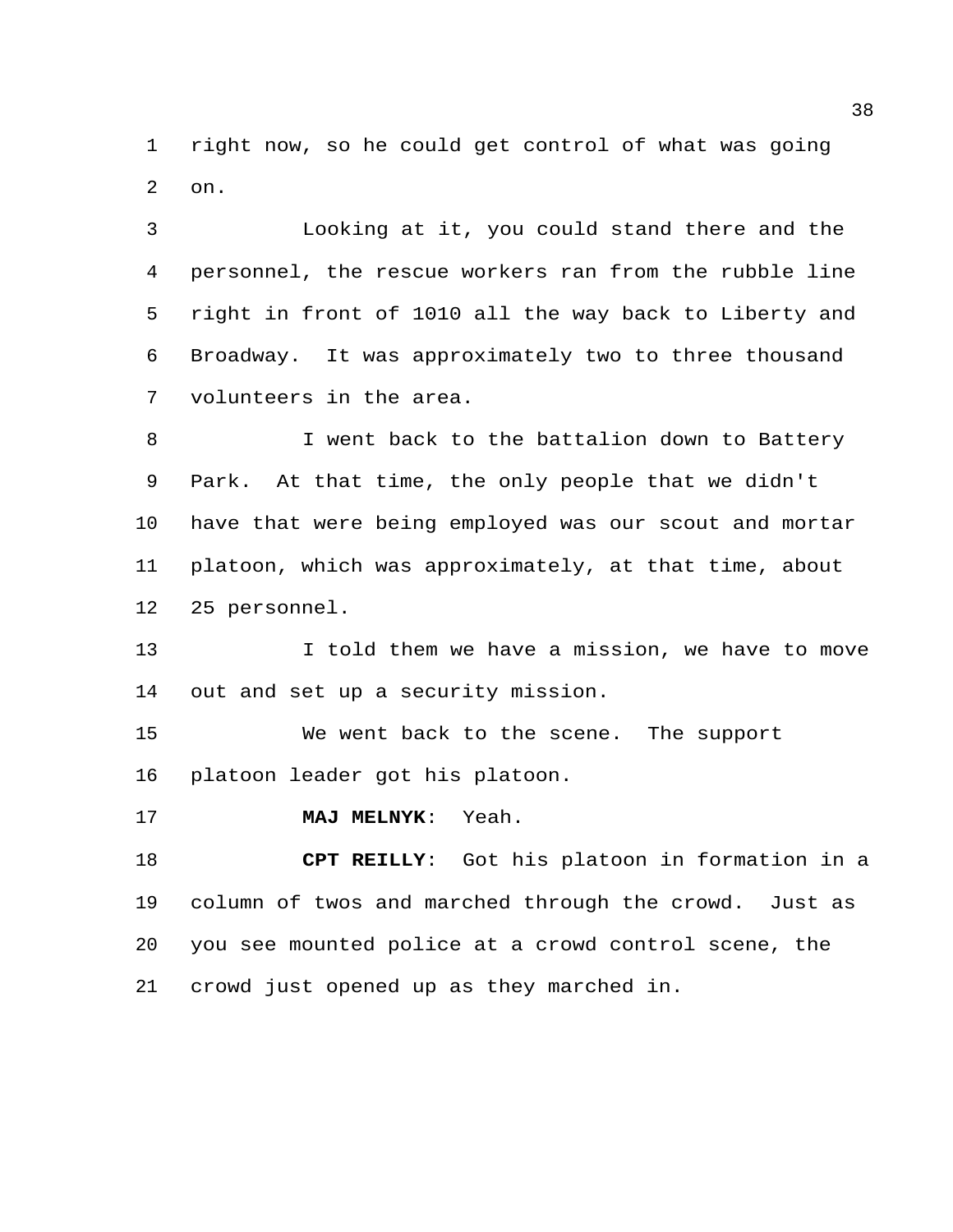1 They went to the rubble line, went on line, 20 soldiers wide.

 **MAJ MELNYK**: And what street is this on? **CPT REILLY**: This was right on Liberty and Church, in front of the debris. I gave the order to forward march, move out, and in 15 minutes, we moved every single body back to a security line of one block out from the rubble.

**MAJ MELNYK**: So along Broadway and --

**CPT REILLY**: Along Broadway and --

**MAJ MELNYK**: One block down from --

 **CPT REILLY**: The actual line that we created that time was Broadway from --

**MAJ MELNYK**: This is Liberty.

 **CPT REILLY**: Right. From Church and Liberty, all the way to Broadway, all the way up to Day and Broadway. So down and around.

 At that point, they were able to start securing the equipment.

 **MAJ MELNYK**: So with 26 men, you were able to get the crowd to back off. I imagine the crowd was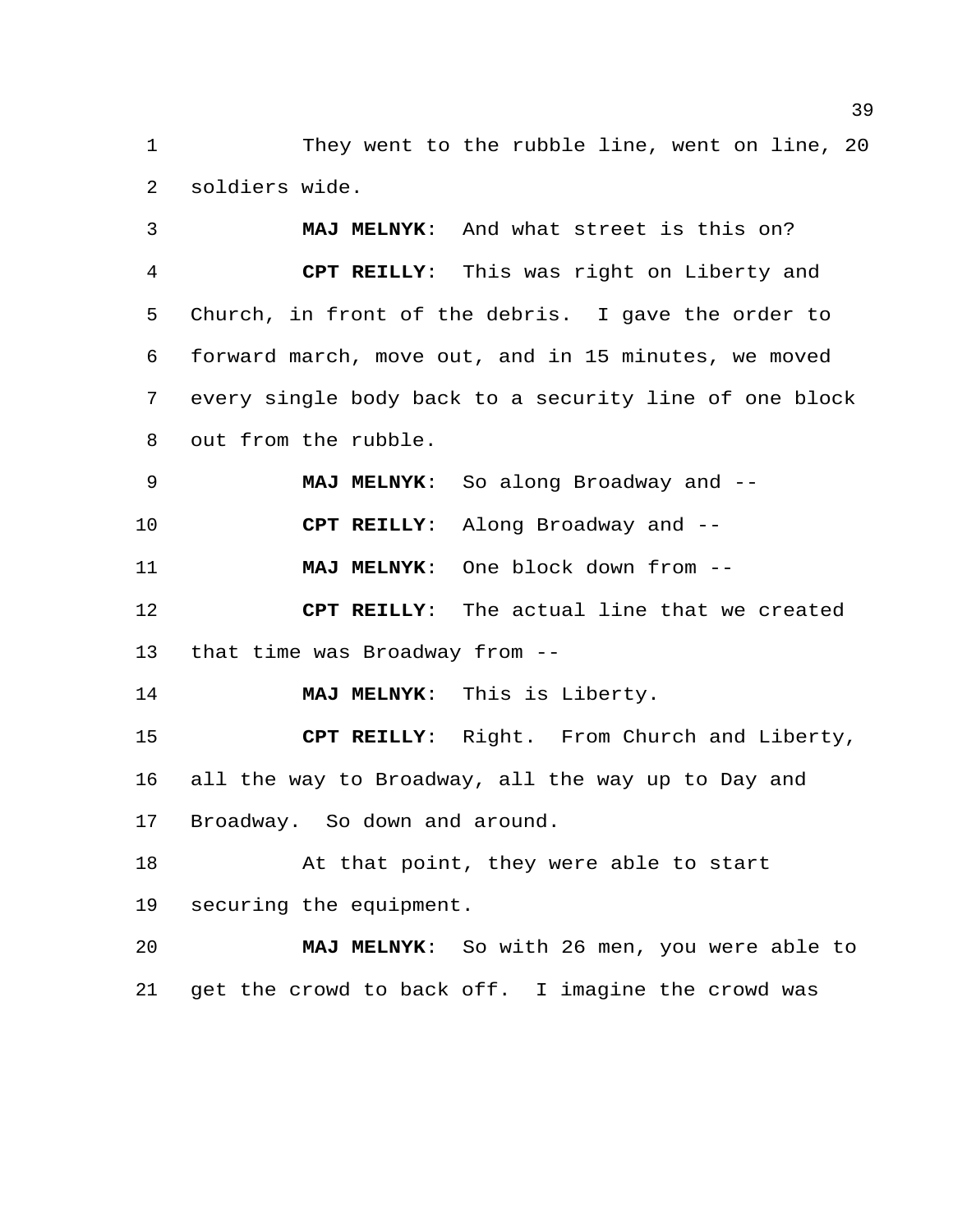fairly cooperative.

| $\overline{a}$ | CPT REILLY: The crowd was fairly cooperative.           |  |  |  |  |  |
|----------------|---------------------------------------------------------|--|--|--|--|--|
| 3              | They all wanted to stay there. They're like, well,      |  |  |  |  |  |
| 4              | we're here to volunteer. As we were moving, I was       |  |  |  |  |  |
| 5              | explaining to the crowd this is by order of the police  |  |  |  |  |  |
| 6              | chief and the fire chief, we need to get the area       |  |  |  |  |  |
| 7              | cleared to build a crane and move the equipment in, we  |  |  |  |  |  |
| 8              | will let the volunteers back in an orderly manner.      |  |  |  |  |  |
| 9              | At that point, we pulled up $-$ we moved them           |  |  |  |  |  |
| $10 \,$        | out to that line and that's where the main mission of a |  |  |  |  |  |
| 11             | good section of the headquarters troop of 101 CAV,      |  |  |  |  |  |
| 12             | which I ran for the next three days, was out of that    |  |  |  |  |  |
| 13             | area.                                                   |  |  |  |  |  |
| 14             | MAJ MELNYK: Keeping volunteers out.                     |  |  |  |  |  |
| 15             | CPT REILLY: Keeping -- not keeping volunteers           |  |  |  |  |  |
| 16             | out, but coordinating that area so the volunteers could |  |  |  |  |  |
| 17             | work.                                                   |  |  |  |  |  |
| 18             | So that kind of riot control<br><b>MAJ MELNYK:</b>      |  |  |  |  |  |
| 19             | training that you would have had, civil defense         |  |  |  |  |  |
| 20             | training, came --                                       |  |  |  |  |  |
| 21             | CPT REILLY: Actually came in handy.                     |  |  |  |  |  |
|                |                                                         |  |  |  |  |  |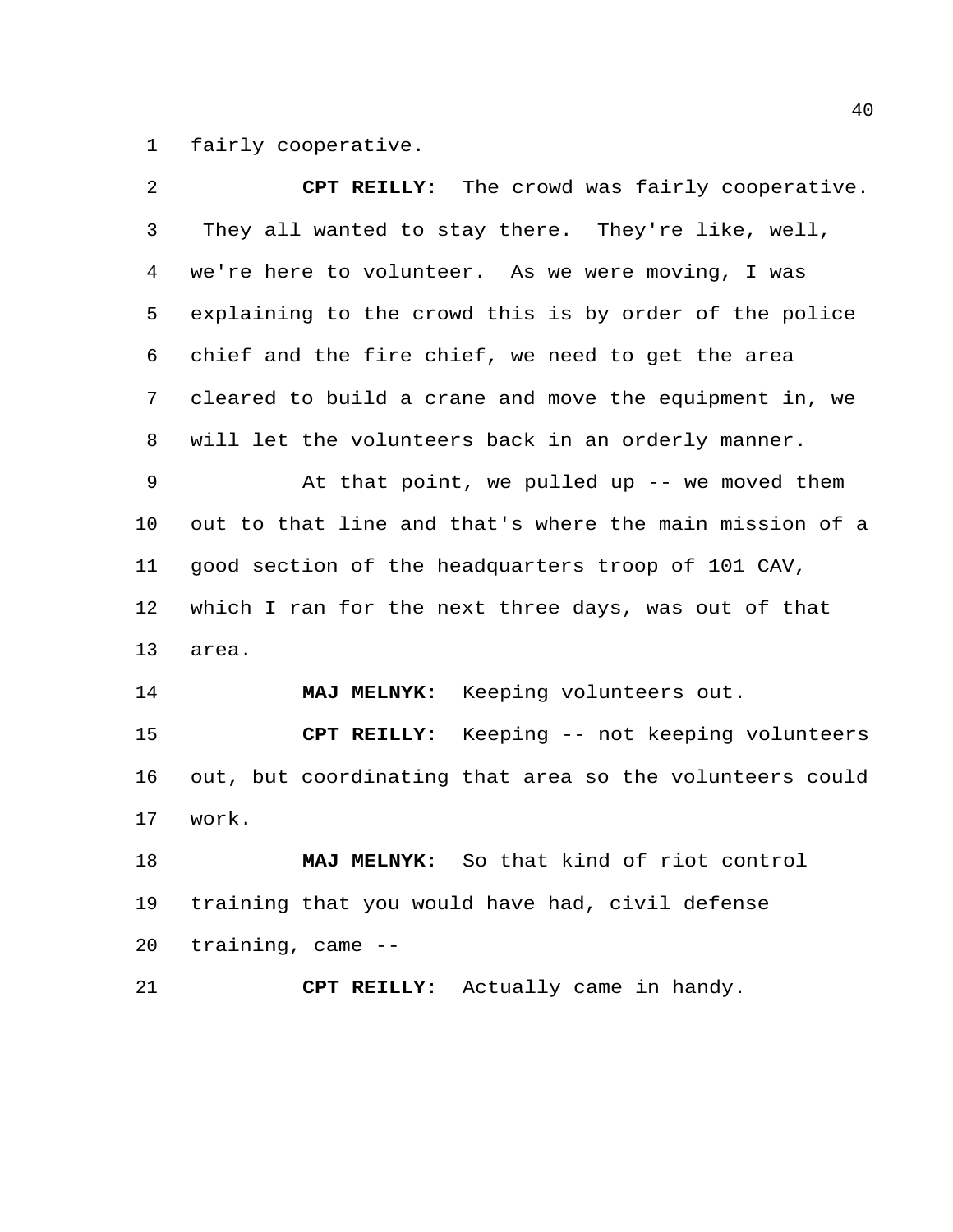**MAJ MELNYK:** -- in play.

 **CPT REILLY**: It came in play very much. At that point, I started requesting barricade material from the police department. A day later, the barricade showed up. After that, they started bringing in the fence, where now you could see downtown New York is fenced in.

 The other thing is we had everybody wanting to come in with their police cars and everything else and park as close as possible, so they didn't have to work. We stopped and we controlled all the vehicles.

 We started ID'ing who were the construction workers in there. By Friday morning, the union worker effort became a union job. Tully had that area. The only union workers allowed in there were union workers working for Tully.

 **MAJ MELNYK**: In the southeast corner. **CPT REILLY**: In the southeast corner. The other corners had four different other companies working there and it was all union show at that point. Basically, because you can't have a ton of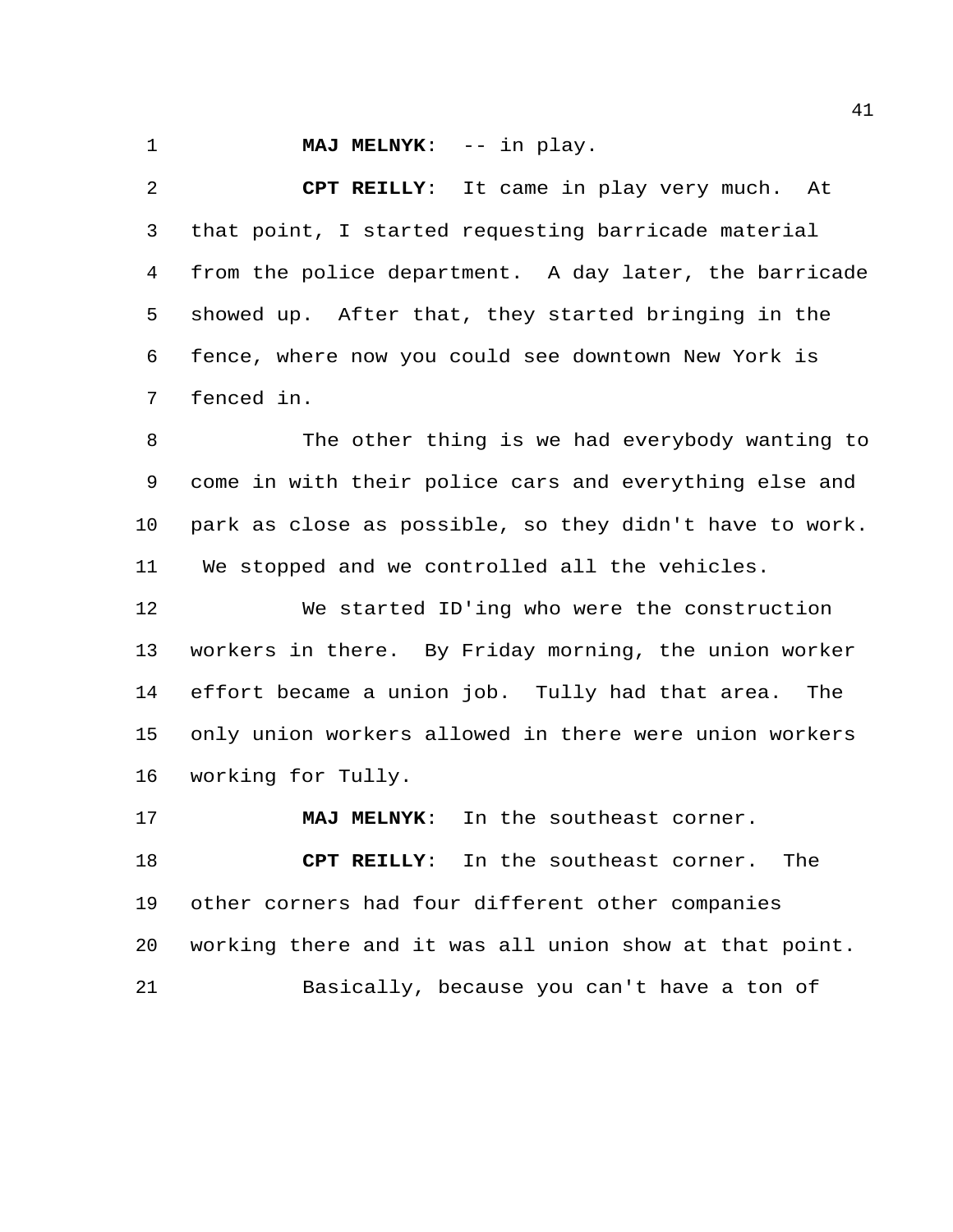people just running up on the pile of debris and

 working as a hundred different armies. This has to be attacked tactically and the fire department now had control of the attack on the crash site, and the police were in charge of the security.

 **MAJ MELNYK**: How did your mission change at that point? Were you still located at the pile site coordinating that?

 **CPT REILLY**: We were at the pile site from Thursday to 1800 Saturday afternoon, when we were relieved by the 204th Engineers.

 From the time we were there, we controlled all the vehicle movement in and out. We controlled all the check points, who was coming and going.

 Every time too many volunteers built up, we moved them back.

 As the operation got more and more controlled and we brought more and more cranes in, we needed more and more room to operate.

 People from NTSB, FBI, ATF were coming in looking for property to set up various different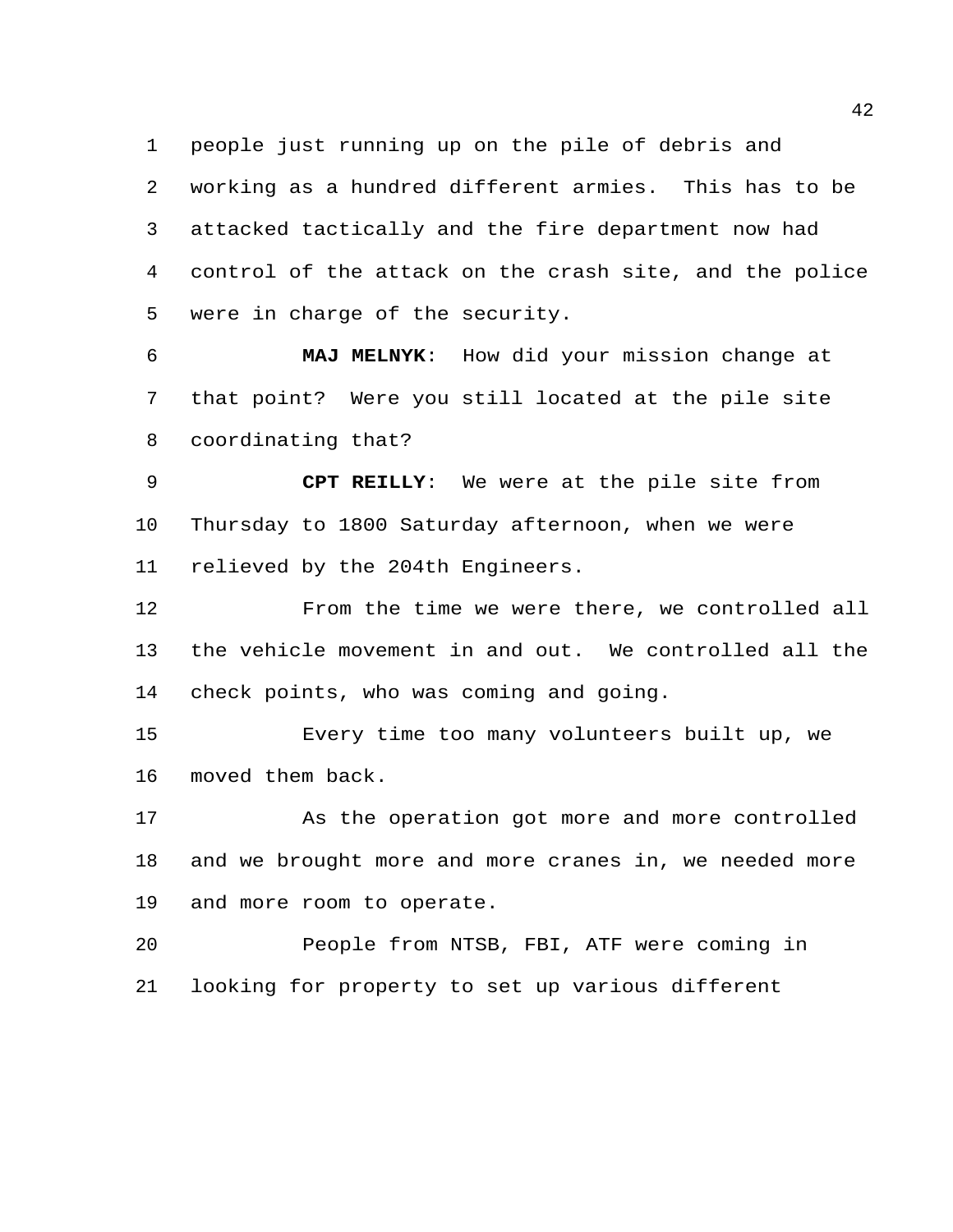equipment and sites for their own people on the

 personnel ground. We were controlling the real estate for that.

 We were making areas, saying this is their area, this is this person's area.

 We controlled -- the biggest effort and one of the greatest missions that we had was there's this person, all I know is his name is Jay, from the Mayor's office that was running supplies in and out. If we needed something, Jay got it.

11 I told him I needed six generators, because we started opening up stores in the area and cleaning them out. We opened up an area for the firemen to eat. We opened up an area for them to provide a place to store their equipment.

 We opened a triage building. There was a Thai food restaurant there that was just stinking of the food rotting in there that we had to open up and clean out.

 Whatever we needed, generators, light sets, this person, Jay, got it.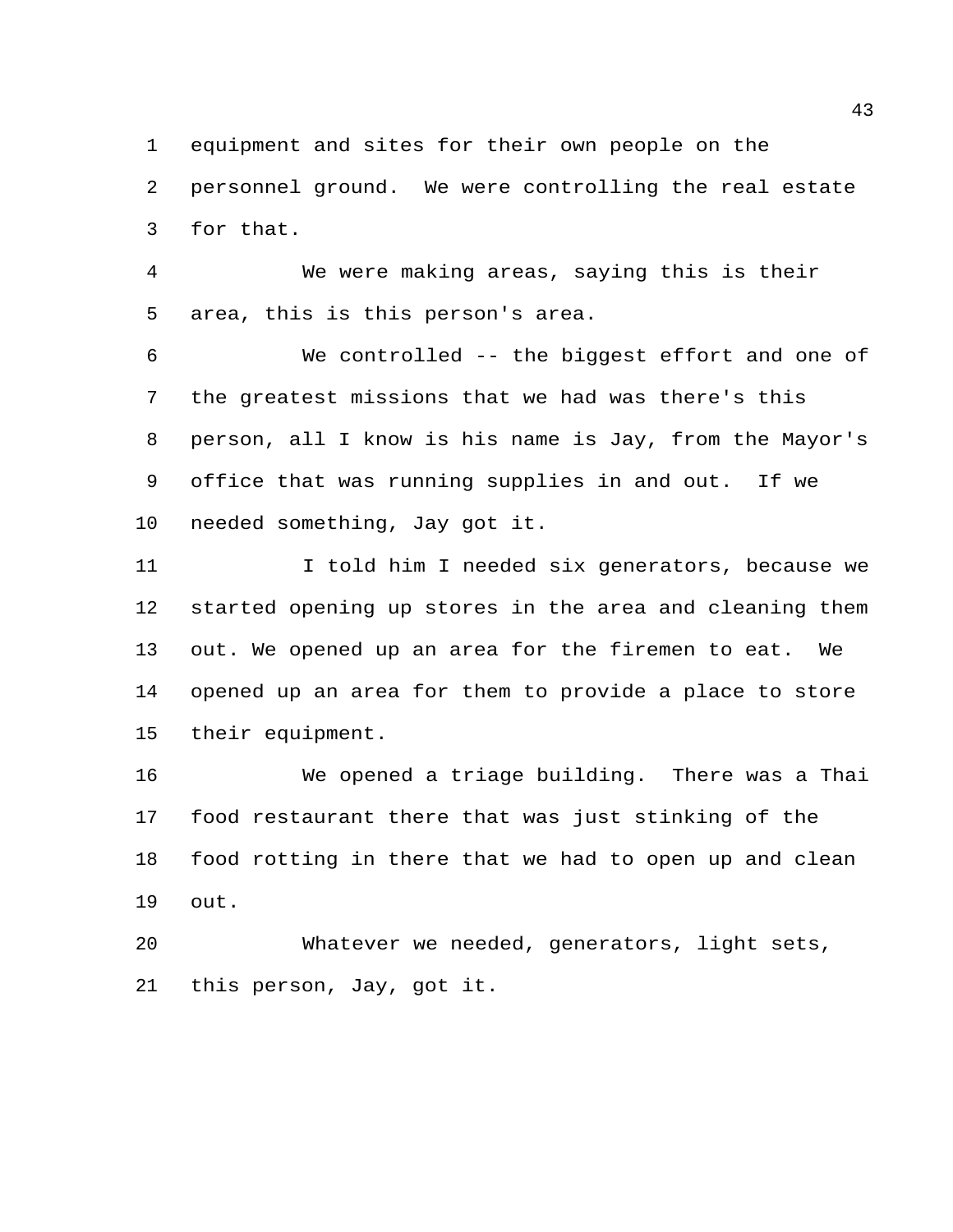**MAJ MELNYK**: And you were the primary interface for the battalion for that.

 **CPT REILLY**: For the battalion there. **MAJ MELNYK**: So you worked with police, fire, the Mayor's office. Anybody else? **CPT REILLY**: The key to that was that we were the static steady command there. Every 12 hours or every eight or six or so, the police and the fire

leadership was rotating. We were always there.

 So when the new police commander and new fire commander came in, we were the standard that -- I was able to brief them and say, look, this is what we've been doing for the last 12, 24, 36, 48 hours. These are the key players.

 And the biggest thing was the fire chief needed the line moved back, he needed an area to put a crane. The National Guard was able, I could send three guys, okay, clear this area, we're putting a crane in here, clear this area, we're putting a dumpster in here for evidence parts, clear this area, the NTSB is setting up their equipment.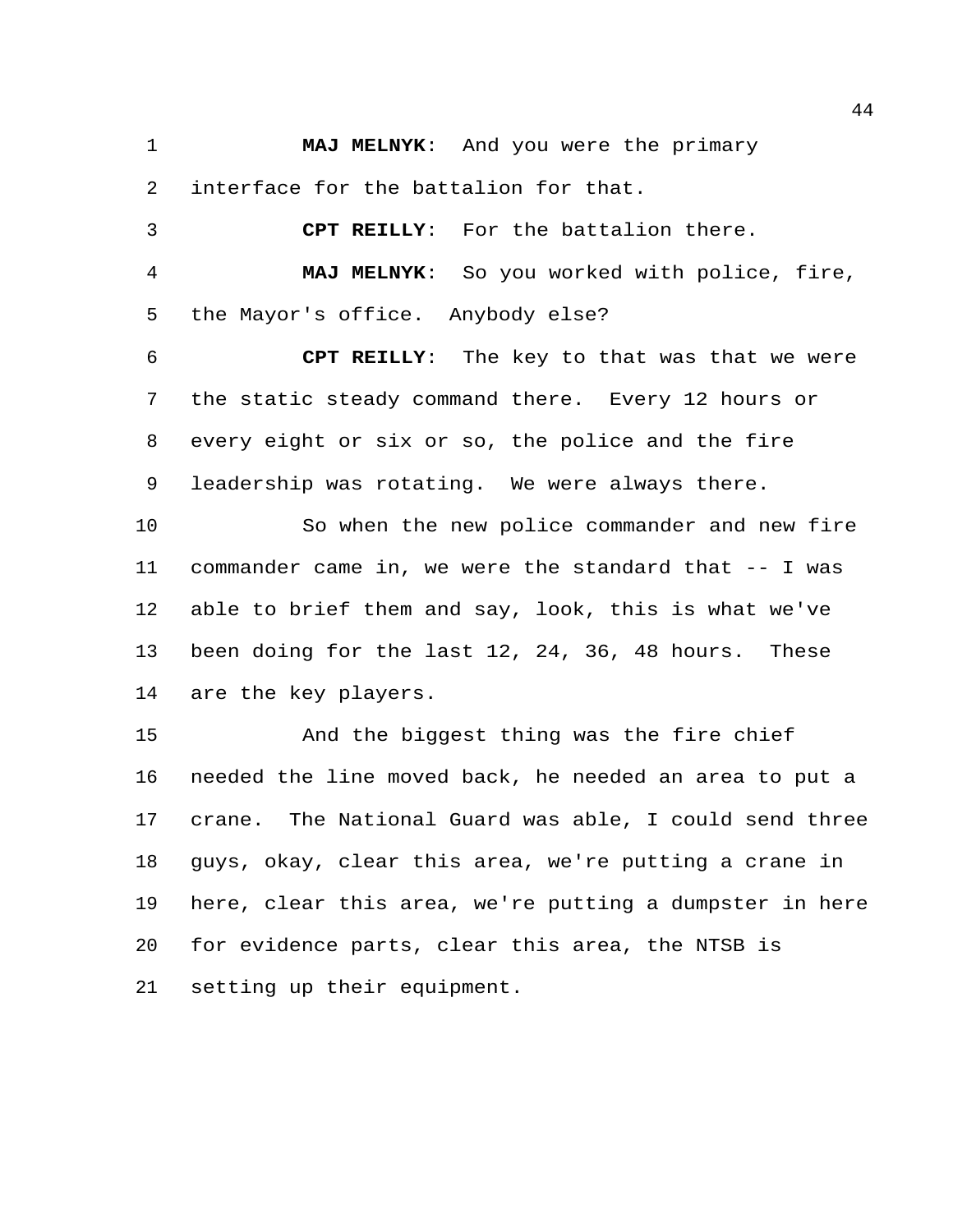It was just an amazing, amazing operation. We had vendors coming in. Once we set up the security, we knew which vendors were bringing in food.

 At one point, they were saying we only wanted food from certain people. We didn't know who was handing out food, the scare started going around like where's the food coming from, is it secured food.

 At that point, by us always being there, we were able to control that the same one or two vendors bringing food and dropping it off.

 We opened up the Burger King on the corner there, was the first food site, and there was a group of volunteers there that was acting wonderful,

supplying tons of food.

 One of the best scenes, and I don't know if anybody had a picture of it, but McDonald's came down and donated a thousand hamburgers and chicken nuggets and --

**MAJ MELNYK**: They're still doing it.

 **CPT REILLY**: And you had ConEd workers handing out McDonald's out of a Burger King, and it just shows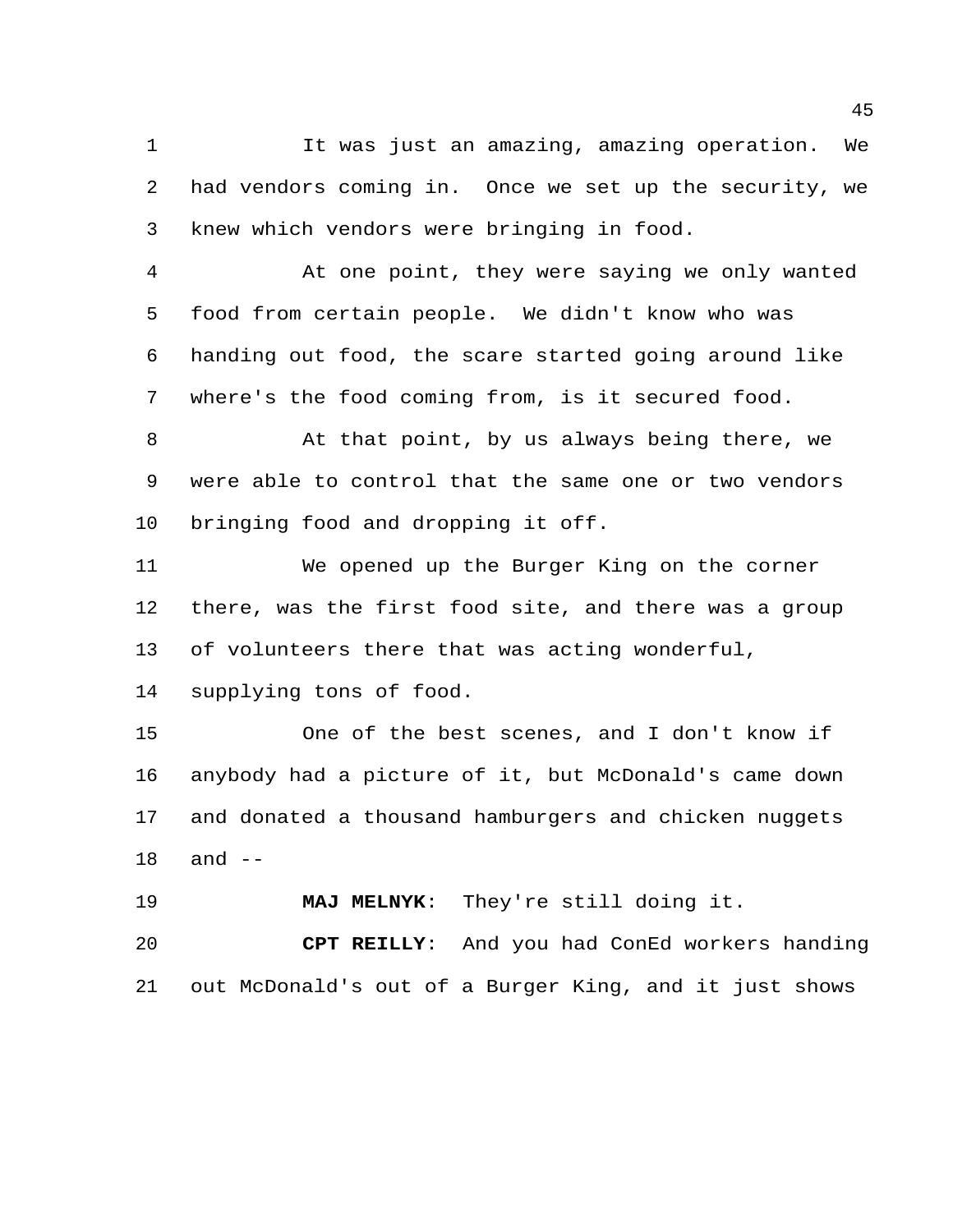you that in a time of need, how many people come together and what's going on.

 **MAJ MELNYK**: How long did you continue working down there? Are you still working at that location? **CPT REILLY**: We ended the operation 1800 on Friday -- on Saturday night. We rolled over to the 204th and we came down and we now picked up Zone two outside perimeter. At that point, being there from -- soldiers being there from Tuesday afternoon til Wednesday morning, all the way to Friday 1800, it was a toll. It's not your normal -- you know, you take guys to AT, you take them to the field. (Tape change.) **MAJ MELNYK**: Continuing our interview with CPT Kevin Reilly. You were comparing how this was different from previous natural disasters. **CPT REILLY**: Right. Comparing it to like Mechanicsville, as I was saying, we went there, we knew

it was going to be 11 days, we had a defined goal, go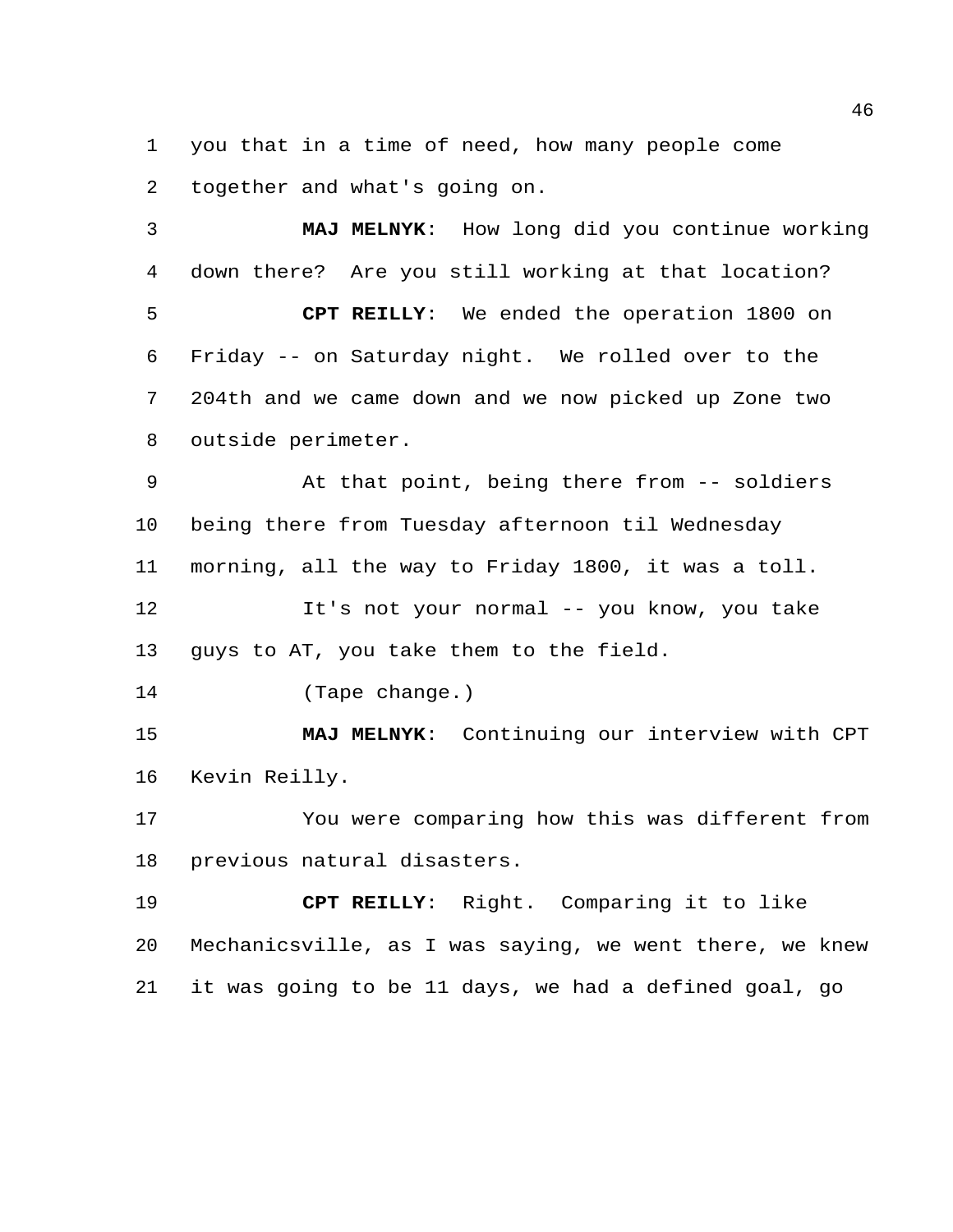down there, clean up the town, and move out.

 Here, we have personnel that were in the building when the building came down. We have personnel that have a lot of family members and persons that they know that died or are trapped in that building right now, and just the amount of devastation is beyond belief.

8 The biggest stress is for those first three, four days and possibly it could have been Sunday at 1800, everybody has lost track of dates and times.

**MAJ MELNYK**: Yeah.

 **CPT REILLY**: The bells. In the crash zone, or ground zero, as it's called here, three honks on a horn or one long whistle meant the building or there was a collapse going on. That was the big scare and two to three times a day, having the whole place clear out because of someone thinking a building was coming down or one small part coming off, takes a toll on people.

 You're working in the area that if the city was going to use a crane that big, there wouldn't be no one within blocks of it. You have buildings with every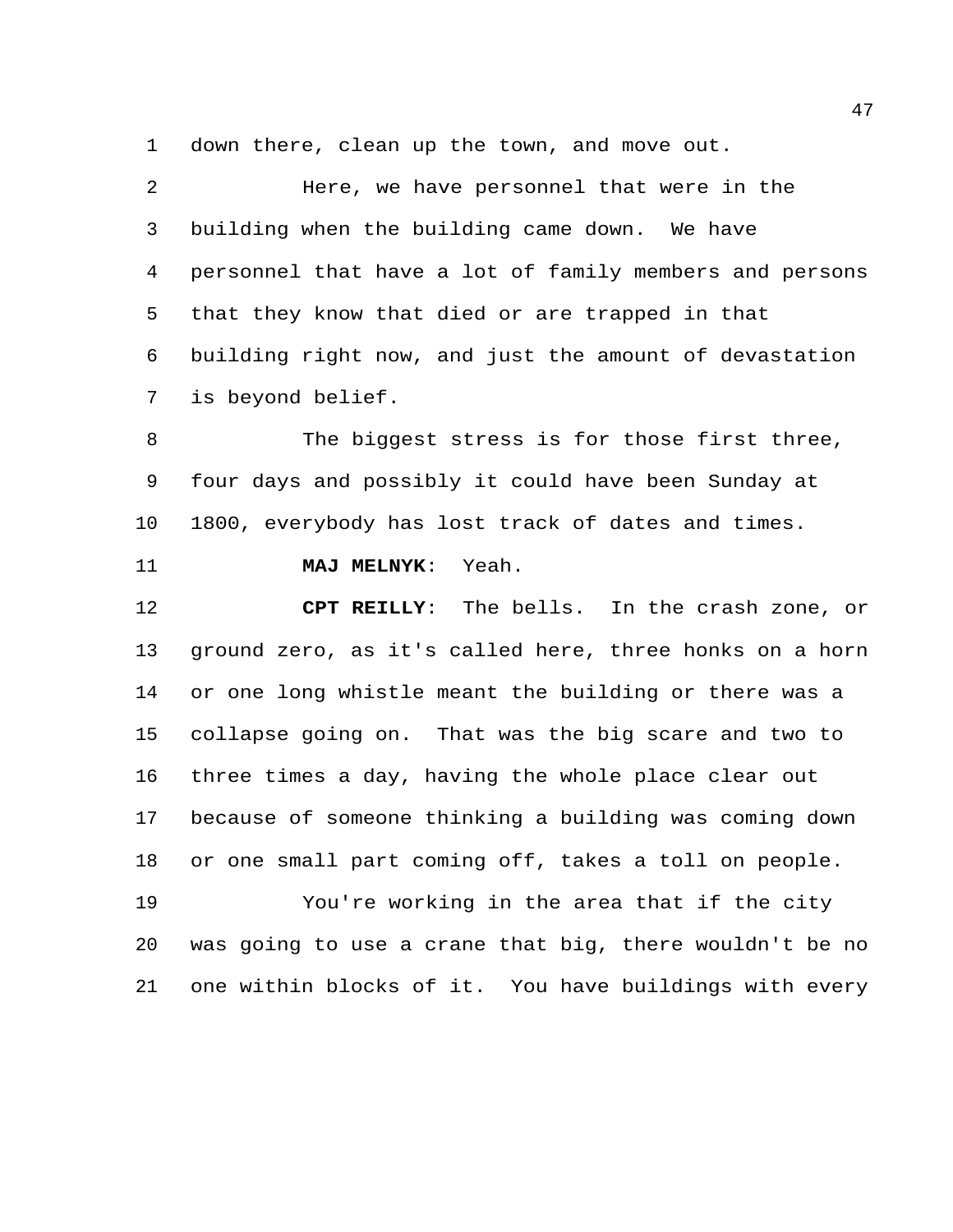window blown out and shards of glass hanging, and people are working right underneath it, because there is no option.

 There was one point, someone from, I think, one of the brigades said, you know, make sure you have your soldiers do a risk assessment management card, and I just thought to myself, and mitigate what?, just circle, write extremely dangerous, possible death on the thing, and let's just hand it in.

10 It's to the point that --

 **MAJ MELNYK**: And this was coming down from where?

 **CPT REILLY**: This was coming down through Troop Command and one of the first days we got word, make sure you do a risk assessment on all the missions. **MAJ MELNYK**: They didn't have eyes on the location.

 **CPT REILLY**: Eyes on the location, no. A couple of the big scares was a building called the Millennium Hilton and One Liberty Plaza, both of which, for days, everybody thought was going to come down.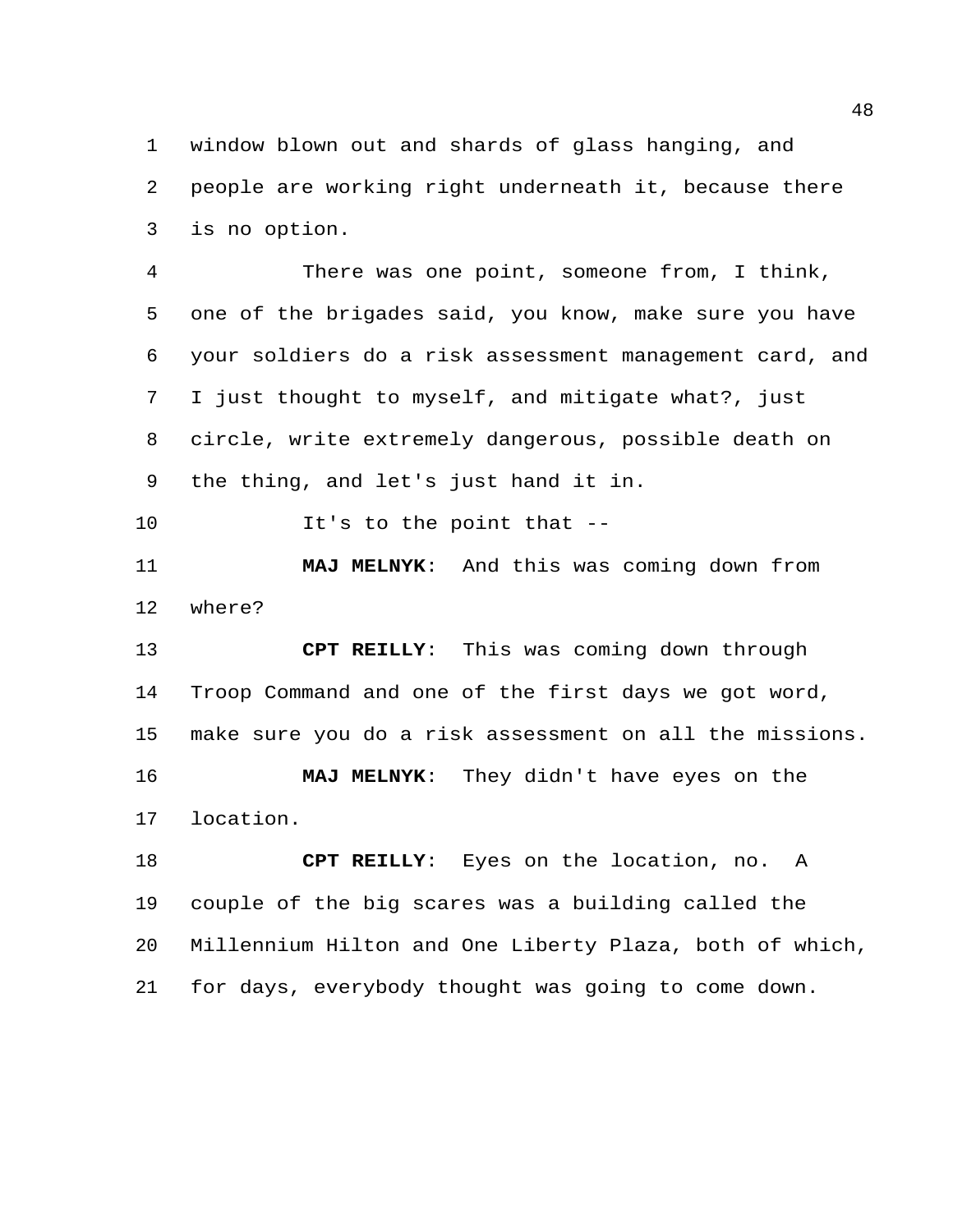The face of both buildings are hit pretty good and they were right where everybody is working.

 If you look at One Liberty Plaza and you look at it still today, it's always like that. It's got an optical illusion that looks like the whole side is warped and bowed out by about a good five degrees.

 It was checked numerous times and everybody said it was safe, but still every time someone new would come in there and see it, they would be worried and nervous it was coming down.

 While I was there, we personally had at least three or four entire evacuations of the area. And some of them just started by one person going from one area to the other and deciding to run. All it took was one person starting to run.

 Everybody would look at them, look up, and the next thing you know, the place would empty out like a light being turned on in a bathroom full of roaches. They just ran.

 **MAJ MELNYK**: A true New York City analogy. **CPT REILLY**: True New York City analogy. And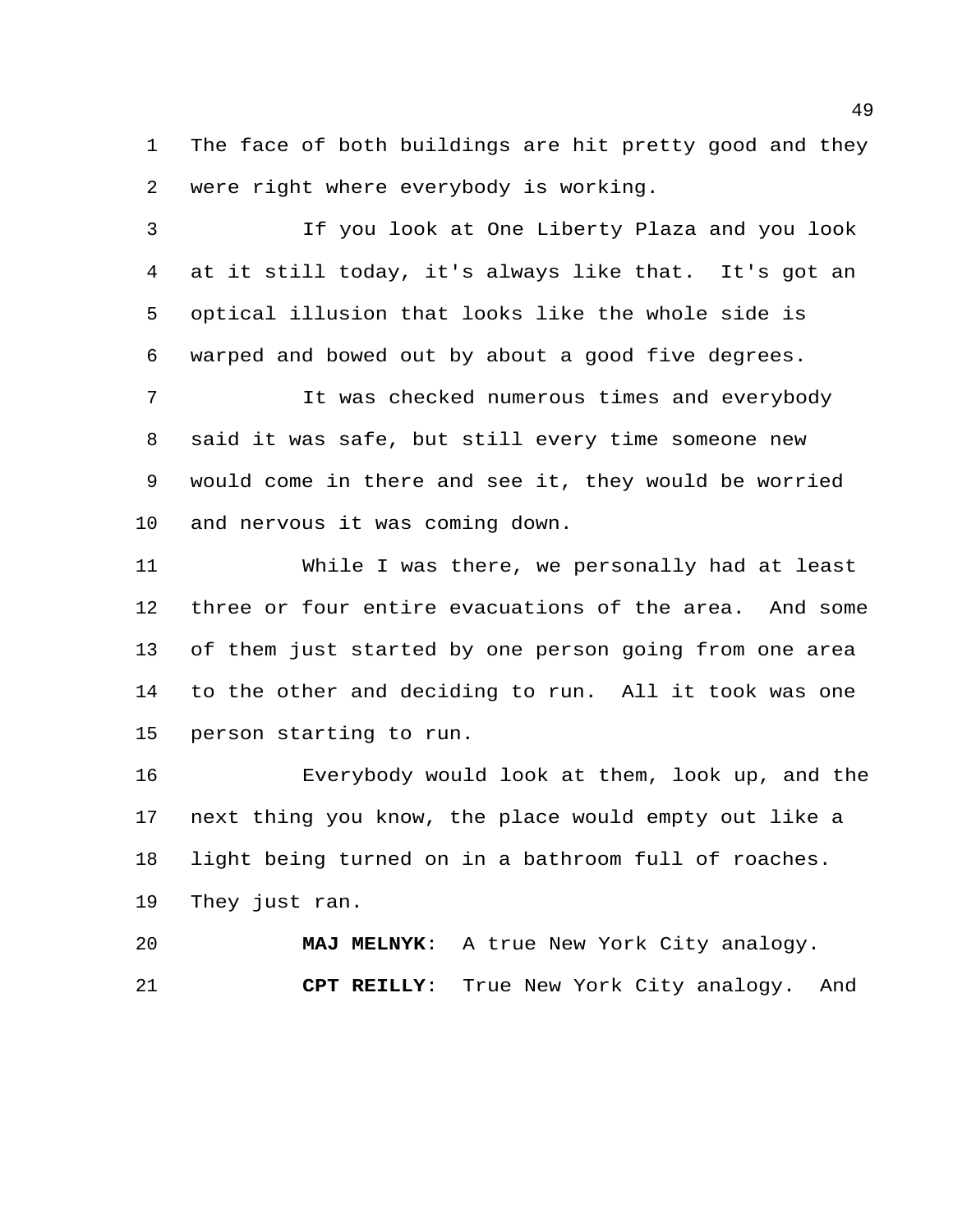it would just -- and the people would run to the water and it would take hours to find people to get back. The latest, the last scare, which had a good intent, DEC came in --

**MAJ MELNYK**: DEC is?

 **CPT REILLY**: Department of Environmental Conservation. They're the ones that are checking the air quality constantly.

**MAJ MELNYK**: Right.

 **CPT REILLY**: And the ground ability. They had the idea to come in and start vacuuming up some of the dust inside ground zero.

 They had two big vacuum trucks. I said sure, we made room for them, we moved vehicles around so they could come in and start vacuuming.

 Well, they forgot to tell us that when they crank these things up, it makes an evil hiss. It would wind up and made a hiss. The pigeons were back by that time. The pigeons took off.

 Every volunteer there looked up at One Liberty Plaza and ran, and they ran and ran, and when you see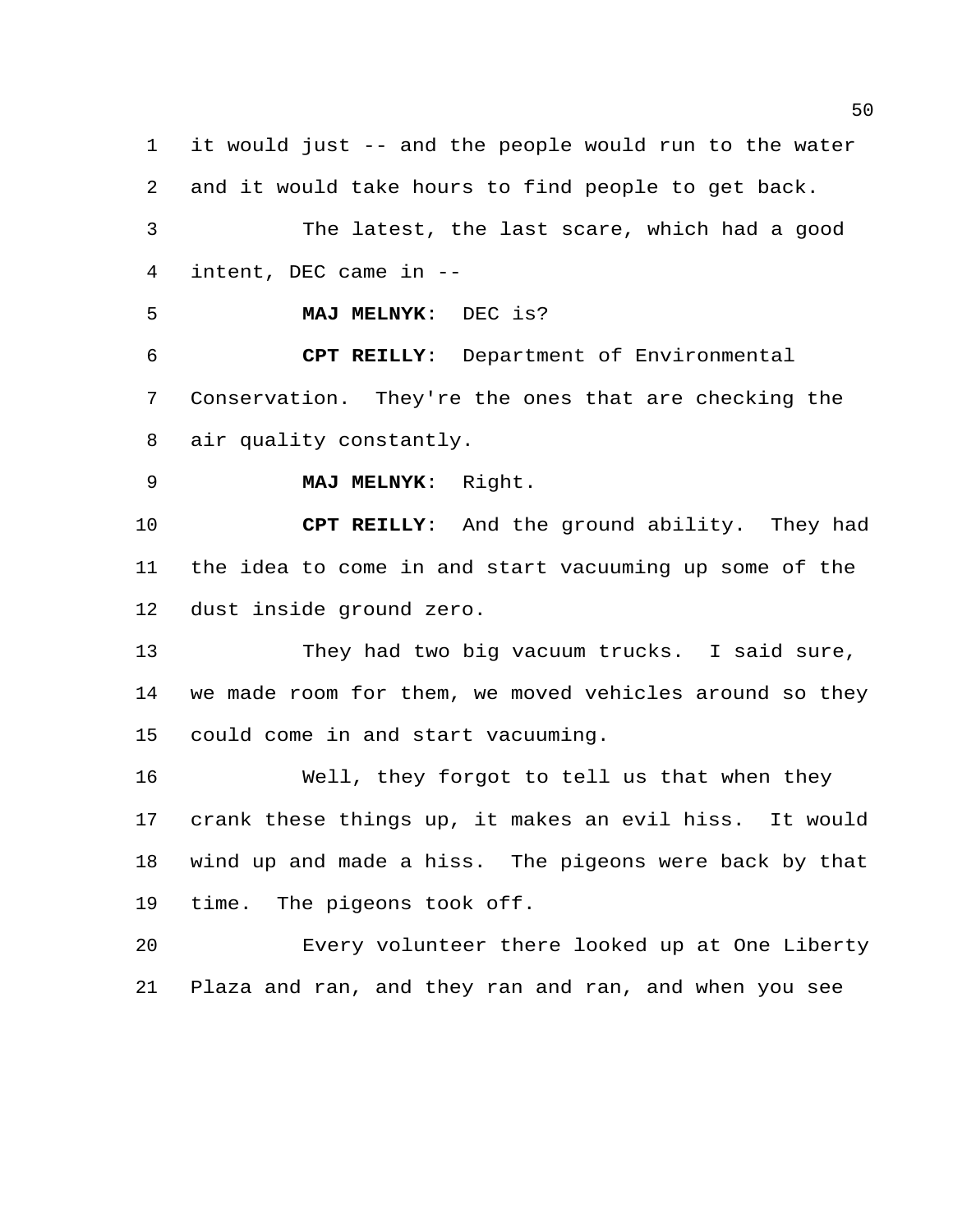people run, the fear of death are on their faces. They run like there is no running anymore.

 At that point, they took off. Also, during this time period, for better security ability, going back, Wednesday afternoon, -- Wednesday night it was, I coordinated with the people at the ferry terminal. We took over the second floor of the ferry terminal.

 There was a triage center there. At that point, unfortunately -- and this is a big thing that's hitting a lot of people -- the casualties were not the numbers people were expecting. Even the people in the tower that was being recovered was not the numbers.

 We had triage facilities all over the place down here and the injured just never came.

 They shut down the triage facility on the second floor of the terminal. We took it over.

 **MAJ MELNYK**: What did you do with it? **CPT REILLY**: We moved our operation to that area. We set up our command post. Our TOC was in there. We set up a 254 [antenna] up there for communication. We were staging these troops out of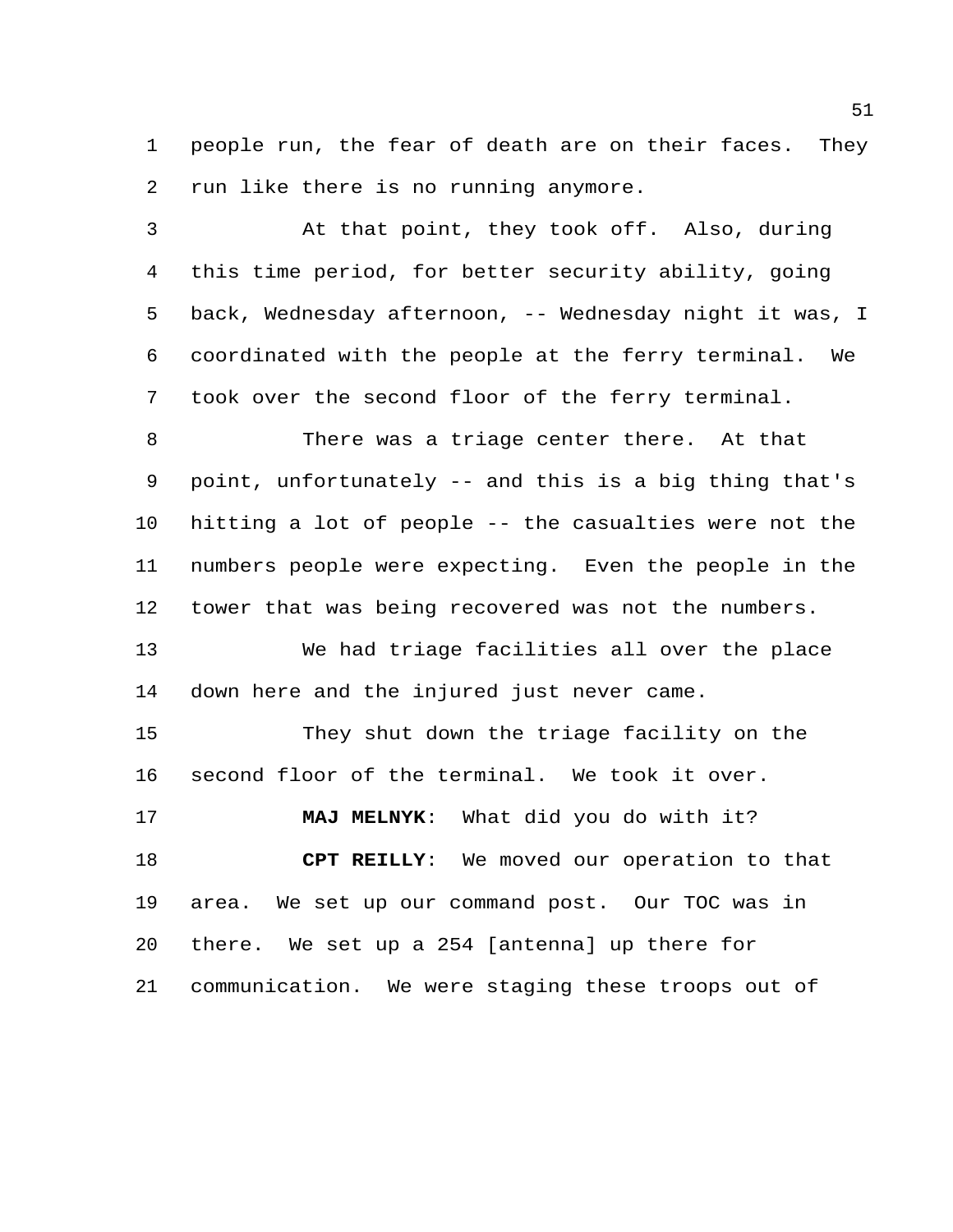there when they were coming back in between missions. That was someplace for them to rest. Since we were moving back and forth to Staten Island by ferry every night and every morning.

 At that point, we were operating around the clock, also, so it was a secure facility. Rain was forecasted and it rained that day. I believe it rained Thursday.

 So this way -- we had no tents in here yet. We didn't know what we were really going to set up in Battery Park, because we were commuting back and forth to Staten Island.

 The soldiers were either sleeping in Staten Island or they were on guard posts or working in ground zero.

 So there was no sense to bring in a huge operation like that to set up tents and everything else.

 Now, as the mission extended, we're starting moving several tents, mostly for the night personnel to rotate through and get a couple hours sleep, that were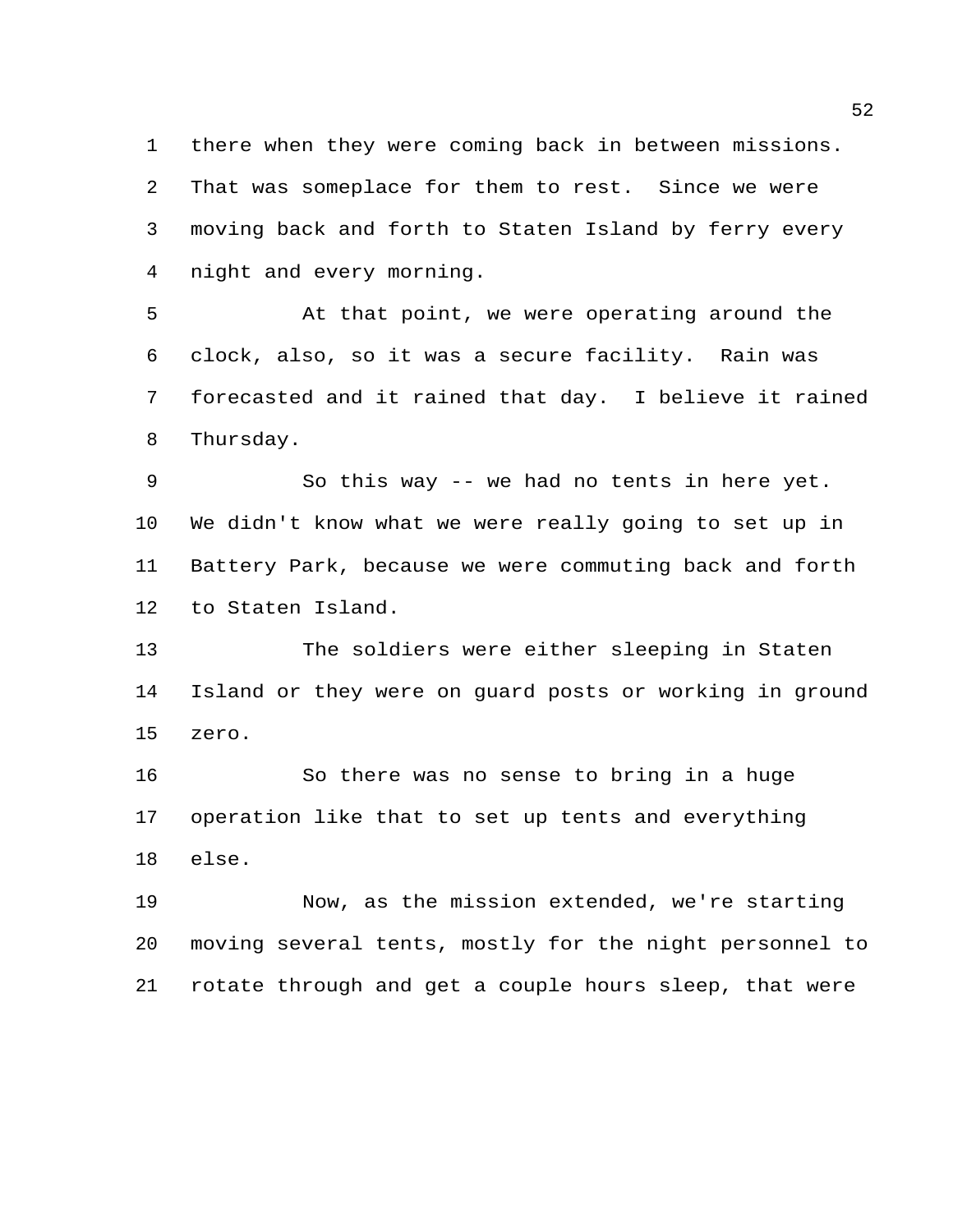working the night shift.

 **MAJ MELNYK**: So the majority of the battalion is rotating back.

**CPT REILLY**: Yes.

 **MAJ MELNYK**: To the armory. But you still -- are you rotating back, also? Are you staying to assist?

 **CPT REILLY**: Me personally, no. I'm staying out here. I'm working -- after I got done with the ground zero mission, which I was personally in charge of, which went from scout platoon, with 20-something people, to one of our companies, and it was funny. It was Friday. I had my scout platoon and a company of our soldiers, which came out to about 60 personnel, and a unit was just coming through, and it looked like this lieutenant brought his unit down.

 It was from another National Guard unit, I can't even remember what unit it was from, the number. He was coming through and he had this mob of soldiers -- not a mob, but a group of soldiers, about 25-30, and I said what are you doing, lieutenant, and he said, oh,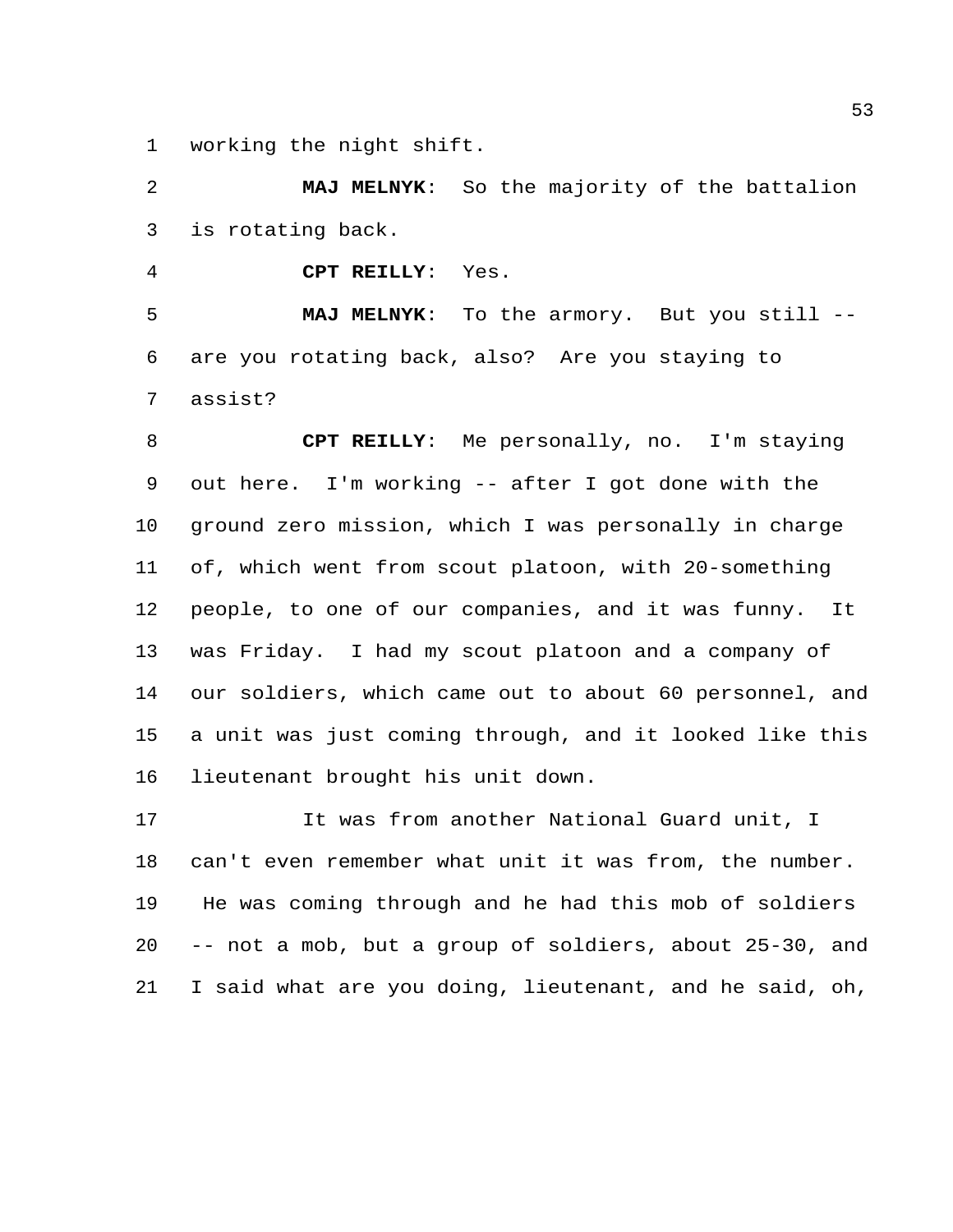we came down to see what ground zero looked like.

 I said, well, now you're working. Get your men in formation. I have three points for you to take over and help us, so we didn't have to stretch so skinny.

 So we confiscated that unit and put them on the line and started working them.

 There is no tourism. There is no -- that was one of the lines and Inspector Ruffle thought it was a good analogy. He didn't -- he came down with the word that they didn't want police officers in there that weren't working. They didn't want all these people coming down and every boss and every officer that was in the area, everybody wanted to see what it looked like.

 So I'd walk up to individuals and say, especially bosses from the PD, and I'd be like, you know, are you here to work, because I'm looking for a white shirt, which is a boss in the PD, a sergeant, lieutenant, to coordinate some of you here for tourism. He's like, oh, no, no, I'm not working here.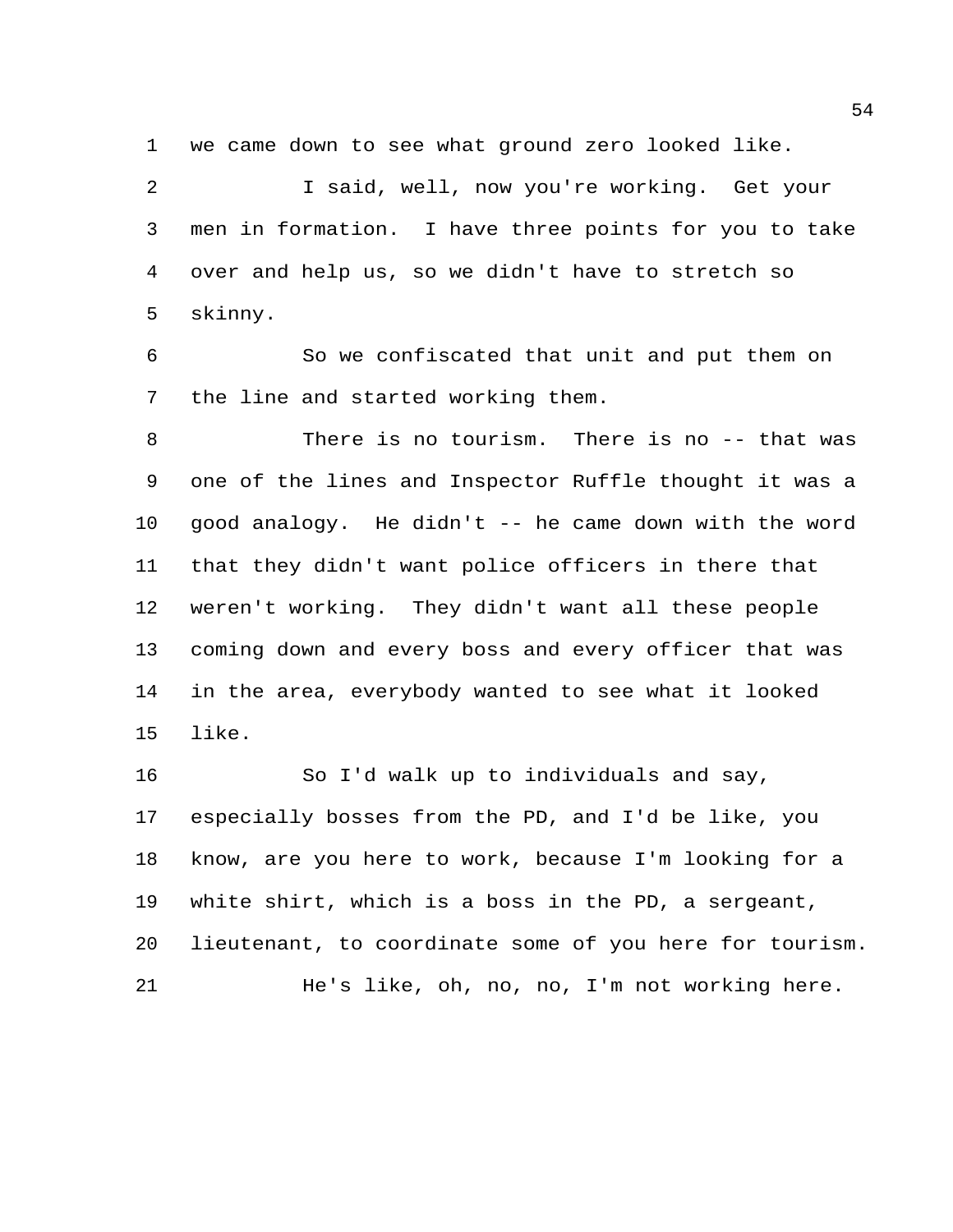I'm like, oh, so you're here as a tourist, and he's like, yeah, I'm just looking. I said, look, the orders out you need to move along, we're keeping the area clear.

 What happened was, there's only so many roads in there to get in and out. Now we've started bringing in 18-wheelers and dump trucks and we needed a smooth operation, come in, have the steel beams and the dirt and the debris put in the trucks and moved out.

 We couldn't have people just standing in the middle of the roads. There was an area where the workers were and there was an area that was clear.

 And as this has evolved, if you go down there now, which we're at, it's day plus nine or eight, there is a 100 percent secure facility perimeter around it, manned by National Guard and Army -- National Guard and police and there is an actual checkpoint where they're funneling people through, so that way the equipment can move around and get in.

 You're talking a lot of heavy, heavy beams and equipment and a lot of rubble damage that you have to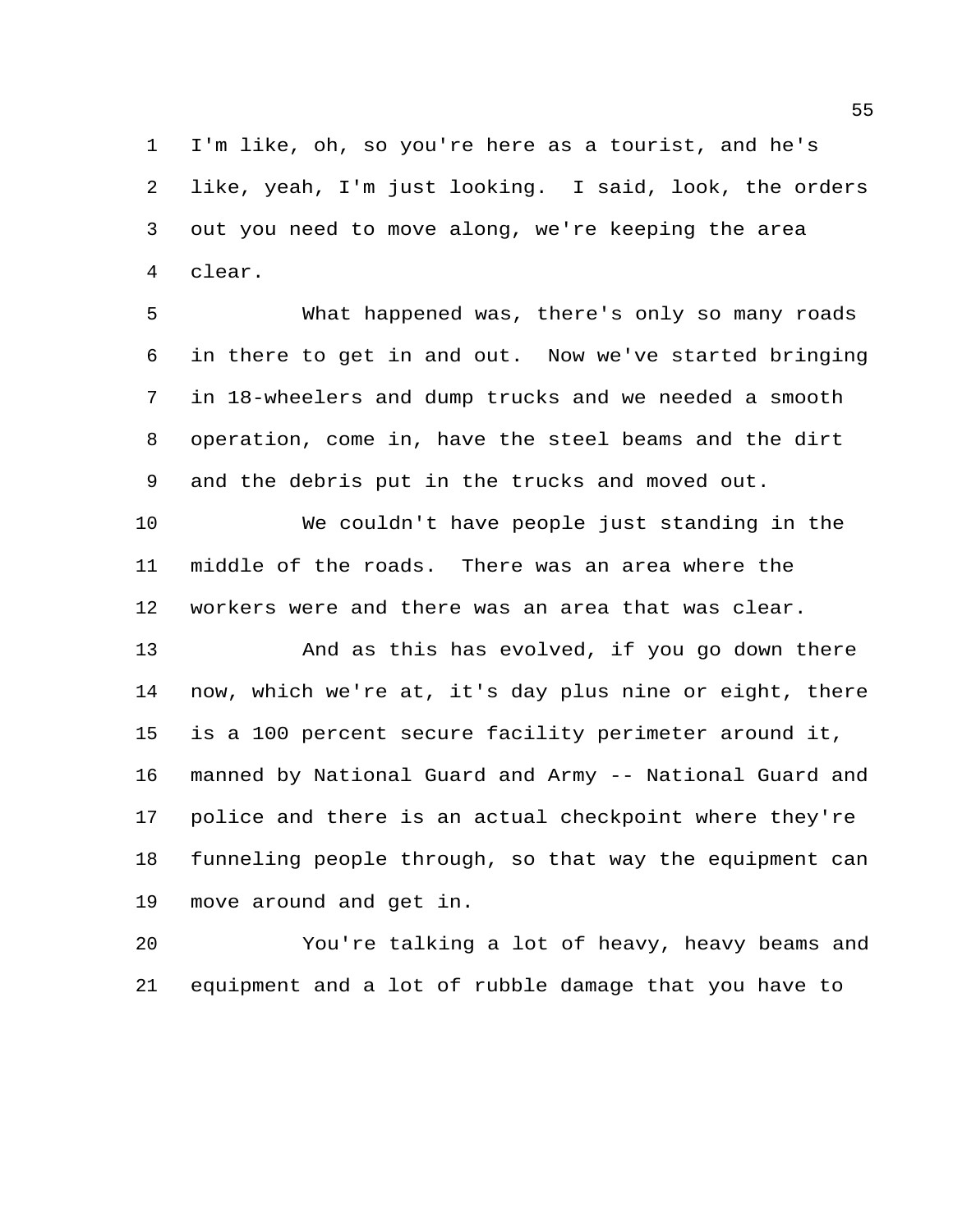clear out.

 **MAJ MELNYK**: What kind of progress have you seen made since you started? **CPT REILLY**: The progress outside of ground zero has been a 1,000 percent. The abandoned vehicles have been cleaned up. Ninety percent, 99 percent of the dust and paper have been cleaned and gone. If you walk around lower Manhattan, as Mayor Rudy Giuliani said, lower Manhattan will open on Monday, and it was ready to open. It was a huge effort by the sanitation department and the city to get it clean. That was their show, and they cleaned it. Inside ground zero, it was amazing. Within 24 to 36 hours, 90 percent of the vehicles that were crushed and destroyed by the debris on Church, Liberty, West Street, Rector. In front of World Financial Plaza, it was towed out and moved out. Some of the most disturbing scenes that you could see was that the fire engine and ladder companies that lost entire companies and their vehicles were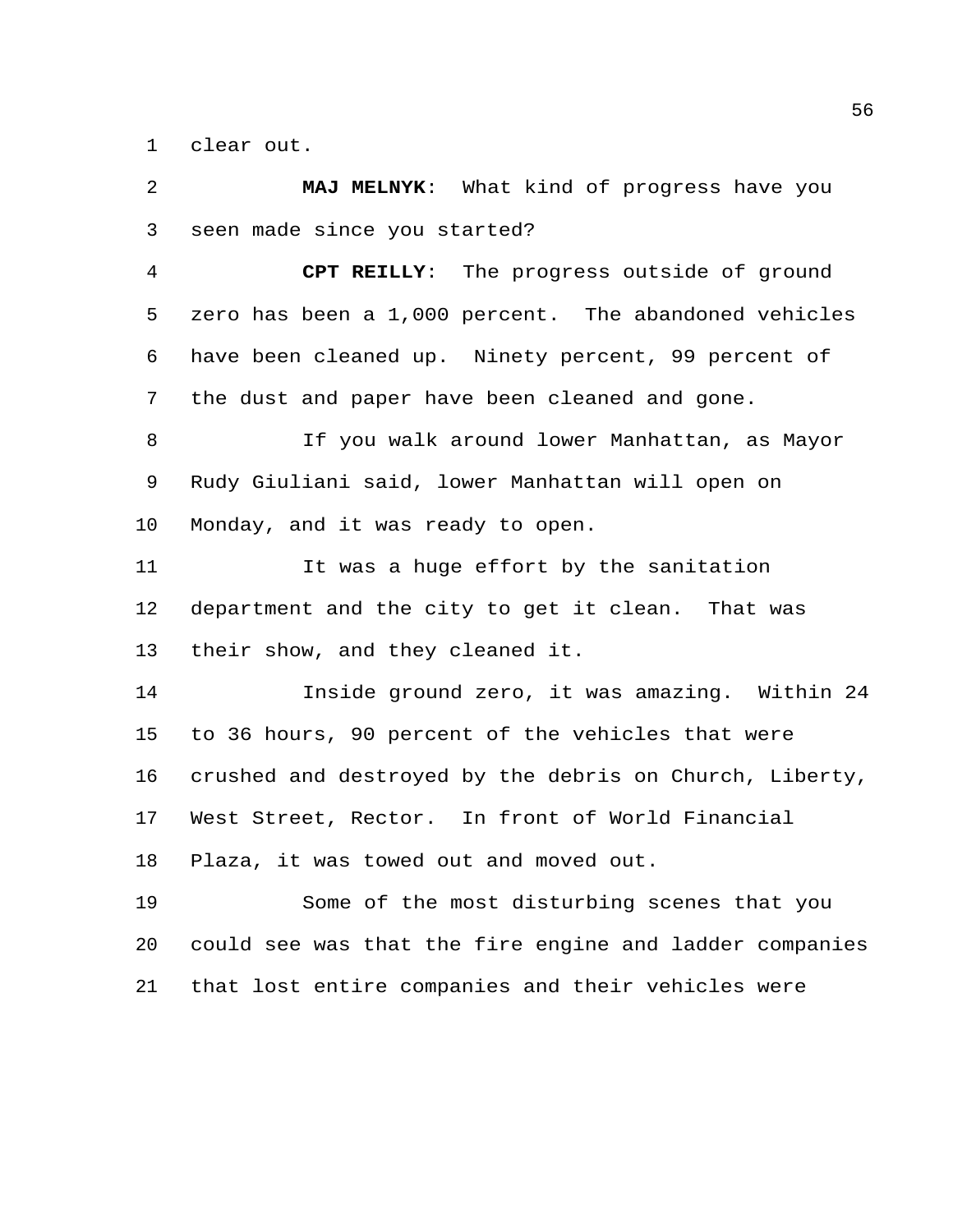destroyed. The members of those companies that were left were down there towing, driving, getting however they could their engines out of there. It was like -- it was amazing.

 You'd see an engine, like Engine 3 was one that stood in my mind, and it was -- the front was blown out and filled with debris and soot, not a single windshield on it, the back was singed and burnt, the hoses were burnt, tires were flat, and the personnel wearing Engine 3 hats, which must have been other firemen from that company that came down, were trying - 

 And I asked one of them, what are you doing with this engine, are you towing it to the repair facility, they said, no, we're bringing it back to our engine house.

 And they were getting in, goggles and a cloth around their face, and the guy was sitting there on top of the debris, got the engine running, and off they went with their flat tires to drive it back to the engine house.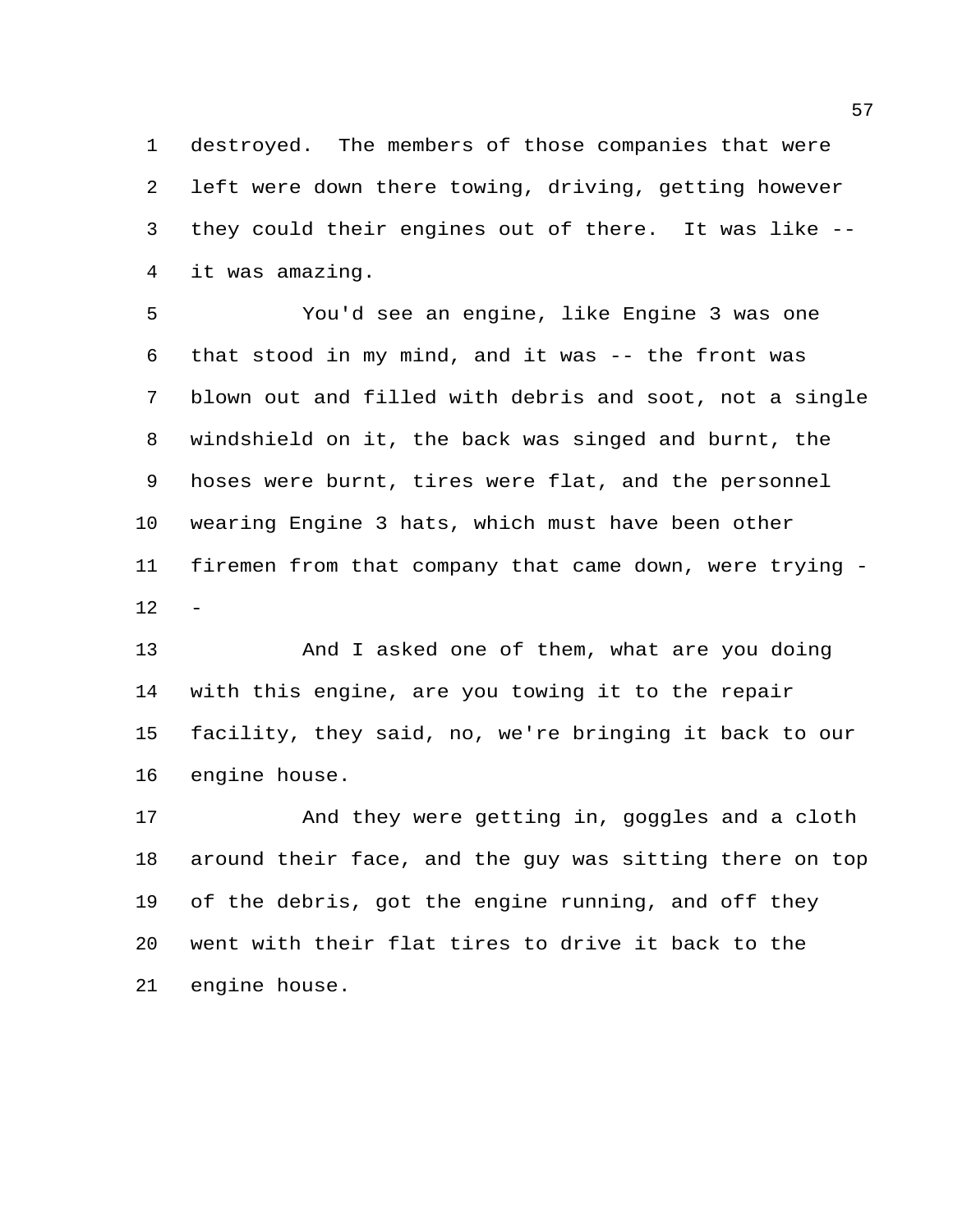They were collecting the equipment that they could.

 You know, this is -- those trucks and those engines and the ladders, to them, is of a ship to a captain. That's their ship. You know, they want to take it back.

 **MAJ MELNYK**: Were there any soldiers who work for you or that you observed that what they did stood out, in your mind?

 **CPT REILLY**: I would say every single one of them was -- I don't think there's one that didn't stand out. Some of the ones, SGT Ruffo, at the very

beginning, he took up --

**MAJ MELNYK**: Ruffo is?

 **CPT REILLY**: R-u-f-f-o. He's a sergeant in the medical platoon. He was down there at ground zero hours after it happened with the medical unit section that we sent.

 Those medical personnel probably have seen things that no one will have ever seen.

I have been to a lot of -- I have seen fatals.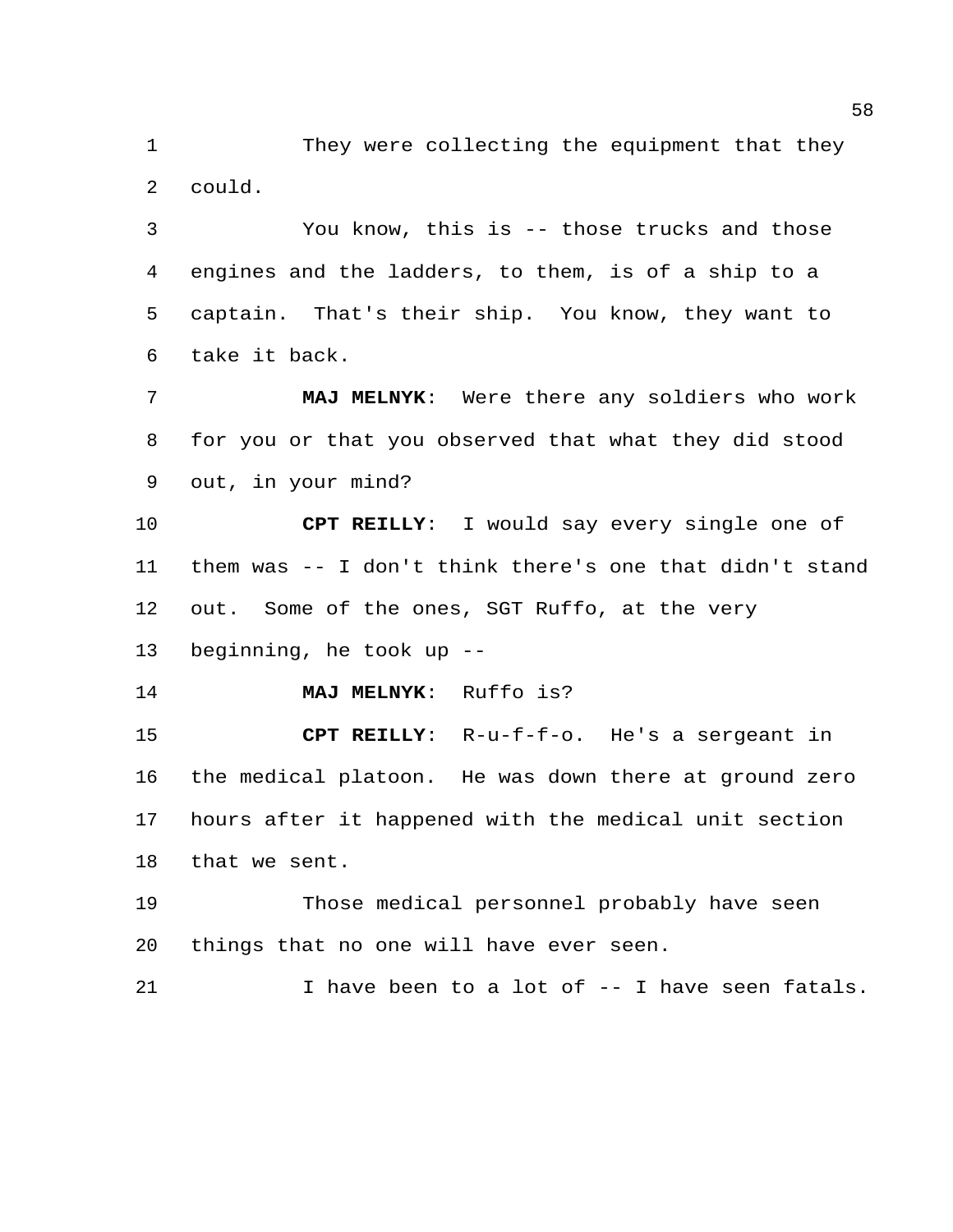I have seen people who have died in car accidents. I have seen people injured in car accidents. I've seen people injured in fights, as a police officer. But what I have seen here is no comparison.

 You just cannot explain or realize what is going on.

 Personally, I don't think the overall has affected -- has touched everybody or everybody's really thought about what went on yet, because they've been so busy.

11 I have been busy like around the clock, up until that Sunday that we moved out, if it was Sunday or Saturday at 1800. That night was the first time that I got a break and started thinking about what went on, and me personally, besides me being here, my wife has been working 12 hour tours with the police department and she's been down here.

**MAJ MELNYK**: She's come down on --

 **CPT REILLY**: And at her precinct. And she's been going back and forth to the house, so my kids have seen her. I haven't seen -- you know, I haven't had a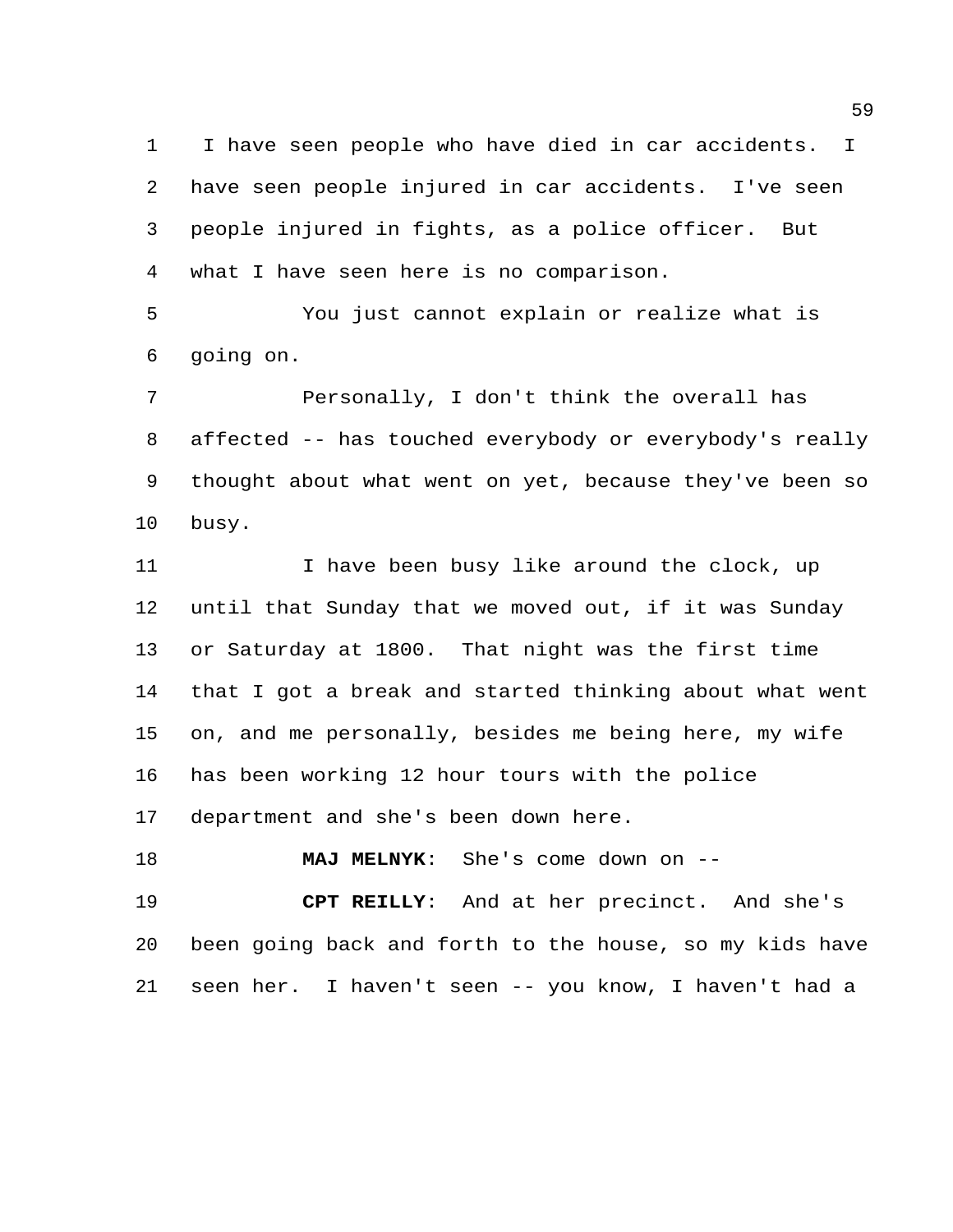chance to go home.

 I've seen her once or twice down here. I've gone up at night to see where she's been working. But it's -- you don't realize it and at that time, when you start seeing her and I start thinking about my kids, you realize that you never know. There's 5,000 people in there and you start reading the newspaper and the people on the airlines leaving those voicemails and talking to people, you never realize now in this new world we live in when is the last time you're going to see someone or the last time you're going to do something. 13 I think, if anything, definitely, the soldiers here realize there's a special meaning. You never know, you know, that goodbye is now something. No one ever thought, oh, if I go to work, I'm not coming home, you know, not in this degree and size. **MAJ MELNYK**: Has this incident changed you or your view of being in the National Guard, your opinion about your battalion, your attitude towards the military?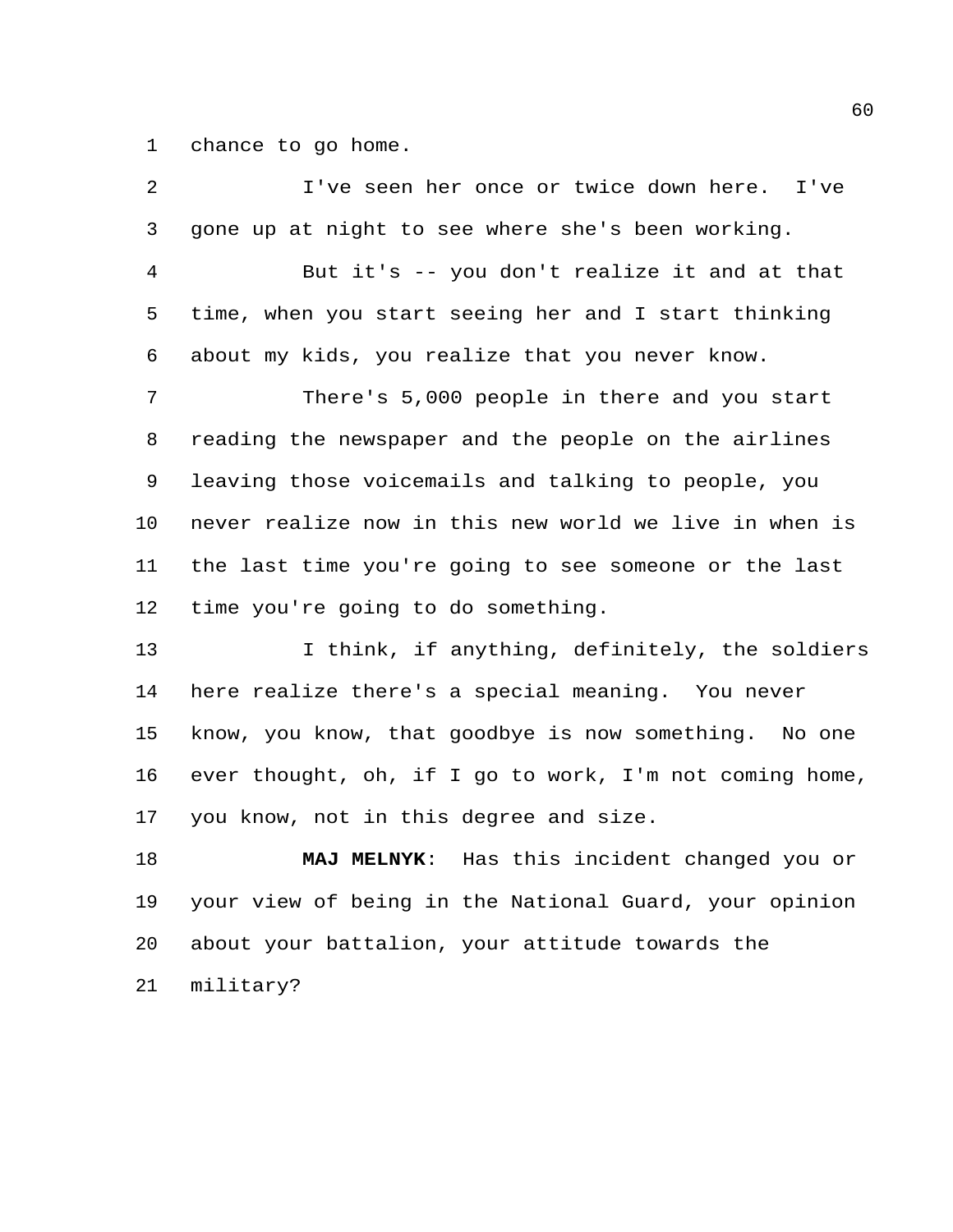**CPT REILLY**: I --

**MAJ MELNYK**: How do you feel now?

 **CPT REILLY**: I have been in the military 15 years now, in the Guard and I've always been in the Guard, and we felt -- and a lot of people in our battalion felt shortchanged because we didn't get a chance to go to Storm, just because of the shortness and the rotation, because we're a National Guard combat unit, and the politics that play into that.

 We are now -- on the sad side, we are part of probably the -- of the worst incident in American history, but we were able to make a difference. Every one of these soldiers here knows that they made a difference by being here.

 We don't have soldiers worrying -- you know, soldiers are worrying about, you know, their families at home, but no one is saying I got to leave, no one is saying I don't want to be here.

 All the training and warfighters and battalion and brigade scenarios we've done and all these 50 and 60 and 70 page OP order -- there was no OP order, there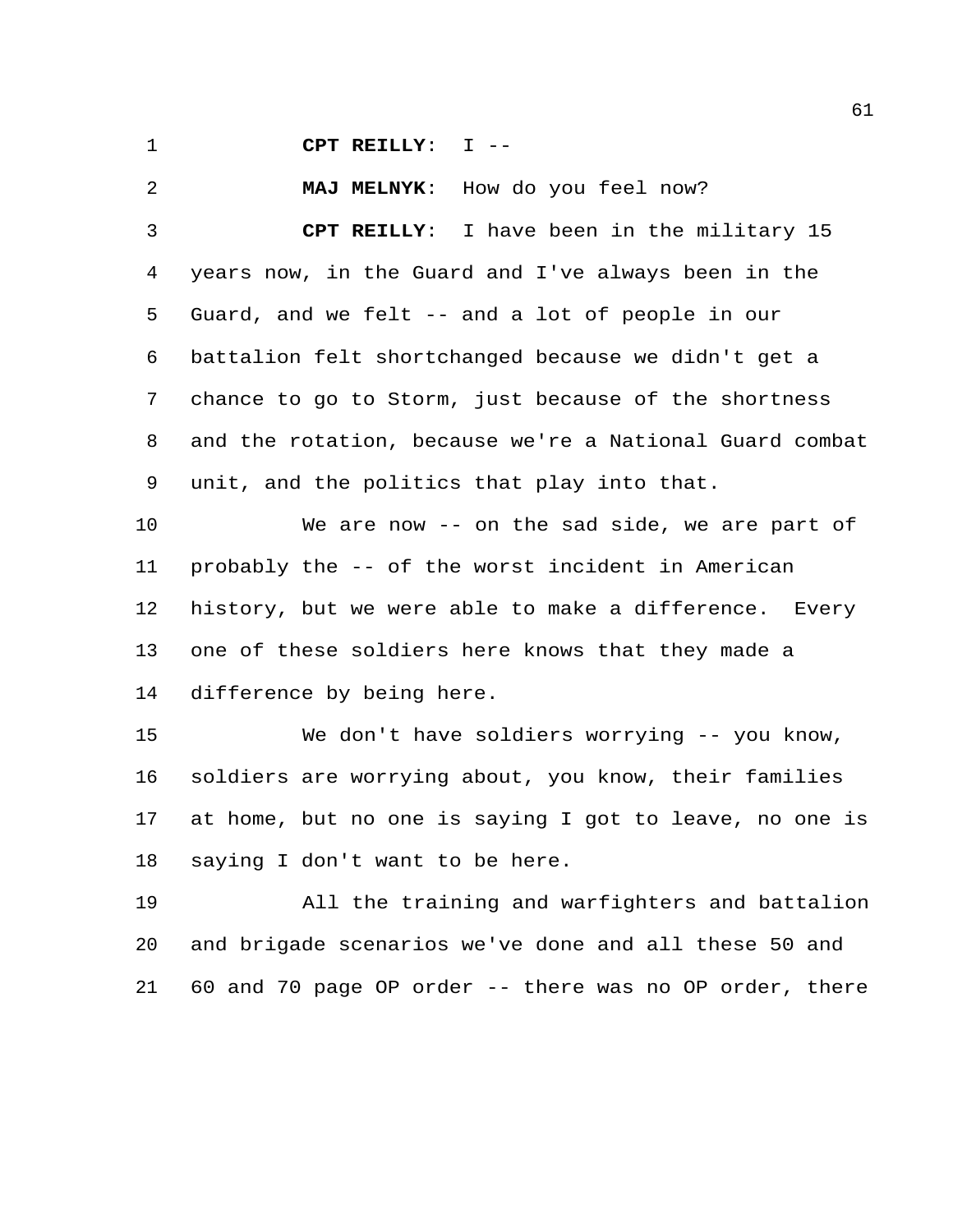was no printing, no computers, and maybe it's that training that we've done so much and we've done it the long way, that now we've come out here and we've operated without that and everything has been verbal, and maybe that's what all the training was.

 But I've always thought to myself, and I've said it to personnel, that when it comes time for war, where are we going to find all this time and hours to write all these beautiful OP orders, with no changes and to be determined and this is the location.

 This is it. We came here. These soldiers knew their job. Sergeants acted like sergeants. Lieutenants did lieutenant work. Specialists stepped up as specialists, and it really shined.

 Soldiers that, you know, you were always like, well, you know, he doesn't really have the leadership qualities or, you know, whoever made him a sergeant, they stepped up to the plate and they did their jobs. No one ever said they were tired, no one ever said, you know, I don't want to be here. The turnout, the strength, the amount of people that came without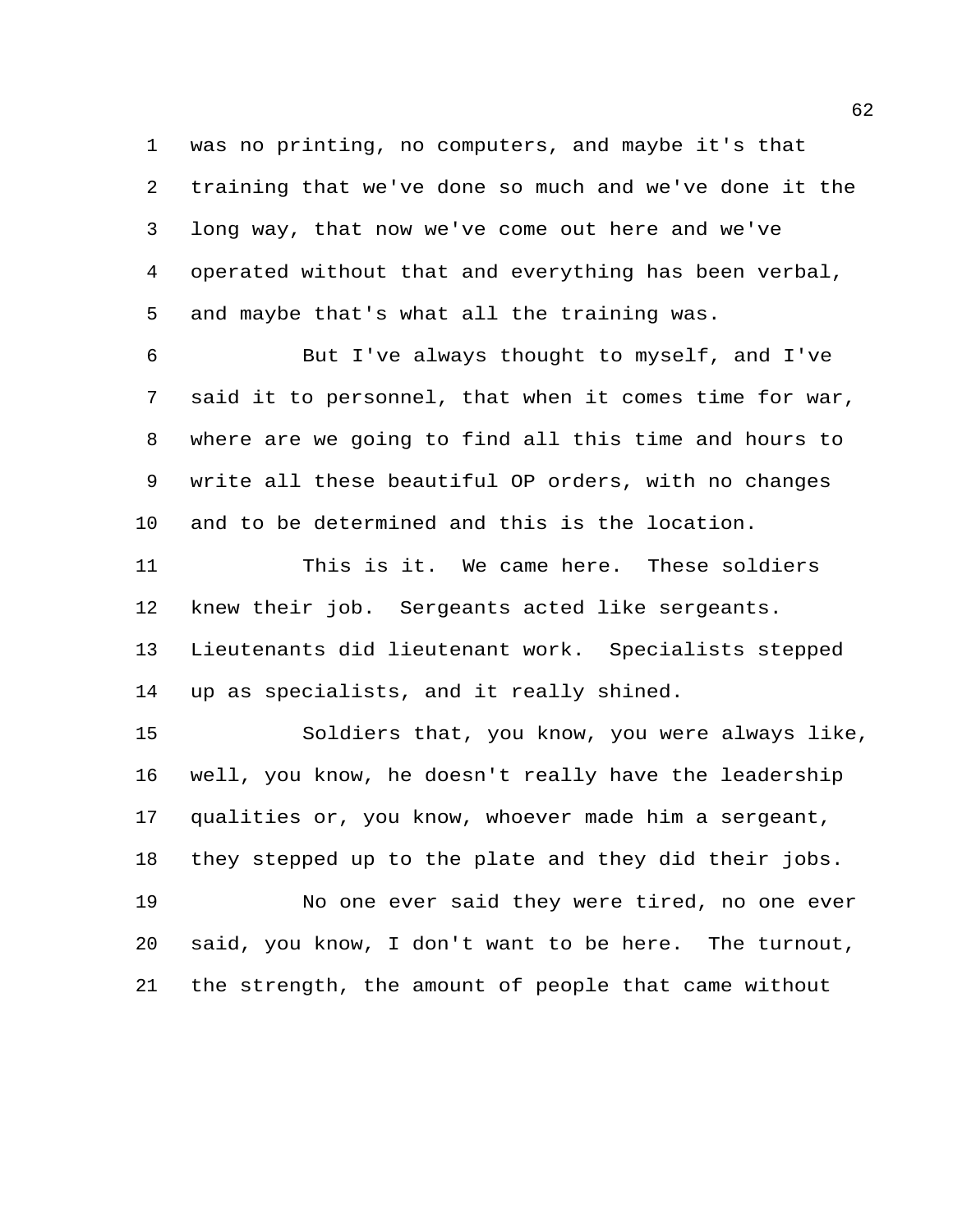even calling, because the phones were down, men and women of the 101 CAV knew the Twin Towers were hit by two airplanes, the Pentagon was hit by a plane, I need to go, and they came and they came fast and they came in droves.

 The same thing with the other battalions in downstate New York. The 258th Field Artillery out of Jamaica, the 1-69th out of Manhattan, these are the three battalions of people and everybody in these battalions knew people here.

 Some of the battalions lost soldiers in there or have soldiers missing.

 The only thing that I, as a lesson learned, the battalions were here on the ground. The headquarters were here on the ground. The brigade needed to be here from day one.

 **MAJ MELNYK**: Third Brigade, 42nd Division. **CPT REILLY**: Third Brigade. You have these brigade elements, bring our own headquarters here. Don't assign us to Troop Command, don't have Troop Command operating out of Valhalla. We couldn't get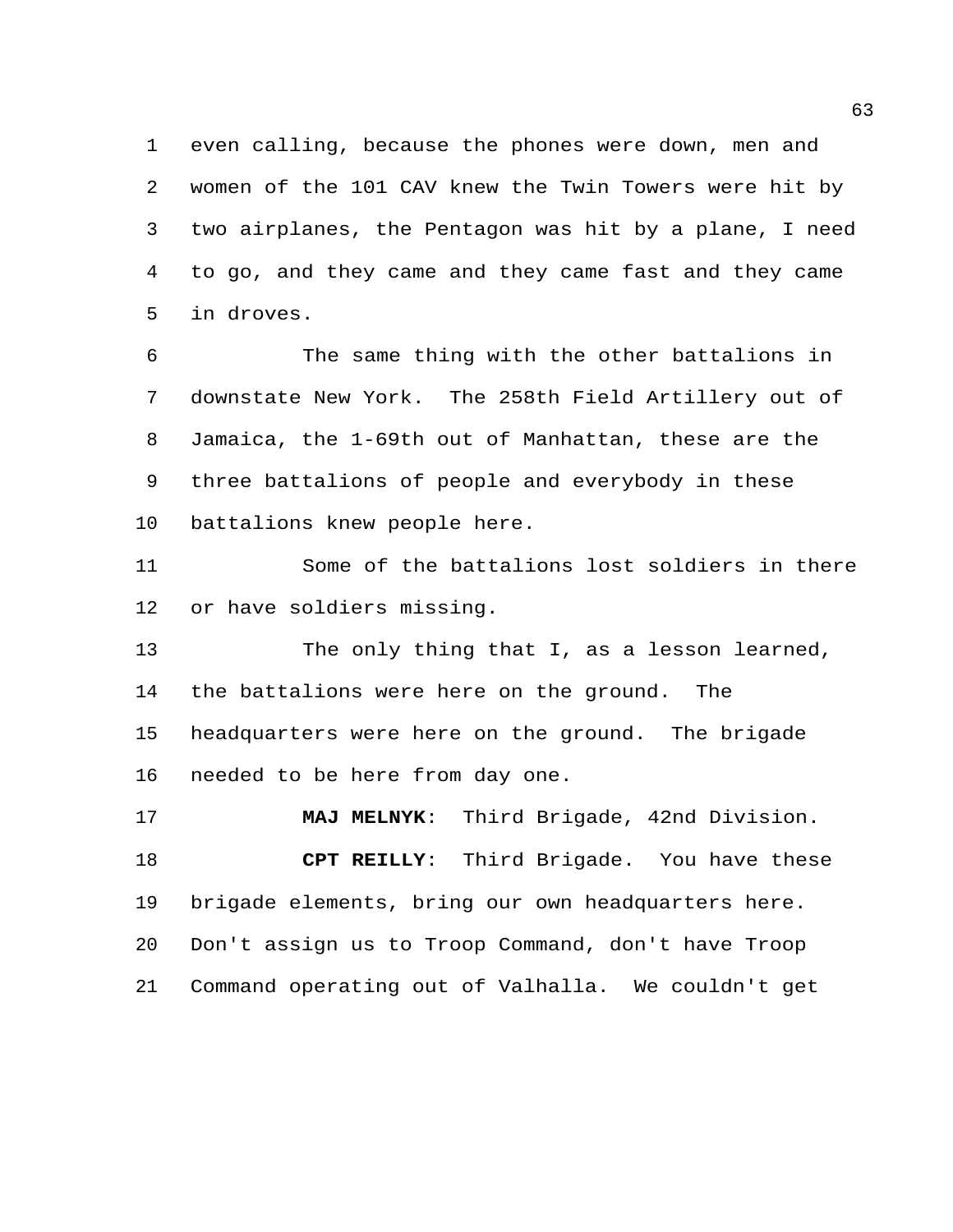communications with them. The phones were down. We don't -- the radios don't work.

 This is a lesson learned. The Guard, for emergencies like this, we need to go back into the worst case what-if. Give us an ammunition storage, like there used to be. We don't know what's going to happen anymore. This is a new world.

 Give us the MOPP suits. Give us a war stock of MOPP suits and say these are the ones. Give us service filters. This is the stuff.

 Give us a plan, a national emergency plan, like what we are doing, where is the command, what is the responsibilities.

 You know, we're at day eight and the brigade, Aviation Brigade now took over and moved here, but we're maneuver units and we don't normally work with the Aviation Brigade.

 So now you're -- on a disaster like this, you're trying to OPCON people to people you have never worked with.

WE know who all the key players are in the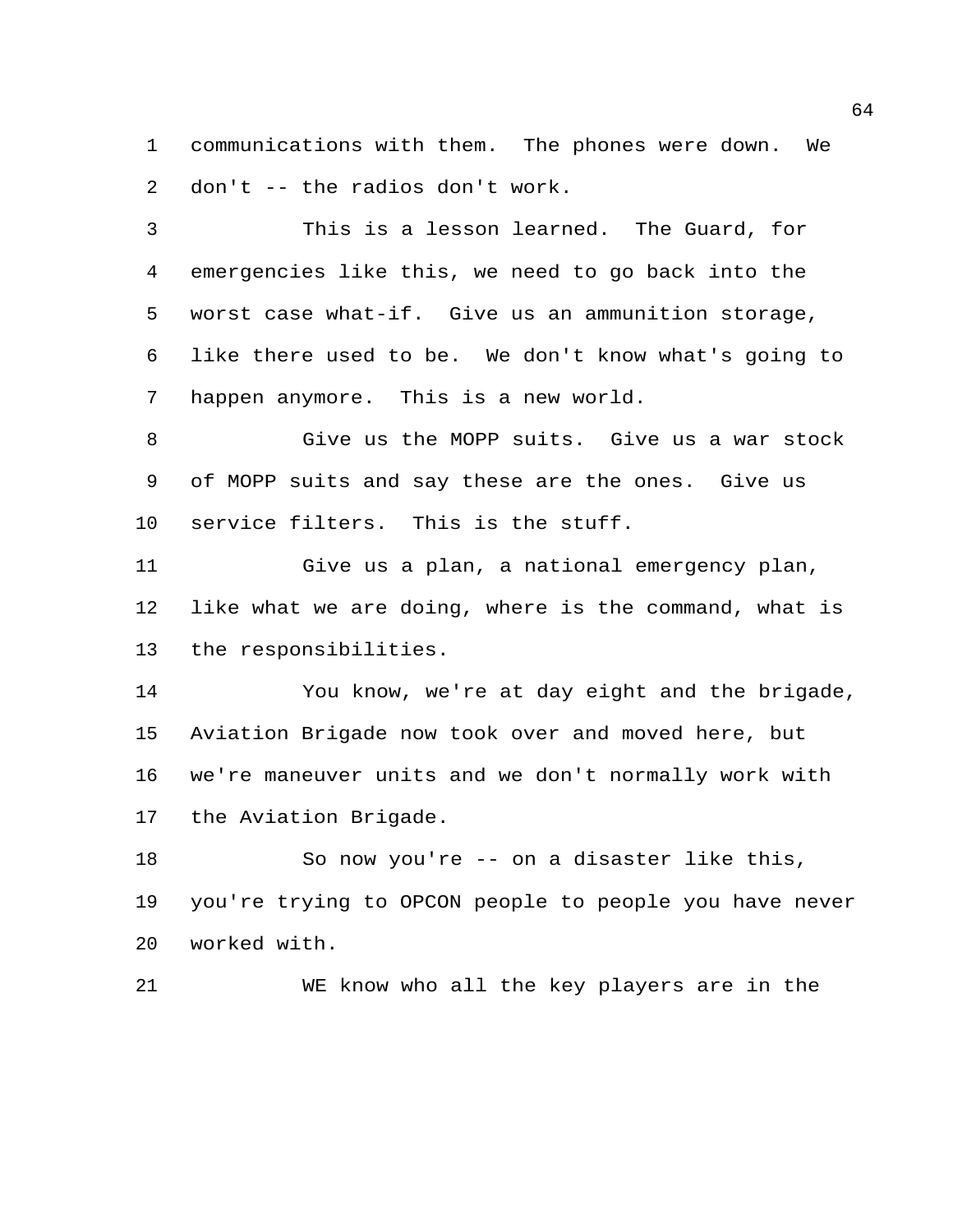other battalions. If I need something done in another battalion, I know who to go to. You know, I don't have to go up to that battalion commander or that S-3 and introduce him and tell him what I can do or what I have and let's talk.

 I can walk up there and say, "Hey, colonel, what's going on," and "Hey, Kevin, how you doing. What do we got to do here."

 It's what the Guard is based on. The Guard's ability and its advantage, from only drilling 39 days a year, is that the continuity and the comradery is long- term. The people that I am now -- the command staff of the 101 CAV, the colonel, the S-3, the company commanders, the staff, we were all lieutenants together ten years ago, twelve years ago. We've known each other for years. We know how we think, we know how we act.

 That compensates for the 39 days a year drilling and that's what this shows. This shows that the National Guard is a viable arm of the entire Army as a whole.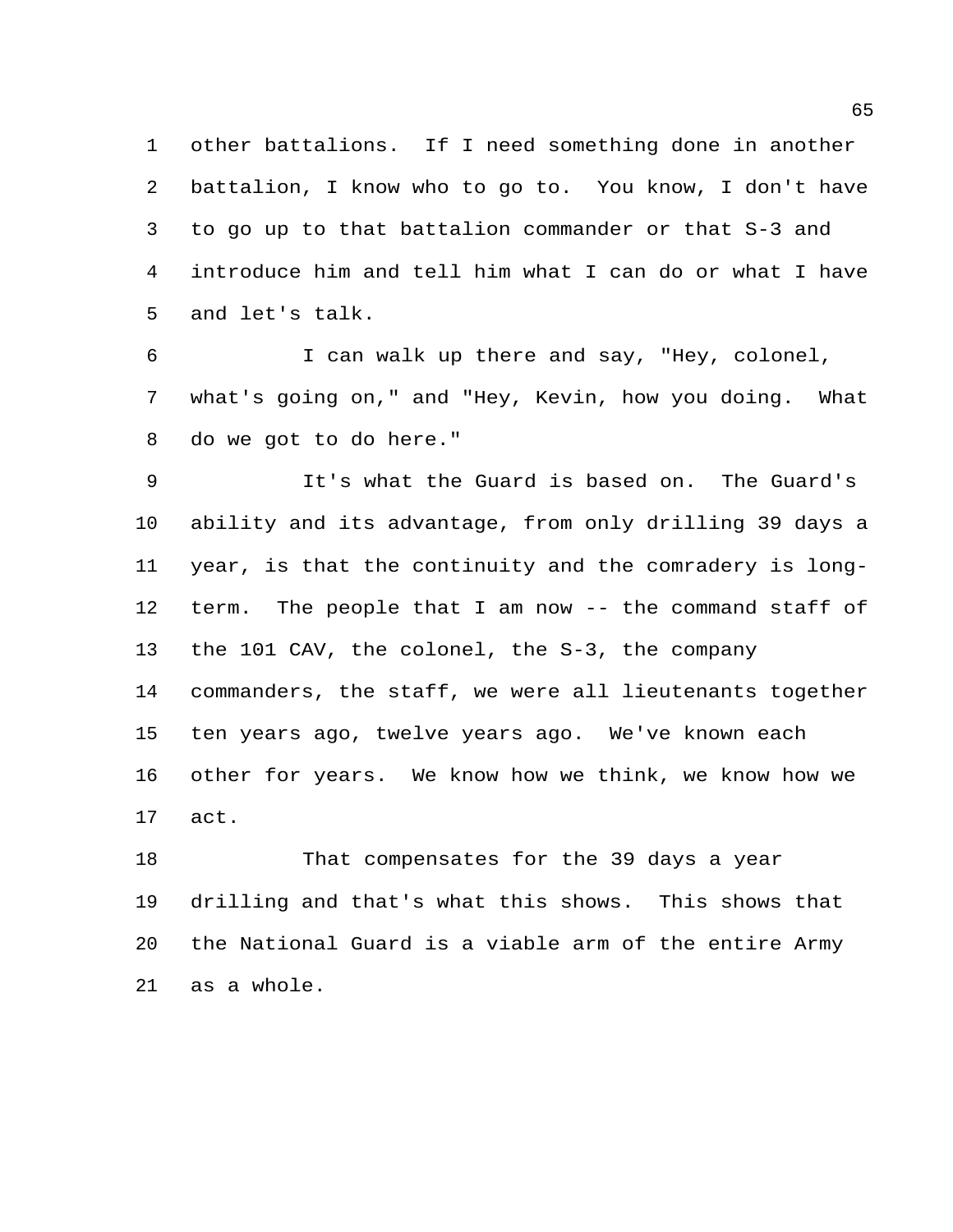That's some of the things that, you know, lessons learned and we -- how do you tell us we're here on ThreatCon Charlie or ThreatCon Delta, but don't bring weapons? Where is force protection? That is one of the major issues, and you can't hide behind it. You can't be a political game.

 Right now, we have 405 soldiers on the ground and no way to defend ourselves. The only way we -- the only defense we have is the corrections, the police, and the court officers that are working here, that are still armed because they're allowed to be, because they're law enforcement and officers of the state.

 What is their answer going to be if we turn around and four soldiers are found dead after a night operation because some terrorist came in and decided to slice their throats and steal their vehicle? And the reality is they're out here.

 They're running around still and, you know, whether it's rumors or real, this is reality. If we're here -- I've had police officers come up to me,

firemen, volunteers, and regular civilians, why are you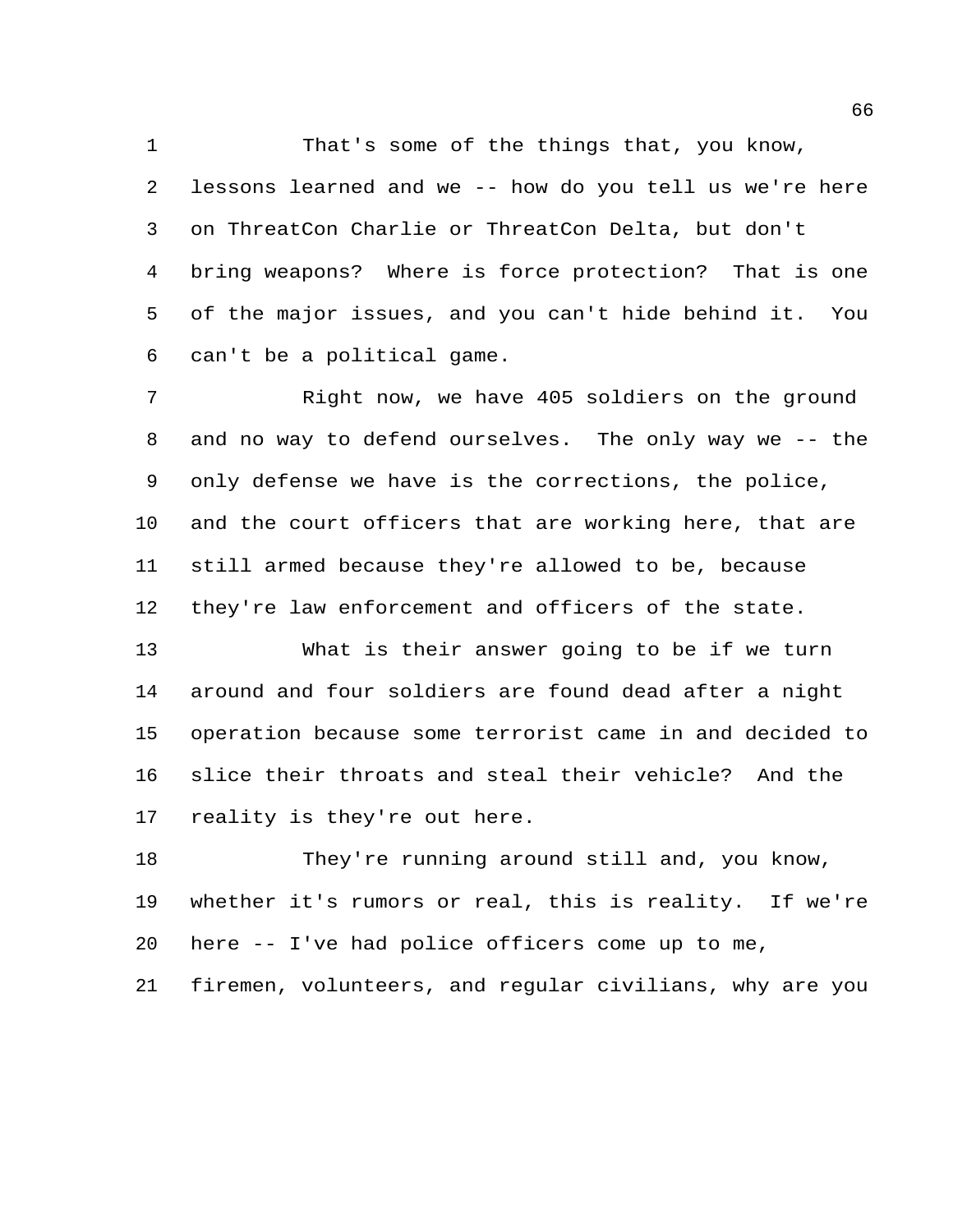not armed, I thought you're here to protect us?

 And the politicians might be thinking, well, we don't want to portray that occupation force. Well, you know what? When we rolled over that bridge and came through that tunnel on Monday and we were all over CNN and the newspapers and everything else, the people were like thank God, the military is here, the National Guard is here. All this money, time and energy invested in it is coming to the city and we're here to protect it.

 It's not that we're here as an occupying force. We're here to protect it. You know, that cutter sitting off of Battery Park is not sitting there with empty guns and an empty 105 millimeter cannon on its front deck. Why do we put our own, more New Yorkers, more New Yorkers, New York City personnel, soldiers, citizen soldiers in harm's way now because they cannot defend themselves if something happens. **MAJ MELNYK**: That sums it up pretty well, but

anything else you want to put out before we finish up.

I want to give you an opportunity, if you've got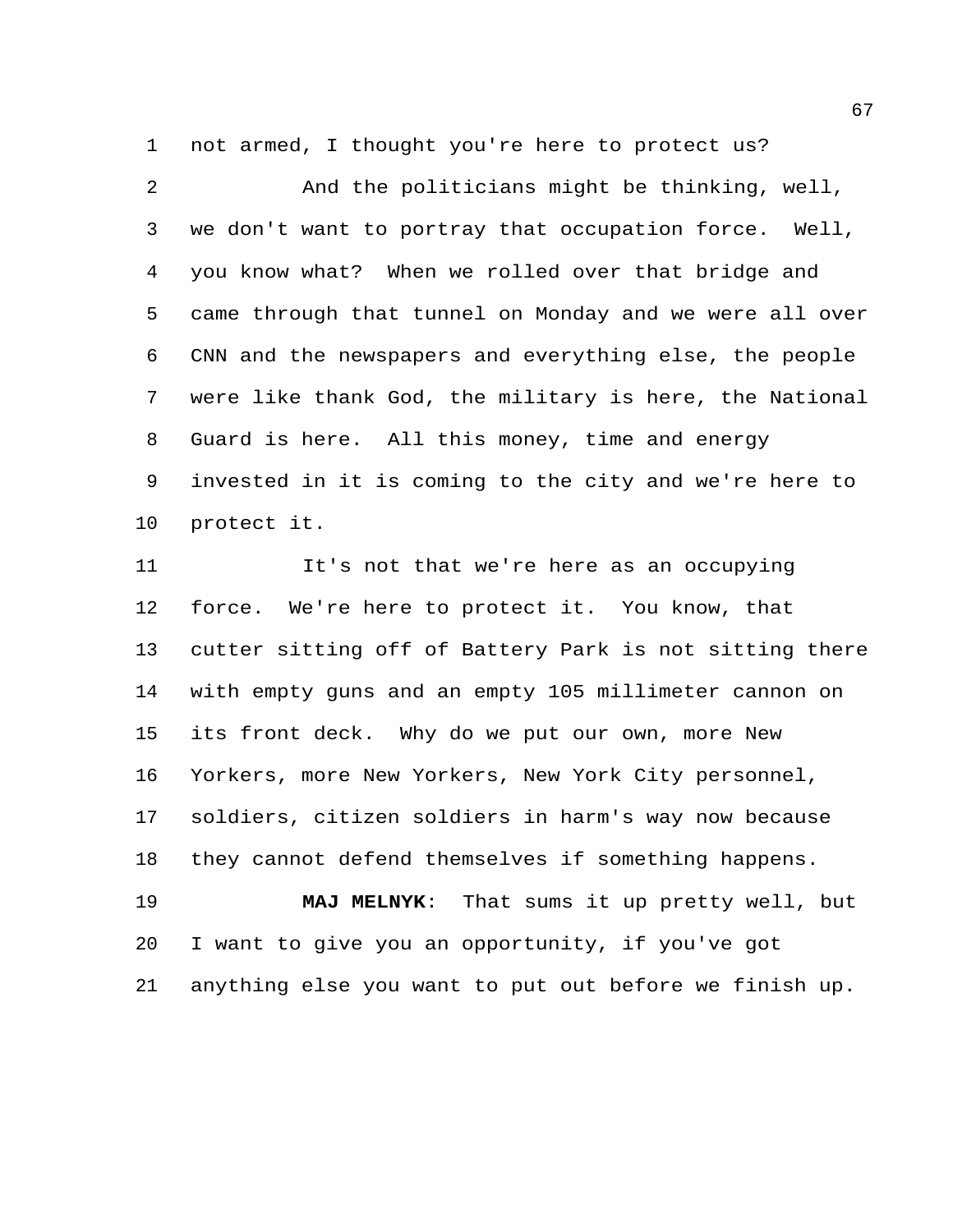**CPT REILLY**: No. The only thing I can say is the volunteers have been great. The battalion commanders have been great. The soldiers have been great.

 You've heard, you know, they've called Vietnam, you know, a lieutenants' war or a captains' war, because everything was small unit. Well, those first four or five days here, this was a captain and battalion commander's job. The battalion commanders ran the show. If anything, the three battalion commanders are earning their money. That is, between LTC C. … LTC Castigliola, LTC Candiano, and LTC Slack, they -- them and the New Yorkers that belong to these units, they were here when the city needed them the most, and that's about it.

 From the security missions to the people and through stage stations to the morgue, to working in ground zero, it's an experience that I don't think anybody will ever forget, and everyone here is a hero. **MAJ MELNYK**: I appreciate that, CPT Reilly. Thank you very much.